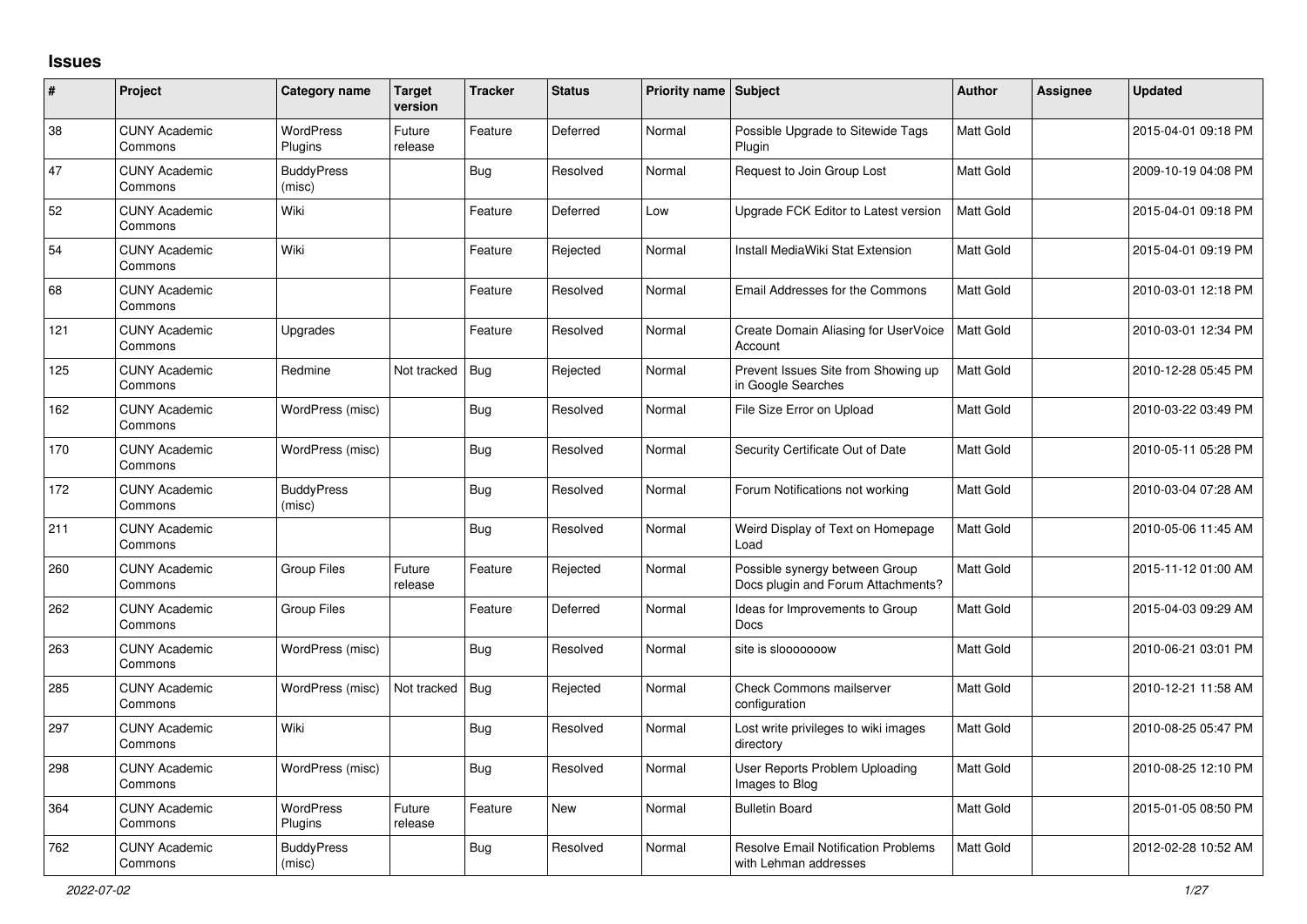| $\#$  | Project                         | Category name               | <b>Target</b><br>version | <b>Tracker</b> | <b>Status</b> | <b>Priority name   Subject</b> |                                                                    | <b>Author</b>    | <b>Assignee</b> | <b>Updated</b>      |
|-------|---------------------------------|-----------------------------|--------------------------|----------------|---------------|--------------------------------|--------------------------------------------------------------------|------------------|-----------------|---------------------|
| 1116  | <b>CUNY Academic</b><br>Commons | WordPress (misc)            | Not tracked              | <b>Bug</b>     | Resolved      | High                           | Image Upload Error                                                 | Matt Gold        |                 | 2011-08-27 08:44 AM |
| 1143  | <b>CUNY Academic</b><br>Commons | <b>BuddyPress</b><br>(misc) | 1.2.5                    | Bug            | Resolved      | Normal                         | Notifications of Old Posts                                         | <b>Matt Gold</b> |                 | 2011-08-30 09:56 PM |
| 1231  | <b>CUNY Academic</b><br>Commons | WordPress (misc)            | Not tracked              | <b>Bug</b>     | Duplicate     | High                           | Inaccessible Site on the Commons                                   | Matt Gold        |                 | 2011-10-13 08:56 AM |
| 1362  | <b>CUNY Academic</b><br>Commons | WordPress (misc)            | Not tracked              | <b>Bug</b>     | Resolved      | High                           | Google Malware Warning                                             | Matt Gold        |                 | 2011-11-23 12:15 PM |
| 1568  | <b>CUNY Academic</b><br>Commons | <b>BuddyPress</b><br>(misc) | Not tracked              | Bug            | Resolved      | Normal                         | Member reports problem with email<br>notifications                 | <b>Matt Gold</b> |                 | 2012-02-28 10:51 AM |
| 1648  | <b>CUNY Academic</b><br>Commons | <b>BuddyPress</b><br>(misc) | 1.3.9                    | Feature        | Resolved      | Urgent                         | <b>Add Password Protect WordPress</b><br>Plugin                    | Matt Gold        |                 | 2012-02-24 10:22 AM |
| 1657  | <b>CUNY Academic</b><br>Commons | <b>BuddyPress</b><br>(misc) | 1.3.10                   | <b>Bug</b>     | Resolved      | Normal                         | Caching Issues                                                     | Matt Gold        |                 | 2012-04-04 10:17 AM |
| 1679  | <b>CUNY Academic</b><br>Commons | WordPress (misc)            | Not tracked              | Support        | Resolved      | Immediate                      | Remove password-protection from<br><b>JITP</b>                     | <b>Matt Gold</b> |                 | 2012-03-06 09:48 AM |
| 1827  | <b>CUNY Academic</b><br>Commons | WordPress (misc)            | Not tracked              | Feature        | Resolved      | Normal                         | Domain mapping request                                             | <b>Matt Gold</b> |                 | 2012-04-16 01:20 PM |
| 1853  | <b>CUNY Academic</b><br>Commons | WordPress (misc)            | Not tracked              | <b>Bug</b>     | Resolved      | Normal                         | CDev public?                                                       | Matt Gold        |                 | 2012-04-24 06:20 PM |
| 1901  | <b>CUNY Academic</b><br>Commons | WordPress (misc)            | Not tracked              | <b>Bug</b>     | Rejected      | Normal                         | Commons Down                                                       | Matt Gold        |                 | 2012-05-22 09:59 AM |
| 2016  | <b>CUNY Academic</b><br>Commons | Server                      | Not tracked              | Bug            | Resolved      | Immediate                      | Commons Down for a moment                                          | Matt Gold        |                 | 2012-08-06 02:14 PM |
| 2051  | <b>CUNY Academic</b><br>Commons | WordPress (misc)            | Not tracked              | <b>Bug</b>     | Rejected      | Normal                         | User finds Commons blocked due to<br>virus warning                 | Matt Gold        |                 | 2012-08-17 04:35 PM |
| 2094  | <b>CUNY Academic</b><br>Commons | Server                      | Not tracked              | Bug            | Resolved      | Normal                         | User reports site outage                                           | Matt Gold        |                 | 2012-09-04 10:16 AM |
| 2233  | <b>CUNY Academic</b><br>Commons |                             | Not tracked              | Support        | Resolved      | Normal                         | Slider plugin                                                      | Matt Gold        |                 | 2013-03-01 11:06 AM |
| 4010  | <b>CUNY Academic</b><br>Commons | WordPress<br>Plugins        | 1.7.20                   | <b>Bug</b>     | Resolved      | High                           | GC Digital Fellows site down                                       | Matt Gold        |                 | 2015-04-22 10:30 AM |
| 5274  | <b>CUNY Academic</b><br>Commons |                             |                          | Bug            | Resolved      | Normal                         | RBE - received erroneous notification<br>of reply not being posted | Matt Gold        |                 | 2016-02-29 03:46 PM |
| 10854 | <b>CUNY Academic</b><br>Commons | Groups (misc)               | 1.14.3                   | <b>Bug</b>     | Resolved      | Normal                         | Group membership request not<br>appearing on Requests admin tab    | Matt Gold        |                 | 2018-12-21 04:12 PM |
| 12341 | <b>CUNY Academic</b><br>Commons |                             |                          | <b>Bug</b>     | Abandoned     | High                           | Commons down                                                       | Matt Gold        |                 | 2020-02-11 10:45 AM |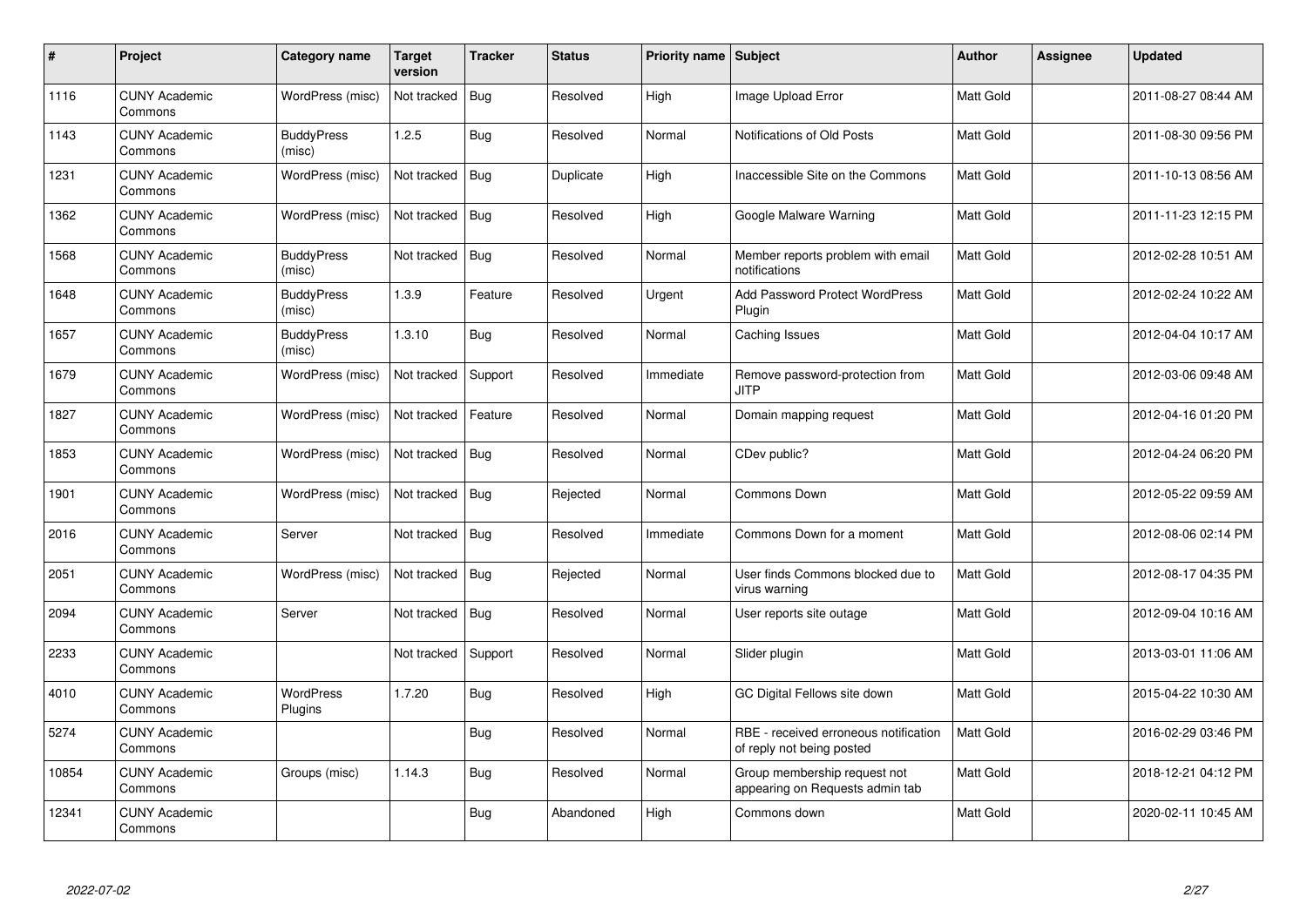| #              | Project                         | Category name               | <b>Target</b><br>version | Tracker    | <b>Status</b> | Priority name Subject |                                                               | <b>Author</b>    | <b>Assignee</b> | Updated             |
|----------------|---------------------------------|-----------------------------|--------------------------|------------|---------------|-----------------------|---------------------------------------------------------------|------------------|-----------------|---------------------|
| 2643           | <b>NYCDH Community Site</b>     |                             |                          | <b>Bug</b> | Resolved      | Normal                | WordPress update through dashboard<br>failed                  | <b>Matt Gold</b> |                 | 2013-10-11 01:46 PM |
| 2664           | NYCDH Community Site            |                             |                          | <b>Bug</b> | Resolved      | Normal                | WordPress update fails                                        | Matt Gold        |                 | 2013-07-31 09:47 AM |
| 5055           | NYCDH Community Site            |                             |                          | <b>Bug</b> | Resolved      | Normal                | Up file size limit on forum attachments                       | <b>Matt Gold</b> |                 | 2015-12-21 01:30 PM |
| $\overline{7}$ | <b>CUNY Academic</b><br>Commons | <b>BuddyPress</b><br>(misc) |                          | <b>Bug</b> | Resolved      | Normal                | BuddyPress theme error on iPhone                              | Matt Gold        | Boone Gorges    | 2009-09-15 07:39 PM |
| 22             | <b>CUNY Academic</b><br>Commons | Group Forums                |                          | <b>Bug</b> | Resolved      | Low                   | New BP Groups Created under the<br>Help Category in BBPress   | <b>Matt Gold</b> | Boone Gorges    | 2009-09-19 01:09 PM |
| 25             | <b>CUNY Academic</b><br>Commons | Group Forums                |                          | <b>Bug</b> | Resolved      | Low                   | Group Page "Active Forum Topics" not<br>displaying            | Matt Gold        | Boone Gorges    | 2009-09-28 05:25 PM |
| 29             | <b>CUNY Academic</b><br>Commons | Group Forums                |                          | Bug        | Resolved      | Low                   | Change user name display on<br><b>BbPress</b>                 | Matt Gold        | Boone Gorges    | 2009-10-19 03:27 PM |
| 30             | <b>CUNY Academic</b><br>Commons | <b>BuddyPress</b><br>(misc) |                          | Bug        | Resolved      | Normal                | Hidden Forum Activity Showing up in<br>News Feed              | Matt Gold        | Boone Gorges    | 2009-09-30 02:51 PM |
| 31             | <b>CUNY Academic</b><br>Commons | <b>BuddyPress</b><br>(misc) |                          | Feature    | Resolved      | Low                   | Upgrade to BuddyPress 1.1                                     | Matt Gold        | Boone Gorges    | 2009-12-08 04:00 PM |
| 32             | <b>CUNY Academic</b><br>Commons | <b>BuddyPress</b><br>(misc) | 1.1                      | Feature    | Resolved      | Low                   | Add BP External Group Blogs Plugin                            | Matt Gold        | Boone Gorges    | 2010-10-06 05:12 PM |
| 33             | <b>CUNY Academic</b><br>Commons | Group Forums                |                          | <b>Bug</b> | Resolved      | Low                   | New Groups Added to Help Category                             | <b>Matt Gold</b> | Boone Gorges    | 2009-10-19 04:06 PM |
| 34             | <b>CUNY Academic</b><br>Commons | <b>BuddyPress</b><br>(misc) |                          | Feature    | Resolved      | Low                   | Create Privacy Settings for Profile<br>Data                   | Matt Gold        | Boone Gorges    | 2010-05-11 06:52 PM |
| 35             | <b>CUNY Academic</b><br>Commons | Group Forums                |                          | <b>Bug</b> | Resolved      | Normal                | 404 Email Notification Settings Links                         | <b>Matt Gold</b> | Boone Gorges    | 2009-12-10 09:24 PM |
| 36             | <b>CUNY Academic</b><br>Commons | <b>BuddyPress</b><br>(misc) | 1.1                      | Feature    | Resolved      | Normal                | Digest Version of Group Forums<br>Notification Plugin         | Matt Gold        | Boone Gorges    | 2010-09-26 11:10 AM |
| 37             | <b>CUNY Academic</b><br>Commons | <b>BuddyPress</b><br>(misc) |                          | Feature    | Resolved      | Low                   | Move Member Search up on Member<br>page                       | Matt Gold        | Boone Gorges    | 2009-12-07 08:20 AM |
| 43             | <b>CUNY Academic</b><br>Commons | Group Forums                |                          | Feature    | Resolved      | Normal                | "Topic not found" Message for<br>non-logged in users          | Matt Gold        | Boone Gorges    | 2009-10-20 10:33 AM |
| 48             | <b>CUNY Academic</b><br>Commons | Group Forums                |                          | Bug        | Resolved      | High                  | Unsubscribed Users Receiving<br>Commons Forum Posts via Email | Matt Gold        | Boone Gorges    | 2009-10-17 07:01 PM |
| 50             | <b>CUNY Academic</b><br>Commons | <b>BuddyPress</b><br>(misc) |                          | Feature    | Resolved      | Low                   | Give Group Moderators Additional<br>Privileges                | Matt Gold        | Boone Gorges    | 2009-12-08 02:23 PM |
| 53             | <b>CUNY Academic</b><br>Commons | <b>BuddyPress</b><br>(misc) |                          | <b>Bug</b> | Resolved      | Normal                | Search on Group Page Not Working,<br>Leads to Home Page       | Matt Gold        | Boone Gorges    | 2009-10-22 10:51 AM |
| 55             | <b>CUNY Academic</b><br>Commons | <b>BuddyPress</b><br>(misc) |                          | Feature    | Resolved      | Low                   | Length of RSS feed on News page                               | Matt Gold        | Boone Gorges    | 2009-10-22 10:32 AM |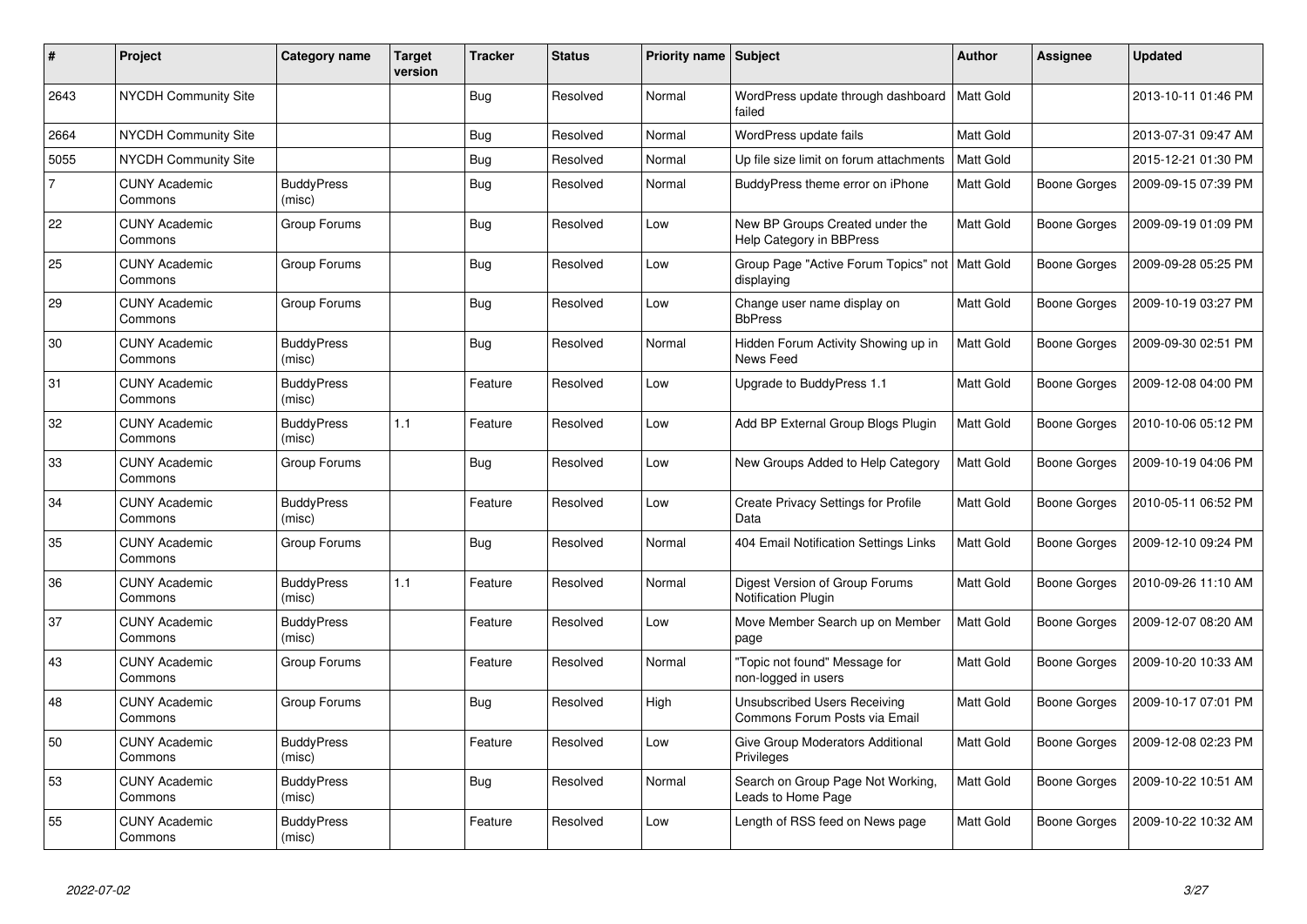| $\#$ | Project                         | Category name               | Target<br>version | Tracker    | <b>Status</b> | <b>Priority name Subject</b> |                                                                     | Author           | <b>Assignee</b> | <b>Updated</b>      |
|------|---------------------------------|-----------------------------|-------------------|------------|---------------|------------------------------|---------------------------------------------------------------------|------------------|-----------------|---------------------|
| 64   | <b>CUNY Academic</b><br>Commons | <b>BuddyPress</b><br>(misc) |                   | Feature    | Resolved      | Normal                       | Create links to file attachments in BP<br>Forum Subscription Plugin | Matt Gold        | Boone Gorges    | 2009-12-10 01:29 PM |
| 66   | <b>CUNY Academic</b><br>Commons | <b>BuddyPress</b><br>(misc) |                   | Feature    | Resolved      | Normal                       | Remove "Popular" listing from<br><b>Members Widget</b>              | Matt Gold        | Boone Gorges    | 2009-11-18 09:20 AM |
| 67   | <b>CUNY Academic</b><br>Commons | <b>BuddyPress</b><br>(misc) |                   | Feature    | Resolved      | Low                          | Who's Online                                                        | Matt Gold        | Boone Gorges    | 2009-12-08 07:33 PM |
| 69   | <b>CUNY Academic</b><br>Commons | <b>BuddyPress</b><br>(misc) |                   | Bug        | Resolved      | Normal                       | UserName doesn't appear in News<br>Feed Wiki Edit                   | Matt Gold        | Boone Gorges    | 2009-12-03 09:33 AM |
| 70   | <b>CUNY Academic</b><br>Commons | WordPress (misc)            |                   | Feature    | Resolved      | Low                          | Add @cunycommons twitter feed to<br>News page sidebar               | Matt Gold        | Boone Gorges    | 2009-12-09 12:23 PM |
| 71   | <b>CUNY Academic</b><br>Commons | Group Forums                |                   | Bug        | Resolved      | Urgent                       | Forum of Private Group Not Hidden                                   | Matt Gold        | Boone Gorges    | 2009-11-24 10:15 PM |
| 86   | <b>CUNY Academic</b><br>Commons | Upgrades                    |                   | <b>Bug</b> | Resolved      | Normal                       | Fix width of feed column on news<br>page                            | Matt Gold        | Boone Gorges    | 2009-12-09 12:26 PM |
| 87   | <b>CUNY Academic</b><br>Commons | Upgrades                    |                   | Bug        | Resolved      | High                         | Upgrade MediaWiki Skin                                              | Matt Gold        | Boone Gorges    | 2009-12-03 08:24 AM |
| 89   | <b>CUNY Academic</b><br>Commons | Upgrades                    |                   | <b>Bug</b> | Resolved      | Normal                       | Document Core Changes                                               | Matt Gold        | Boone Gorges    | 2010-05-11 04:41 PM |
| 92   | <b>CUNY Academic</b><br>Commons | Upgrades                    |                   | Feature    | Resolved      | Low                          | Work on Default Page Template                                       | Matt Gold        | Boone Gorges    | 2009-12-13 06:27 PM |
| 95   | <b>CUNY Academic</b><br>Commons | Upgrades                    |                   | Bug        | Resolved      | Normal                       | Add News/Dev Blog feeds to News<br>Page                             | Matt Gold        | Boone Gorges    | 2009-12-09 12:23 PM |
| 99   | <b>CUNY Academic</b><br>Commons | Upgrades                    |                   | Bug        | Resolved      | Normal                       | Wiki Fixes                                                          | Matt Gold        | Boone Gorges    | 2009-12-03 09:31 AM |
| 100  | <b>CUNY Academic</b><br>Commons | Upgrades                    |                   | Bug        | Resolved      | High                         | Unclickable title links on group forum                              | Matt Gold        | Boone Gorges    | 2009-12-03 09:19 AM |
| 103  | <b>CUNY Academic</b><br>Commons | Upgrades                    |                   | <b>Bug</b> | Resolved      | Normal                       | Repeat Forum Pagination at bottom                                   | Matt Gold        | Boone Gorges    | 2010-03-02 08:08 PM |
| 104  | <b>CUNY Academic</b><br>Commons | Upgrades                    |                   | Bug        | Resolved      | Low                          | Forum Tag Cloud Problems                                            | <b>Matt Gold</b> | Boone Gorges    | 2010-05-11 04:32 PM |
| 106  | <b>CUNY Academic</b><br>Commons | Upgrades                    |                   | <b>Bug</b> | Resolved      | High                         | <b>ITPF09 Forum Issue</b>                                           | Matt Gold        | Boone Gorges    | 2009-12-03 04:49 PM |
| 107  | <b>CUNY Academic</b><br>Commons | Upgrades                    |                   | Bug        | Resolved      | High                         | Log In Problem                                                      | Matt Gold        | Boone Gorges    | 2009-12-04 12:02 AM |
| 108  | <b>CUNY Academic</b><br>Commons | Upgrades                    |                   | Feature    | Resolved      | Normal                       | Note CUNY email address<br>requirement on signup page               | Matt Gold        | Boone Gorges    | 2009-12-08 11:25 AM |
| 109  | CUNY Academic<br>Commons        | Upgrades                    |                   | <b>Bug</b> | Resolved      | Normal                       | BP Admin Bar doesn't appear on login<br>screen                      | <b>Matt Gold</b> | Boone Gorges    | 2010-05-11 05:21 PM |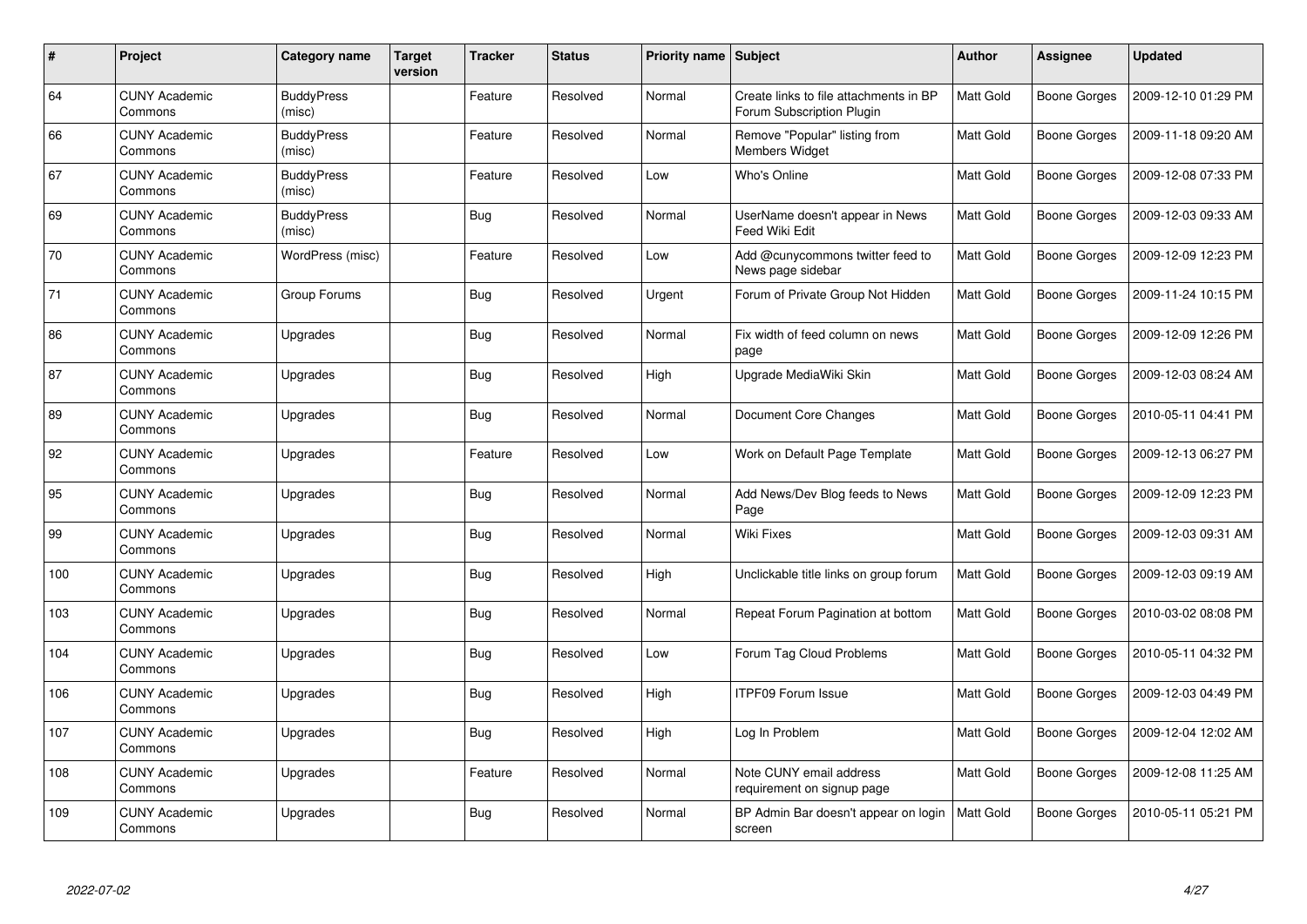| #   | Project                         | Category name               | <b>Target</b><br>version | <b>Tracker</b> | <b>Status</b> | <b>Priority name   Subject</b> |                                                                          | <b>Author</b>    | Assignee            | <b>Updated</b>      |
|-----|---------------------------------|-----------------------------|--------------------------|----------------|---------------|--------------------------------|--------------------------------------------------------------------------|------------------|---------------------|---------------------|
| 110 | <b>CUNY Academic</b><br>Commons | Upgrades                    |                          | <b>Bug</b>     | Resolved      | Normal                         | New Password through BP Settings<br>Not Taking                           | <b>Matt Gold</b> | Boone Gorges        | 2010-03-02 08:12 PM |
| 111 | <b>CUNY Academic</b><br>Commons | Upgrades                    |                          | <b>Bug</b>     | Resolved      | High                           | More Privacy Options and BP Feed                                         | Matt Gold        | Boone Gorges        | 2010-02-25 12:24 PM |
| 115 | <b>CUNY Academic</b><br>Commons | Upgrades                    |                          | Bug            | Resolved      | High                           | Alliw spreadsheet attachments on<br>forum posts                          | Matt Gold        | Boone Gorges        | 2009-12-06 12:13 AM |
| 116 | <b>CUNY Academic</b><br>Commons | Upgrades                    |                          | <b>Bug</b>     | Resolved      | Low                            | Comment Out Popular Listing of<br>Members on Homepage                    | <b>Matt Gold</b> | Boone Gorges        | 2009-12-09 12:51 PM |
| 120 | <b>CUNY Academic</b><br>Commons | <b>BuddyPress</b><br>(misc) | 1.4                      | Feature        | Resolved      | Normal                         | <b>Consider Adding Privacy Options</b><br>Plugin for Profiles            | Matt Gold        | Boone Gorges        | 2015-11-12 01:02 AM |
| 124 | <b>CUNY Academic</b><br>Commons | Upgrades                    |                          | <b>Bug</b>     | Resolved      | Low                            | Mulitple Wiki Edits Showing Up in<br>News Feed                           | Matt Gold        | Boone Gorges        | 2009-12-13 06:25 PM |
| 126 | <b>CUNY Academic</b><br>Commons | Upgrades                    |                          | Bug            | Resolved      | Urgent                         | Report of Lost Forum Attachments<br>after Upgrade                        | Matt Gold        | Boone Gorges        | 2009-12-09 03:23 PM |
| 130 | <b>CUNY Academic</b><br>Commons | <b>BuddyPress</b><br>(misc) |                          | <b>Bug</b>     | Resolved      | Normal                         | Link to Blog on Group Pages leads<br>back to Group                       | Matt Gold        | Boone Gorges        | 2009-12-10 01:28 PM |
| 133 | <b>CUNY Academic</b><br>Commons |                             |                          | Feature        | Resolved      | Low                            | Add TinyMCE to BP Profiles?                                              | Matt Gold        | Boone Gorges        | 2010-01-07 01:59 PM |
| 134 | <b>CUNY Academic</b><br>Commons | <b>BuddyPress</b><br>(misc) |                          | Bug            | Resolved      | Low                            | Div Overflow Issue on Mail Interface                                     | <b>Matt Gold</b> | Boone Gorges        | 2009-12-13 06:28 PM |
| 137 | <b>CUNY Academic</b><br>Commons | Upgrades                    |                          | Bug            | Resolved      | High                           | Reports of Inability to<br>Attach/Download Attachments to<br>Forum Posts | Matt Gold        | Boone Gorges        | 2009-12-10 11:41 AM |
| 138 | <b>CUNY Academic</b><br>Commons | <b>BuddyPress</b><br>(misc) |                          | <b>Bug</b>     | Resolved      | Normal                         | Broken Links in Forum Notification<br>Emails                             | <b>Matt Gold</b> | Boone Gorges        | 2010-03-02 07:59 PM |
| 139 | <b>CUNY Academic</b><br>Commons | Group Forums                |                          | Feature        | Resolved      | Normal                         | Increase size limits for forum<br>attachments                            | Matt Gold        | <b>Boone Gorges</b> | 2009-12-10 01:01 PM |
| 143 | <b>CUNY Academic</b><br>Commons | <b>BuddyPress</b><br>(misc) |                          | <b>Bug</b>     | Resolved      | Normal                         | Friendship Acceptance Error Message                                      | <b>Matt Gold</b> | Boone Gorges        | 2010-05-11 04:44 PM |
| 145 | <b>CUNY Academic</b><br>Commons | <b>BuddyPress</b><br>(misc) |                          | <b>Bug</b>     | Resolved      | Normal                         | Trackbacks are being attributed to<br>'ungooglable'                      | Matt Gold        | Boone Gorges        | 2010-05-20 03:07 PM |
| 146 | <b>CUNY Academic</b><br>Commons | Wiki                        |                          | Feature        | Resolved      | Normal                         | Upgrade WYSIWYG Editor on<br>MediaWiki                                   | Matt Gold        | Boone Gorges        | 2010-05-11 06:53 PM |
| 147 | <b>CUNY Academic</b><br>Commons | Group Forums                |                          | Bug            | Resolved      | Normal                         | <b>Character Limit on Forum Post Titles</b>                              | Matt Gold        | Boone Gorges        | 2009-12-22 10:38 PM |
| 148 | <b>CUNY Academic</b><br>Commons | <b>BuddyPress</b><br>(misc) |                          | <b>Bug</b>     | Resolved      | Normal                         | TinyMCE Problem with URLs in Posts                                       | Matt Gold        | Boone Gorges        | 2010-02-25 12:22 PM |
| 149 | <b>CUNY Academic</b><br>Commons | <b>BuddyPress</b><br>(misc) |                          | <b>Bug</b>     | Resolved      | Normal                         | <b>Email Notifications and TinyMCE</b>                                   | Matt Gold        | Boone Gorges        | 2010-01-08 09:33 PM |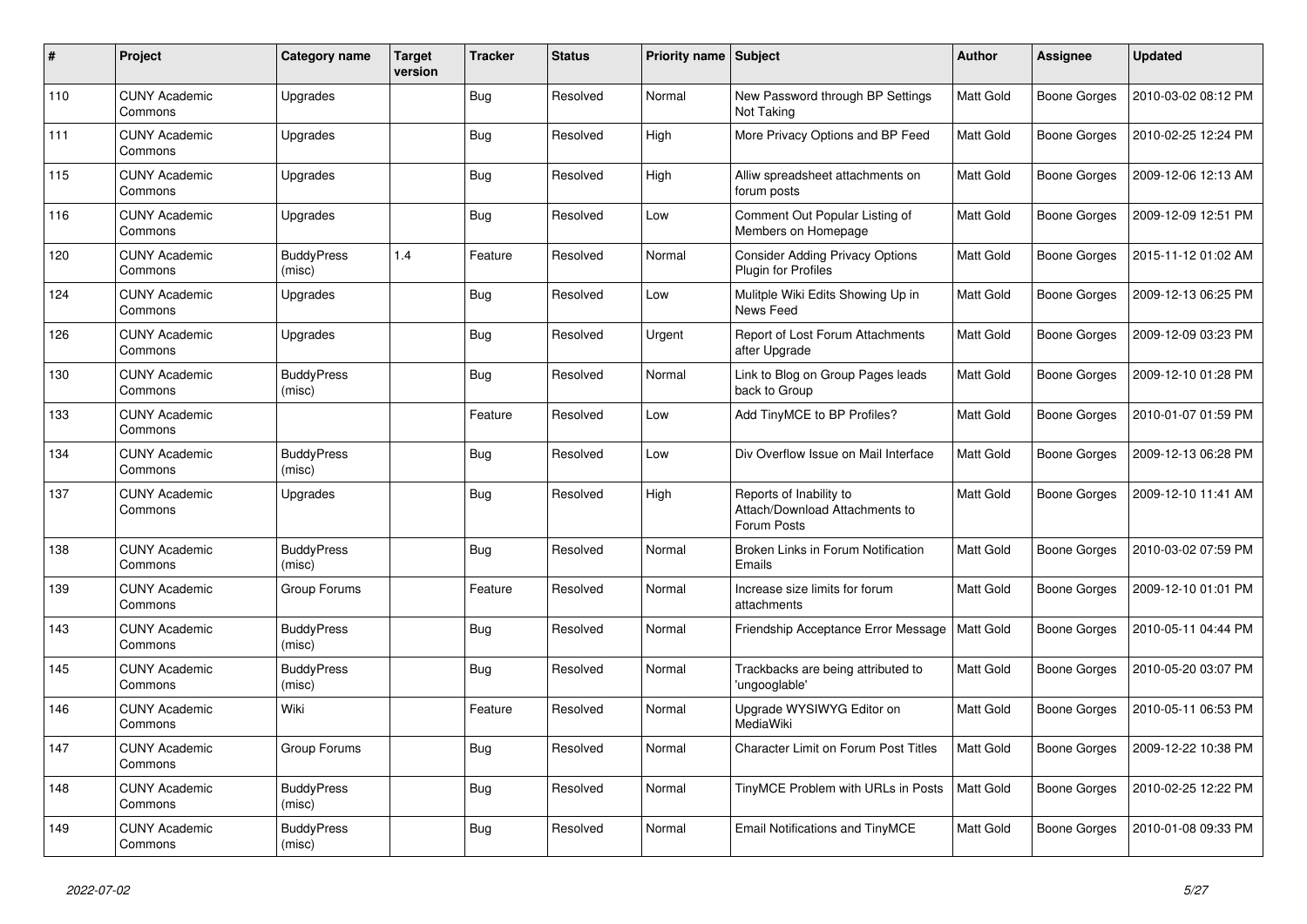| $\#$ | Project                         | Category name               | Target<br>version | Tracker    | <b>Status</b> | <b>Priority name Subject</b> |                                                                    | Author           | <b>Assignee</b> | <b>Updated</b>      |
|------|---------------------------------|-----------------------------|-------------------|------------|---------------|------------------------------|--------------------------------------------------------------------|------------------|-----------------|---------------------|
| 152  | <b>CUNY Academic</b><br>Commons | <b>BuddyPress</b><br>(misc) |                   | <b>Bug</b> | Resolved      | Normal                       | HTML Tags Added to Email<br>Notifications                          | Matt Gold        | Boone Gorges    | 2010-05-11 04:52 PM |
| 153  | <b>CUNY Academic</b><br>Commons | <b>BuddyPress</b><br>(misc) |                   | <b>Bug</b> | Resolved      | Normal                       | User Asked to login again while trying<br>to submit wire post      | Matt Gold        | Boone Gorges    | 2010-05-11 04:48 PM |
| 154  | <b>CUNY Academic</b><br>Commons | <b>BuddyPress</b><br>(misc) |                   | Bug        | Resolved      | Low                          | Order of posts on Forum page                                       | Matt Gold        | Boone Gorges    | 2010-05-11 04:53 PM |
| 155  | <b>CUNY Academic</b><br>Commons | <b>BuddyPress</b><br>(misc) |                   | Bug        | Resolved      | Normal                       | Problem with Group Blog BuddyPress<br>Plugin                       | Matt Gold        | Boone Gorges    | 2010-01-23 07:19 AM |
| 156  | <b>CUNY Academic</b><br>Commons | <b>BuddyPress</b><br>(misc) |                   | <b>Bug</b> | Resolved      | Low                          | Sticky Posts and Recently Active<br><b>Topics List</b>             | Matt Gold        | Boone Gorges    | 2010-05-11 05:22 PM |
| 157  | <b>CUNY Academic</b><br>Commons | <b>BuddyPress</b><br>(misc) | Not tracked       | Feature    | Rejected      | Normal                       | Conduct a review of BuddyPress<br>plugins                          | Matt Gold        | Boone Gorges    | 2016-01-26 12:16 AM |
| 158  | <b>CUNY Academic</b><br>Commons | WordPress (misc)            |                   | Feature    | Resolved      | High                         | Create Featured Group Widget for<br>Homepage                       | Matt Gold        | Boone Gorges    | 2010-06-22 06:53 PM |
| 159  | <b>CUNY Academic</b><br>Commons | <b>BuddyPress</b><br>(misc) |                   | Bug        | Resolved      | Normal                       | Member reports trouble with<br><b>Notification Settings</b>        | Matt Gold        | Boone Gorges    | 2010-05-11 04:50 PM |
| 160  | <b>CUNY Academic</b><br>Commons | <b>BuddyPress</b><br>(misc) |                   | <b>Bug</b> | Resolved      | Low                          | Sticky Posts and Recently Active<br><b>Topics List</b>             | <b>Matt Gold</b> | Boone Gorges    | 2010-01-21 02:02 PM |
| 163  | <b>CUNY Academic</b><br>Commons | WordPress (misc)            |                   | <b>Bug</b> | Resolved      | High                         | Missing plugins                                                    | Matt Gold        | Boone Gorges    | 2010-05-11 08:38 PM |
| 165  | <b>CUNY Academic</b><br>Commons | Wiki                        |                   | Bug        | Resolved      | Urgent                       | White Screen of Death on Commons<br>MediaWiki                      | Matt Gold        | Boone Gorges    | 2010-02-28 12:44 PM |
| 166  | <b>CUNY Academic</b><br>Commons | WordPress (misc)            |                   | Bug        | Resolved      | Normal                       | Twitter Tools Posts Links to Tags Blog                             | <b>Matt Gold</b> | Boone Gorges    | 2010-05-11 05:25 PM |
| 169  | <b>CUNY Academic</b><br>Commons | WordPress (misc)            |                   | Feature    | Duplicate     | Normal                       | Enable Plugins to Be Activated on a<br><b>Selective Basis</b>      | <b>Matt Gold</b> | Boone Gorges    | 2010-08-26 02:47 PM |
| 173  | <b>CUNY Academic</b><br>Commons | <b>BuddyPress</b><br>(misc) |                   | <b>Bug</b> | Resolved      | Normal                       | Blockquote display cut off in mac<br>browsers                      | Matt Gold        | Boone Gorges    | 2010-05-11 04:58 PM |
| 174  | <b>CUNY Academic</b><br>Commons | <b>BuddyPress</b><br>(misc) |                   | Bug        | Resolved      | Normal                       | College names no longer active links<br>on profiles                | Matt Gold        | Boone Gorges    | 2010-05-11 05:00 PM |
| 175  | <b>CUNY Academic</b><br>Commons | WordPress (misc)            |                   | Bug        | Resolved      | Normal                       | <b>Registration issues</b>                                         | Matt Gold        | Boone Gorges    | 2010-05-20 12:38 PM |
| 177  | <b>CUNY Academic</b><br>Commons | <b>BuddyPress</b><br>(misc) |                   | Feature    | Resolved      | Normal                       | Allow members to edit forum posts                                  | Matt Gold        | Boone Gorges    | 2010-05-11 10:01 PM |
| 180  | <b>CUNY Academic</b><br>Commons | <b>BuddyPress</b><br>(misc) |                   | <b>Bug</b> | Resolved      | Normal                       | Incorrect Link on Friendship Request<br><b>Notification Issues</b> | Matt Gold        | Boone Gorges    | 2010-03-13 08:47 AM |
| 181  | <b>CUNY Academic</b><br>Commons | <b>BuddyPress</b><br>(misc) |                   | <b>Bug</b> | Resolved      | Low                          | spam comments showing up in activity<br>stream                     | Matt Gold        | Boone Gorges    | 2010-06-22 06:53 PM |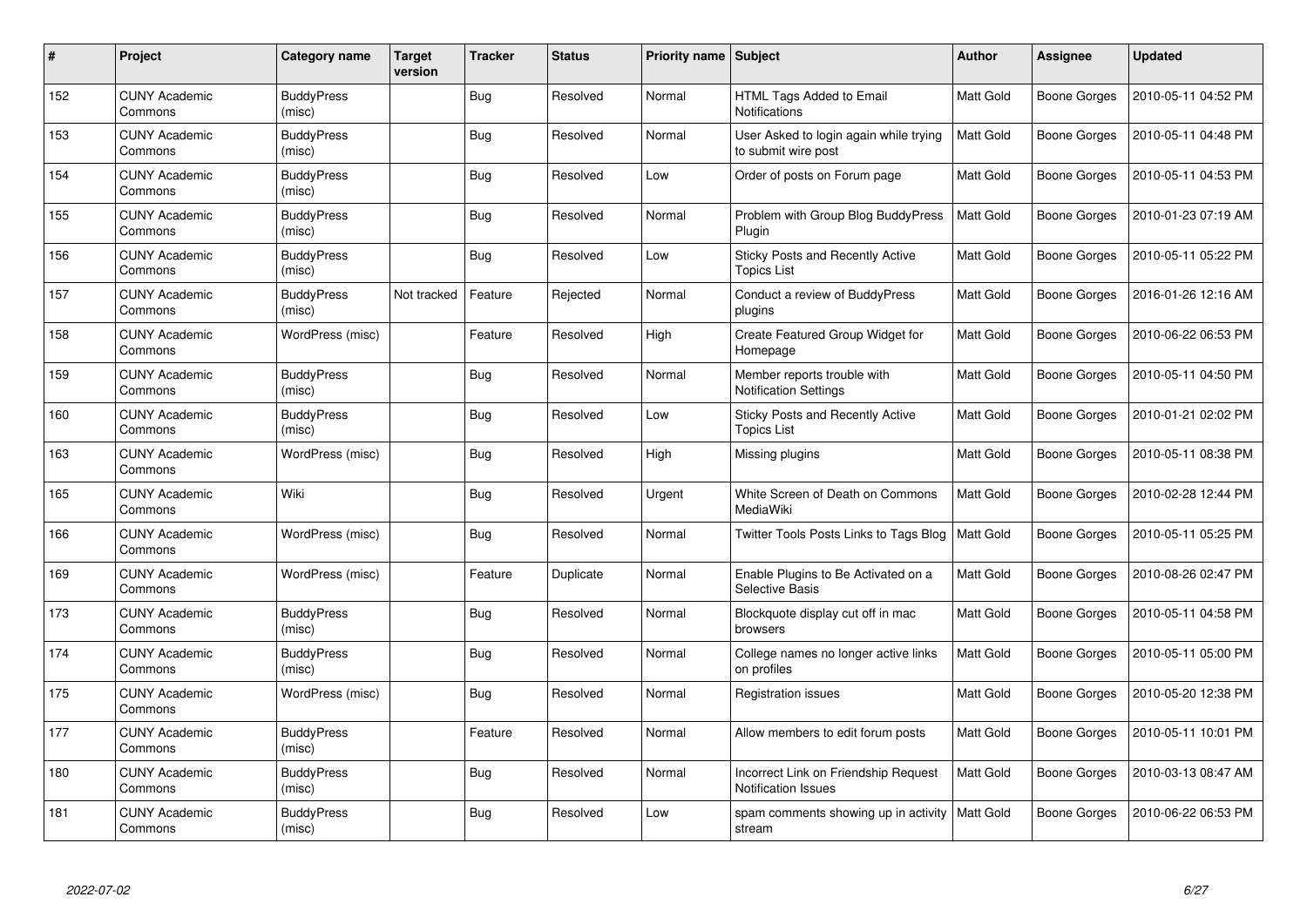| #   | Project                         | Category name               | Target<br>version | <b>Tracker</b> | <b>Status</b> | Priority name   Subject |                                                                                                   | <b>Author</b>    | <b>Assignee</b> | <b>Updated</b>      |
|-----|---------------------------------|-----------------------------|-------------------|----------------|---------------|-------------------------|---------------------------------------------------------------------------------------------------|------------------|-----------------|---------------------|
| 184 | <b>CUNY Academic</b><br>Commons | <b>BuddyPress</b><br>(misc) |                   | Support        | Resolved      | Normal                  | Allowing Users to Delete Accounts                                                                 | Matt Gold        | Boone Gorges    | 2010-05-11 09:54 PM |
| 185 | <b>CUNY Academic</b><br>Commons | <b>BuddyPress</b><br>(misc) |                   | <b>Bug</b>     | Resolved      | Immediate               | Private Group Info/Documents on<br><b>Activity Stream</b>                                         | Matt Gold        | Boone Gorges    | 2010-05-11 05:01 PM |
| 187 | <b>CUNY Academic</b><br>Commons | <b>BuddyPress</b><br>(misc) |                   | Bug            | Resolved      | Normal                  | Group Member unable to be promoted<br>to admin status                                             | <b>Matt Gold</b> | Boone Gorges    | 2010-04-02 09:26 PM |
| 188 | <b>CUNY Academic</b><br>Commons | <b>BuddyPress</b><br>(misc) |                   | Feature        | Resolved      | Low                     | Allow Group Documents to be Sorted<br>by Date                                                     | <b>Matt Gold</b> | Boone Gorges    | 2010-05-11 10:14 PM |
| 189 | <b>CUNY Academic</b><br>Commons | <b>BuddyPress</b><br>(misc) |                   | <b>Bug</b>     | Resolved      | Normal                  | <b>Trouble Uploading Document</b>                                                                 | Matt Gold        | Boone Gorges    | 2010-05-11 04:31 PM |
| 193 | <b>CUNY Academic</b><br>Commons | <b>BuddyPress</b><br>(misc) | 1.1               | Feature        | Rejected      | Low                     | Replace "Kick and Ban" terminology<br>on group member admin page with<br>kinder, gentler language | Matt Gold        | Boone Gorges    | 2010-07-22 02:38 PM |
| 204 | <b>CUNY Academic</b><br>Commons | <b>BuddyPress</b><br>(misc) |                   | <b>Bug</b>     | Resolved      | Normal                  | Embiggen list of my groups                                                                        | Matt Gold        | Boone Gorges    | 2010-05-11 05:13 PM |
| 205 | <b>CUNY Academic</b><br>Commons | <b>BuddyPress</b><br>(misc) |                   | <b>Bug</b>     | Resolved      | High                    | <b>Cannot Create Account</b>                                                                      | Matt Gold        | Boone Gorges    | 2010-05-20 03:18 PM |
| 208 | <b>CUNY Academic</b><br>Commons | WordPress (misc)            |                   | Feature        | Resolved      | Normal                  | Add slide to homepage                                                                             | Matt Gold        | Boone Gorges    | 2010-05-05 07:07 PM |
| 209 | <b>CUNY Academic</b><br>Commons | <b>BuddyPress</b><br>(misc) |                   | <b>Bug</b>     | Resolved      | High                    | Members Report that Forum<br>Attachments not working                                              | Matt Gold        | Boone Gorges    | 2010-05-14 12:13 PM |
| 212 | <b>CUNY Academic</b><br>Commons | <b>BuddyPress</b><br>(misc) |                   | Feature        | Resolved      | High                    | Create a way for group members to<br>send out email announcements                                 | Matt Gold        | Boone Gorges    | 2010-05-12 10:11 AM |
| 215 | <b>CUNY Academic</b><br>Commons | <b>BuddyPress</b><br>(misc) |                   | <b>Bug</b>     | Resolved      | Low                     | Inaccurate dates on group page                                                                    | <b>Matt Gold</b> | Boone Gorges    | 2010-05-12 12:11 PM |
| 218 | <b>CUNY Academic</b><br>Commons | <b>BuddyPress</b><br>(misc) |                   | Feature        | Resolved      | Normal                  | Who's Online listing on homepage                                                                  | Matt Gold        | Boone Gorges    | 2010-05-20 05:49 PM |
| 219 | <b>CUNY Academic</b><br>Commons | WordPress (misc)            |                   | Bug            | Resolved      | Low                     | Left Margin Padding on sign-in page                                                               | Matt Gold        | Boone Gorges    | 2010-05-11 05:14 PM |
| 220 | <b>CUNY Academic</b><br>Commons | <b>BuddyPress</b><br>(misc) |                   | <b>Bug</b>     | Resolved      | High                    | Hidden Groups showing up in<br>homepage group listing                                             | <b>Matt Gold</b> | Boone Gorges    | 2010-05-07 10:30 AM |
| 222 | <b>CUNY Academic</b><br>Commons | <b>BuddyPress</b><br>(misc) |                   | <b>Bug</b>     | Resolved      | High                    | No way for group admins to invite new<br>members                                                  | Matt Gold        | Boone Gorges    | 2010-05-11 09:02 PM |
| 223 | <b>CUNY Academic</b><br>Commons | <b>BuddyPress</b><br>(misc) |                   | <b>Bug</b>     | Resolved      | Normal                  | Uploaded Group Document Failed to<br><b>Create Email Notification</b>                             | Matt Gold        | Boone Gorges    | 2010-05-11 10:12 PM |
| 224 | <b>CUNY Academic</b><br>Commons | <b>BuddyPress</b><br>(misc) |                   | Feature        | Resolved      | Low                     | Sort Group Documents                                                                              | <b>Matt Gold</b> | Boone Gorges    | 2010-05-11 07:36 PM |
| 231 | <b>CUNY Academic</b><br>Commons | <b>BuddyPress</b><br>(misc) |                   | Feature        | Resolved      | Normal                  | Select from all groups on email invites                                                           | Matt Gold        | Boone Gorges    | 2010-05-12 10:08 AM |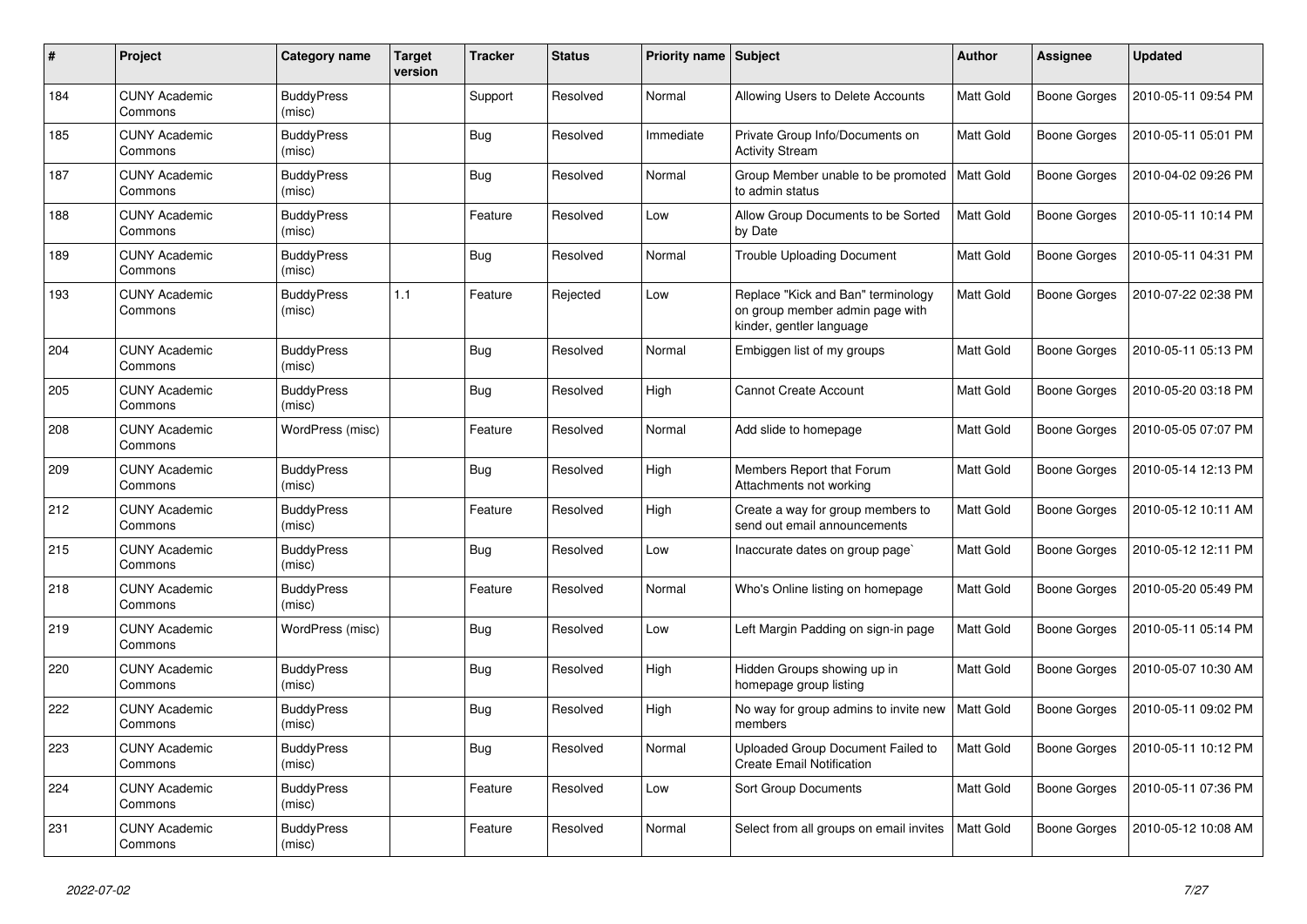| #   | Project                         | <b>Category name</b>        | <b>Target</b><br>version | <b>Tracker</b> | <b>Status</b> | Priority name Subject |                                                                                                                              | Author           | <b>Assignee</b>     | <b>Updated</b>      |
|-----|---------------------------------|-----------------------------|--------------------------|----------------|---------------|-----------------------|------------------------------------------------------------------------------------------------------------------------------|------------------|---------------------|---------------------|
| 233 | <b>CUNY Academic</b><br>Commons | <b>BuddyPress</b><br>(misc) | 1.0                      | Feature        | Resolved      | Low                   | Add time limit to forum post editing<br>capabilities                                                                         | Matt Gold        | <b>Boone Gorges</b> | 2010-08-29 02:09 PM |
| 235 | <b>CUNY Academic</b><br>Commons | <b>BuddyPress</b><br>(misc) |                          | <b>Bug</b>     | Resolved      | Normal                | BP Admin Bar Not Appearing on Help<br><b>Blog</b>                                                                            | <b>Matt Gold</b> | Boone Gorges        | 2010-05-20 06:15 PM |
| 237 | <b>CUNY Academic</b><br>Commons | <b>BuddyPress</b><br>(misc) |                          | Feature        | Resolved      | Low                   | Change Subject Line of Emailed<br><b>Group Updates</b>                                                                       | Matt Gold        | <b>Boone Gorges</b> | 2010-05-12 11:24 AM |
| 238 | <b>CUNY Academic</b><br>Commons | <b>BuddyPress</b><br>(misc) |                          | Feature        | Resolved      | Low                   | Change Subject Line of Group<br>Document Emails                                                                              | Matt Gold        | <b>Boone Gorges</b> | 2010-05-12 11:27 AM |
| 239 | <b>CUNY Academic</b><br>Commons | <b>BuddyPress</b><br>(misc) |                          | <b>Bug</b>     | Resolved      | Normal                | Forum Post Error                                                                                                             | Matt Gold        | <b>Boone Gorges</b> | 2010-05-12 11:48 AM |
| 240 | <b>CUNY Academic</b><br>Commons | <b>BuddyPress</b><br>(misc) |                          | <b>Bug</b>     | Resolved      | Normal                | Invite Anyone - CUNY email domain<br>produces error                                                                          | Matt Gold        | Boone Gorges        | 2010-05-14 12:39 PM |
| 241 | <b>CUNY Academic</b><br>Commons | <b>BuddyPress</b><br>(misc) |                          | <b>Bug</b>     | Resolved      | Normal                | <b>Emailed Group Activity Updates</b><br>Contain Escape Characters                                                           | Matt Gold        | <b>Boone Gorges</b> | 2010-08-25 01:30 PM |
| 244 | <b>CUNY Academic</b><br>Commons | <b>BuddyPress</b><br>(misc) |                          | <b>Bug</b>     | Rejected      | Low                   | Some notifications persist after being<br>clicked                                                                            | <b>Matt Gold</b> | Boone Gorges        | 2014-05-01 09:20 AM |
| 247 | <b>CUNY Academic</b><br>Commons | <b>BuddyPress</b><br>(misc) |                          | <b>Bug</b>     | Resolved      | Normal                | Email problem on signup                                                                                                      | Matt Gold        | Boone Gorges        | 2010-05-18 03:09 PM |
| 249 | <b>CUNY Academic</b><br>Commons | <b>BuddyPress</b><br>(misc) |                          | <b>Bug</b>     | Resolved      | Normal                | New group contains activity stream<br>post from older group                                                                  | Matt Gold        | Boone Gorges        | 2010-05-20 03:00 PM |
| 253 | <b>CUNY Academic</b><br>Commons | Groups (misc)               | Future<br>release        | Feature        | Duplicate     | Low                   | Group Keywords, Taxonomies, and<br><b>Suggestion Systems</b>                                                                 | <b>Matt Gold</b> | Boone Gorges        | 2015-11-09 05:04 PM |
| 254 | <b>CUNY Academic</b><br>Commons | <b>BuddyPress</b><br>(misc) |                          | Feature        | Resolved      | Normal                | Move "Upload a New Document" link                                                                                            | <b>Matt Gold</b> | Boone Gorges        | 2010-06-22 06:53 PM |
| 256 | <b>CUNY Academic</b><br>Commons | <b>BuddyPress</b><br>(misc) | Not tracked              | <b>Bug</b>     | Resolved      | High                  | Security warnings on site                                                                                                    | Matt Gold        | <b>Boone Gorges</b> | 2014-05-01 09:23 AM |
| 258 | <b>CUNY Academic</b><br>Commons | <b>BuddyPress</b><br>(misc) | 1.0                      | Feature        | Resolved      | Normal                | Remove posting text box on group<br>homepages                                                                                | Matt Gold        | Boone Gorges        | 2010-08-23 04:09 PM |
| 259 | <b>CUNY Academic</b><br>Commons | <b>BuddyPress</b><br>(misc) |                          | Feature        | Resolved      | Normal                | Send group document description with<br>email notification                                                                   | Matt Gold        | Boone Gorges        | 2010-06-24 03:46 PM |
| 261 | <b>CUNY Academic</b><br>Commons | <b>BuddyPress</b><br>(misc) |                          | Feature        | Resolved      | Normal                | Add "more groups" and "more blogs"<br>and "more members" links to<br>homepage under lists of recently<br>active groups/blogs | Matt Gold        | <b>Boone Gorges</b> | 2010-06-24 03:44 PM |
| 264 | <b>CUNY Academic</b><br>Commons | <b>BuddyPress</b><br>(misc) |                          | <b>Bug</b>     | Resolved      | Normal                | user reports receiving two notifications<br>for each new group forum post                                                    | <b>Matt Gold</b> | Boone Gorges        | 2010-08-26 02:57 PM |
| 265 | <b>CUNY Academic</b><br>Commons | WordPress (misc)            |                          | <b>Bug</b>     | Resolved      | Normal                | Site hanging                                                                                                                 | Matt Gold        | <b>Boone Gorges</b> | 2010-07-15 05:26 PM |
| 266 | <b>CUNY Academic</b><br>Commons | <b>BuddyPress</b><br>(misc) | 1.0.1                    | <b>Bug</b>     | Resolved      | Normal                | <b>Account Deletion Process</b>                                                                                              | Matt Gold        | <b>Boone Gorges</b> | 2010-07-19 11:07 AM |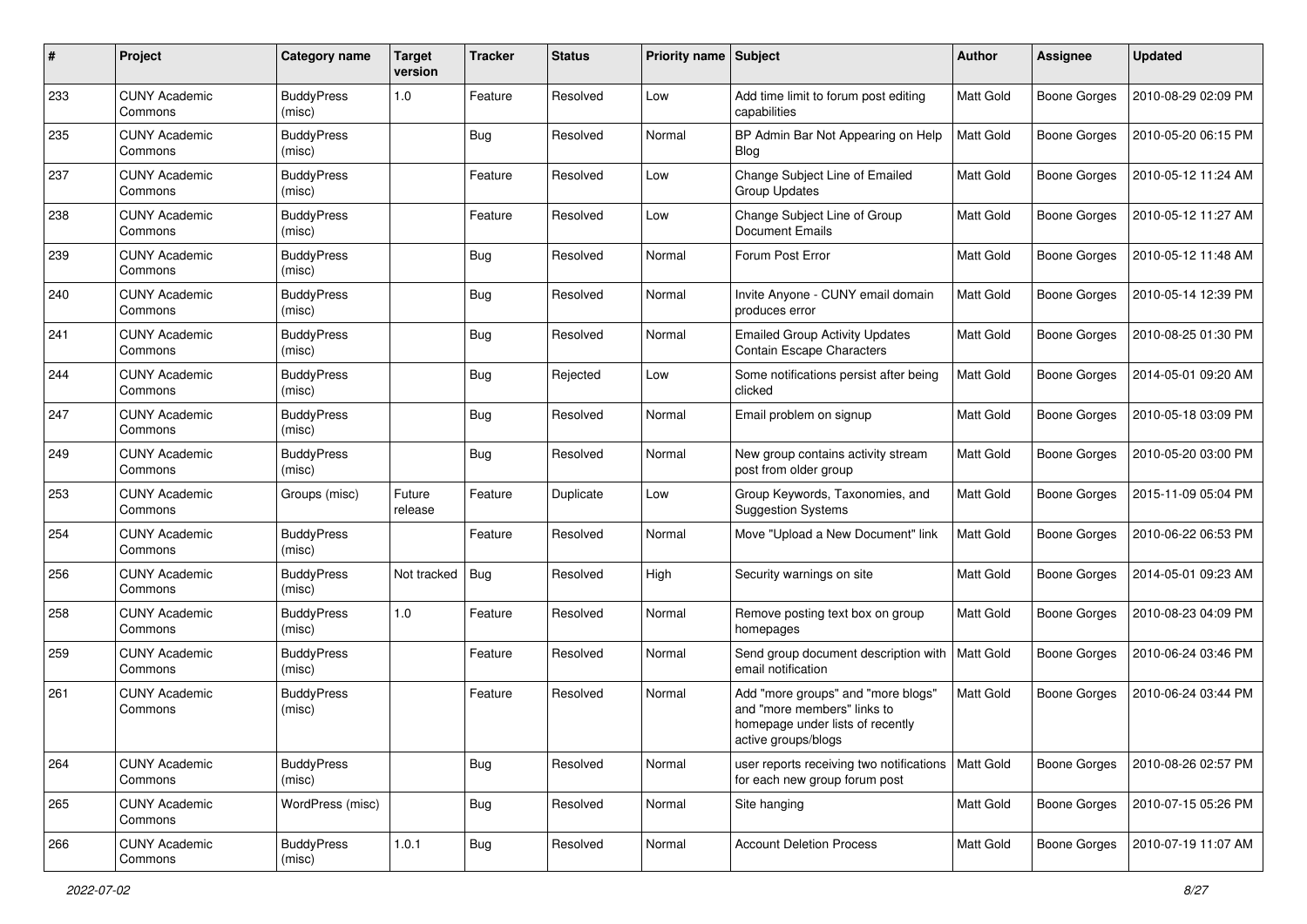| #   | Project                         | Category name               | <b>Target</b><br>version | Tracker    | <b>Status</b> | Priority name Subject |                                                                | Author           | <b>Assignee</b>     | <b>Updated</b>      |
|-----|---------------------------------|-----------------------------|--------------------------|------------|---------------|-----------------------|----------------------------------------------------------------|------------------|---------------------|---------------------|
| 275 | <b>CUNY Academic</b><br>Commons | <b>WordPress</b><br>Plugins |                          | Feature    | Deferred      | Normal                | Develop Document Repository Plugin<br>for Wordpress            | Matt Gold        | Boone Gorges        | 2015-04-01 09:27 PM |
| 276 | <b>CUNY Academic</b><br>Commons | Wiki                        | 1.1.5                    | Feature    | Resolved      | Normal                | Install PDF_Book extension for<br>MediaWiki                    | Matt Gold        | Boone Gorges        | 2010-12-20 10:59 AM |
| 278 | <b>CUNY Academic</b><br>Commons | <b>BuddyPress</b><br>(misc) | 1.0.1                    | <b>Bug</b> | Resolved      | Normal                | Group Blog plugin creates<br>subdirectory, not subdomain blogs | <b>Matt Gold</b> | Boone Gorges        | 2010-08-29 01:52 PM |
| 279 | <b>CUNY Academic</b><br>Commons | <b>BuddyPress</b><br>(misc) | 1.1                      | <b>Bug</b> | Rejected      | Normal                | Members Report Problems with<br>Notifications                  | Matt Gold        | Boone Gorges        | 2010-11-16 04:37 PM |
| 280 | <b>CUNY Academic</b><br>Commons | <b>BuddyPress</b><br>(misc) |                          | Support    | Resolved      | Normal                | Prospective Member has trouble<br>signing up                   | <b>Matt Gold</b> | Boone Gorges        | 2010-07-27 09:41 AM |
| 281 | <b>CUNY Academic</b><br>Commons | <b>BuddyPress</b><br>(misc) | 1.1                      | Feature    | Resolved      | Low                   | Change "Kick and Ban" terminology in<br>Group Interface        | <b>Matt Gold</b> | Boone Gorges        | 2010-09-08 06:14 PM |
| 282 | <b>CUNY Academic</b><br>Commons | <b>BuddyPress</b><br>(misc) | 1.1                      | Feature    | Resolved      | Normal                | Alter "Kick and Ban" Group<br>Functionality                    | Matt Gold        | <b>Boone Gorges</b> | 2010-09-08 06:14 PM |
| 286 | <b>CUNY Academic</b><br>Commons | WordPress (misc)            | 1.1                      | Feature    | Resolved      | Normal                | Edit content of account activation<br>email                    | Matt Gold        | Boone Gorges        | 2010-12-06 02:03 PM |
| 287 | <b>CUNY Academic</b><br>Commons | WordPress (misc)            | Future<br>release        | Feature    | Assigned      | Normal                | Create troubleshooting tool for<br>account sign-up             | Matt Gold        | <b>Boone Gorges</b> | 2015-11-09 06:17 PM |
| 288 | <b>CUNY Academic</b><br>Commons | Redmine                     |                          | Feature    | Rejected      | Normal                | Create related ticket feature for<br>Redmine                   | <b>Matt Gold</b> | Boone Gorges        | 2010-07-27 09:59 AM |
| 289 | <b>CUNY Academic</b><br>Commons | WordPress (misc)            |                          | <b>Bug</b> | Resolved      | Normal                | User encounters Blank Screen after<br>changing theme           | <b>Matt Gold</b> | Boone Gorges        | 2010-07-28 07:24 AM |
| 291 | <b>CUNY Academic</b><br>Commons | <b>BuddyPress</b><br>(misc) | Future<br>release        | Feature    | Rejected      | Normal                | Add Chat/IM functionality                                      | Matt Gold        | Boone Gorges        | 2015-11-12 01:36 AM |
| 295 | <b>CUNY Academic</b><br>Commons | WordPress (misc)            | 1.0                      | Bug        | Resolved      | Normal                | Unable to change Featured Post                                 | <b>Matt Gold</b> | Boone Gorges        | 2010-08-18 05:37 PM |
| 296 | <b>CUNY Academic</b><br>Commons | WordPress (misc)            | 1.1                      | Feature    | Resolved      | Normal                | Selective plugin activation                                    | Matt Gold        | Boone Gorges        | 2010-12-02 04:17 PM |
| 301 | <b>CUNY Academic</b><br>Commons | <b>BuddyPress</b><br>(misc) |                          | <b>Bug</b> | Resolved      | High                  | User unable to upload documents                                | Matt Gold        | Boone Gorges        | 2010-08-25 12:06 PM |
| 303 | <b>CUNY Academic</b><br>Commons | WordPress (misc)            | 1.0.1                    | Feature    | Resolved      | Normal                | Special Request: Change links on<br>Maintenance slide          | Matt Gold        | Boone Gorges        | 2010-08-29 01:03 PM |
| 304 | <b>CUNY Academic</b><br>Commons |                             | Not tracked              | Feature    | Rejected      | Normal                | Feature Roadmap                                                | <b>Matt Gold</b> | Boone Gorges        | 2010-08-30 04:38 PM |
| 305 | <b>CUNY Academic</b><br>Commons | WordPress (misc)            | Not tracked              | Bug        | Resolved      | Normal                | Confirmation emails not received                               | Matt Gold        | Boone Gorges        | 2010-09-08 11:00 AM |
| 306 | <b>CUNY Academic</b><br>Commons | <b>BuddyPress</b><br>(misc) | 1.0.1                    | <b>Bug</b> | Rejected      | Low                   | Text on Group Page should be darker                            | Matt Gold        | <b>Boone Gorges</b> | 2010-08-26 04:23 PM |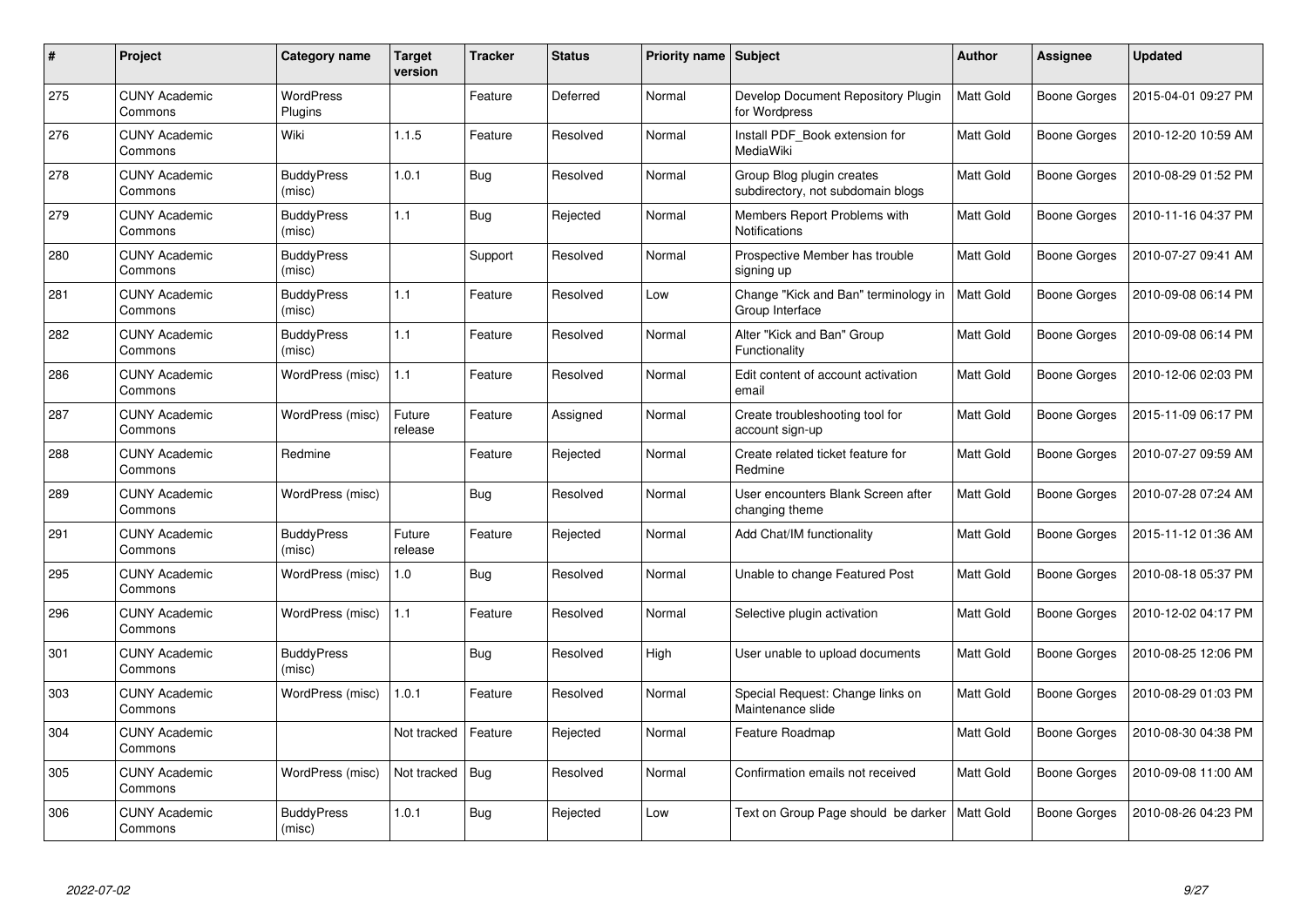| #   | Project                         | Category name                | Target<br>version | <b>Tracker</b> | <b>Status</b> | <b>Priority name   Subject</b> |                                                                      | <b>Author</b>    | <b>Assignee</b> | <b>Updated</b>      |
|-----|---------------------------------|------------------------------|-------------------|----------------|---------------|--------------------------------|----------------------------------------------------------------------|------------------|-----------------|---------------------|
| 307 | <b>CUNY Academic</b><br>Commons | <b>BuddyPress</b><br>(misc)  | 1.1               | Feature        | Resolved      | Low                            | Possible to Change in Group Slug?                                    | <b>Matt Gold</b> | Boone Gorges    | 2010-11-20 09:12 AM |
| 312 | <b>CUNY Academic</b><br>Commons | WordPress (misc)             | 1.0.3             | Feature        | Resolved      | Normal                         | Upgrade Plugins                                                      | <b>Matt Gold</b> | Boone Gorges    | 2010-09-08 02:47 PM |
| 314 | <b>CUNY Academic</b><br>Commons | <b>BuddyPress</b><br>(misc)  | 1.0.2             | <b>Bug</b>     | Resolved      | Normal                         | Changing Blog Title in BuddyPress<br>Menus                           | <b>Matt Gold</b> | Boone Gorges    | 2010-09-02 10:59 AM |
| 315 | <b>CUNY Academic</b><br>Commons | WordPress (misc)             | 1.0.3             | <b>Bug</b>     | Resolved      | Normal                         | Can't upload images to gallery                                       | Matt Gold        | Boone Gorges    | 2010-09-08 02:24 PM |
| 318 | <b>CUNY Academic</b><br>Commons | Upgrades                     | 1.0.1             | Feature        | Resolved      | Normal                         | Blog post on 1.01?                                                   | Matt Gold        | Boone Gorges    | 2010-08-31 09:40 AM |
| 319 | <b>CUNY Academic</b><br>Commons | WordPress (misc)             | 1.1               | Feature        | Resolved      | Normal                         | Remove "Forums" from Nav Bar                                         | <b>Matt Gold</b> | Boone Gorges    | 2010-09-15 10:44 AM |
| 320 | <b>CUNY Academic</b><br>Commons | <b>BuddyPress</b><br>(misc)  | Not tracked       | <b>Bug</b>     | Resolved      | Normal                         | Multiple listings of account in BP<br>group                          | <b>Matt Gold</b> | Boone Gorges    | 2010-09-01 07:37 AM |
| 322 | <b>CUNY Academic</b><br>Commons | <b>BuddyPress</b><br>(misc)  | 1.0.2             | Feature        | Resolved      | High                           | Raising Limitation on Emailed Invites                                | Matt Gold        | Boone Gorges    | 2010-09-03 07:07 AM |
| 323 | <b>CUNY Academic</b><br>Commons | <b>BuddyPress</b><br>(misc)  | 1.0.3             | <b>Bug</b>     | Resolved      | Normal                         | Multiple listings of member account in<br>BP group                   | <b>Matt Gold</b> | Boone Gorges    | 2010-09-08 02:40 PM |
| 325 | <b>CUNY Academic</b><br>Commons | <b>BuddyPress</b><br>(misc)  | 1.3               | Feature        | Resolved      | Normal                         | Add folder hierarchies to Group<br>Documents plugin                  | <b>Matt Gold</b> | Boone Gorges    | 2011-05-23 01:33 AM |
| 328 | <b>CUNY Academic</b><br>Commons | <b>BuddyPress</b><br>(misc)  | Future<br>release | Feature        | Duplicate     | Normal                         | Make Group Invitation Status Clearer                                 | Matt Gold        | Boone Gorges    | 2010-12-20 11:08 AM |
| 330 | <b>CUNY Academic</b><br>Commons | <b>BuddyPress</b><br>(misc)  | Not tracked       | Feature        | Resolved      | Low                            | Create avatar/gravatar for Commons<br>WP profile page                | Matt Gold        | Boone Gorges    | 2010-09-10 03:36 PM |
| 332 | <b>CUNY Academic</b><br>Commons | <b>BuddyPress</b><br>(misc)  | 1.0.3             | Feature        | Resolved      | Low                            | Embed Links in Forum Notification<br>Posts                           | Matt Gold        | Boone Gorges    | 2010-09-14 09:34 AM |
| 335 | <b>CUNY Academic</b><br>Commons | Wiki                         |                   | Bug            | Rejected      | Normal                         | Link attribute on images is stripped<br>when MW pages are edited     | Matt Gold        | Boone Gorges    | 2016-05-31 12:17 PM |
| 339 | <b>CUNY Academic</b><br>Commons | <b>BuddyPress</b><br>(misc)  | Future<br>release | Feature        | Rejected      | Low                            | Offer Views/Previews of Documents in<br>Group Docs folder            | Matt Gold        | Boone Gorges    | 2010-09-20 09:03 PM |
| 340 | <b>CUNY Academic</b><br>Commons | <b>BuddyPress</b><br>(misc)  | 1.1               | <b>Bug</b>     | Resolved      | High                           | BP Admin Bar Menu Mouseover<br>Areas Too Sensitive                   | Matt Gold        | Boone Gorges    | 2010-12-01 09:48 AM |
| 342 | <b>CUNY Academic</b><br>Commons | <b>Blogs</b><br>(BuddyPress) | 1.10.2            | Feature        | Resolved      | Low                            | <b>Blog Listing Displays User Avatars</b><br>Instead of Blog Avatars | Matt Gold        | Boone Gorges    | 2019-12-06 11:08 AM |
| 343 | <b>CUNY Academic</b><br>Commons | Wiki                         | 1.3               | <b>Bug</b>     | Resolved      | Low                            | <b>FCKEditor Preferences</b>                                         | Matt Gold        | Boone Gorges    | 2011-11-30 11:55 AM |
| 345 | <b>CUNY Academic</b><br>Commons | WordPress (misc)             | 1.1               | <b>Bug</b>     | Resolved      | Low                            | Order of Comments in Carrington<br>Theme                             | <b>Matt Gold</b> | Boone Gorges    | 2010-11-16 04:31 PM |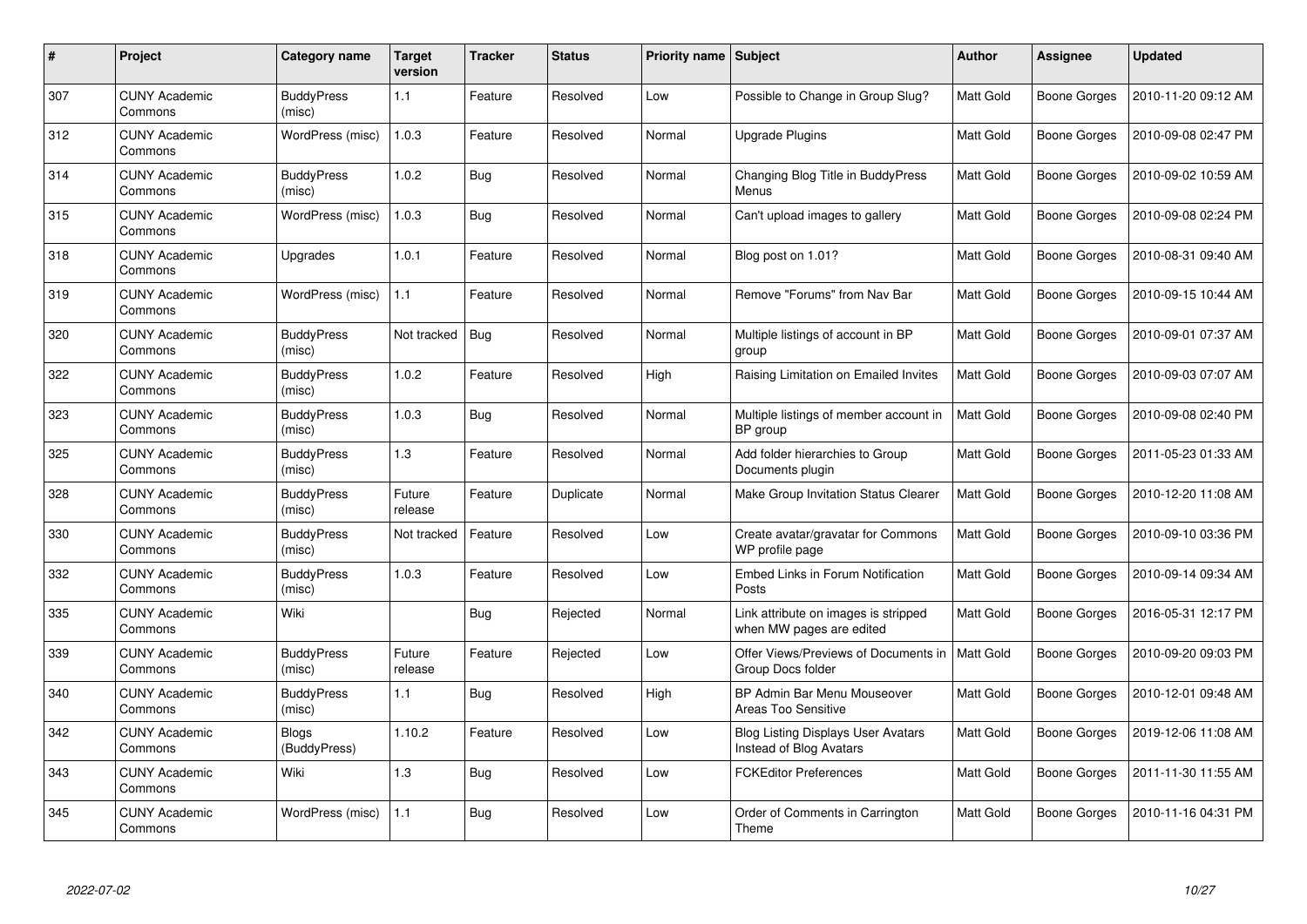| #   | Project                         | Category name               | Target<br>version | <b>Tracker</b> | <b>Status</b> | Priority name   Subject |                                                                                                    | <b>Author</b>    | <b>Assignee</b>     | <b>Updated</b>      |
|-----|---------------------------------|-----------------------------|-------------------|----------------|---------------|-------------------------|----------------------------------------------------------------------------------------------------|------------------|---------------------|---------------------|
| 346 | <b>CUNY Academic</b><br>Commons | <b>BuddyPress</b><br>(misc) | 1.0.3             | Bug            | Resolved      | High                    | News Nav Bar Link on Wiki Pages<br>Points to Wrong Page                                            | Matt Gold        | Boone Gorges        | 2010-09-20 05:28 PM |
| 348 | <b>CUNY Academic</b><br>Commons | <b>BuddyPress</b><br>(misc) | 1.2               | Feature        | Resolved      | Normal                  | Create status marker to show which<br>invited group members have already<br>received group invites | Matt Gold        | <b>Boone Gorges</b> | 2011-03-08 09:08 PM |
| 349 | <b>CUNY Academic</b><br>Commons | <b>BuddyPress</b><br>(misc) | 1.2               | Feature        | Resolved      | Normal                  | Add explanatory note to Group Send<br><b>Invites Page</b>                                          | <b>Matt Gold</b> | Boone Gorges        | 2011-03-08 08:44 PM |
| 350 | <b>CUNY Academic</b><br>Commons | <b>BuddyPress</b><br>(misc) | 1.2               | Feature        | Resolved      | Normal                  | Move "Send Invites" Button                                                                         | Matt Gold        | Boone Gorges        | 2010-12-20 11:29 AM |
| 351 | <b>CUNY Academic</b><br>Commons | <b>BuddyPress</b><br>(misc) | Not tracked       | <b>Bug</b>     | Rejected      | Normal                  | <b>Invited Group Members Aren't</b><br><b>Automatically Added to Groups</b>                        | Matt Gold        | Boone Gorges        | 2011-08-22 06:54 PM |
| 352 | <b>CUNY Academic</b><br>Commons | <b>BuddyPress</b><br>(misc) | 1.1               | Bug            | Resolved      | Normal                  | Member reports problems with avatar<br>cropping                                                    | <b>Matt Gold</b> | Boone Gorges        | 2010-11-16 05:07 PM |
| 360 | <b>CUNY Academic</b><br>Commons | <b>BuddyPress</b><br>(misc) | 1.0.3             | <b>Bug</b>     | Resolved      | High                    | <b>Activity Feed Problems</b>                                                                      | <b>Matt Gold</b> | Boone Gorges        | 2010-09-28 11:45 AM |
| 362 | <b>CUNY Academic</b><br>Commons | <b>BuddyPress</b><br>(misc) | 1.2               | Feature        | Resolved      | Low                     | Require Confirmation on Leaving a<br>Group                                                         | Matt Gold        | Boone Gorges        | 2011-02-21 02:51 PM |
| 363 | <b>CUNY Academic</b><br>Commons | <b>BuddyPress</b><br>(misc) | Not tracked       | <b>Bug</b>     | Resolved      | Normal                  | Member listed twice in group                                                                       | Matt Gold        | Boone Gorges        | 2010-10-06 10:35 AM |
| 376 | <b>CUNY Academic</b><br>Commons | WordPress (misc)            | 1.1               | <b>Bug</b>     | Resolved      | Normal                  | Errant Subscribe2 Global Posts<br>Notification                                                     | Matt Gold        | Boone Gorges        | 2010-11-16 04:59 PM |
| 377 | <b>CUNY Academic</b><br>Commons | <b>BuddyPress</b><br>(misc) | Future<br>release | Feature        | Assigned      | Normal                  | Like buttons                                                                                       | Matt Gold        | Boone Gorges        | 2010-11-16 05:13 PM |
| 378 | <b>CUNY Academic</b><br>Commons | WordPress (misc)            | 1.2               | Bug            | Duplicate     | Normal                  | New blog post notification by email for<br>private blogs                                           | <b>Matt Gold</b> | Boone Gorges        | 2011-02-18 01:46 PM |
| 379 | <b>CUNY Academic</b><br>Commons | WordPress (misc)            | 1.0.4             | Feature        | Resolved      | Normal                  | Install Featured Content Plugin                                                                    | Matt Gold        | Boone Gorges        | 2010-11-10 09:37 AM |
| 387 | <b>CUNY Academic</b><br>Commons | <b>BuddyPress</b><br>(misc) | 1.1               | Bug            | Resolved      | Normal                  | Disable activity replies for group<br>announcements                                                | Matt Gold        | Boone Gorges        | 2010-11-16 04:20 PM |
| 399 | <b>CUNY Academic</b><br>Commons | WordPress (misc)            | 1.1               | Feature        | Resolved      | Normal                  | Add Widgetize Google Plugin                                                                        | <b>Matt Gold</b> | Boone Gorges        | 2010-11-23 05:40 PM |
| 402 | <b>CUNY Academic</b><br>Commons | <b>BuddyPress</b><br>(misc) | Not tracked       | Support        | Resolved      | Normal                  | Name Change Request                                                                                | Matt Gold        | Boone Gorges        | 2016-01-26 12:15 AM |
| 409 | <b>CUNY Academic</b><br>Commons | WordPress (misc)            | Future<br>release | Feature        | Duplicate     | Normal                  | Simplify Process of adding members<br>to blogs                                                     | <b>Matt Gold</b> | Boone Gorges        | 2011-03-25 11:25 AM |
| 410 | <b>CUNY Academic</b><br>Commons | WordPress (misc)            | 1.1               | Support        | Resolved      | Normal                  | Problems embedding audio file                                                                      | <b>Matt Gold</b> | Boone Gorges        | 2010-11-23 02:01 PM |
| 415 | <b>CUNY Academic</b><br>Commons | WordPress (misc)            | 1.1               | Feature        | Resolved      | Normal                  | Add text sizer plugin to Commons                                                                   | Matt Gold        | Boone Gorges        | 2010-12-02 03:58 PM |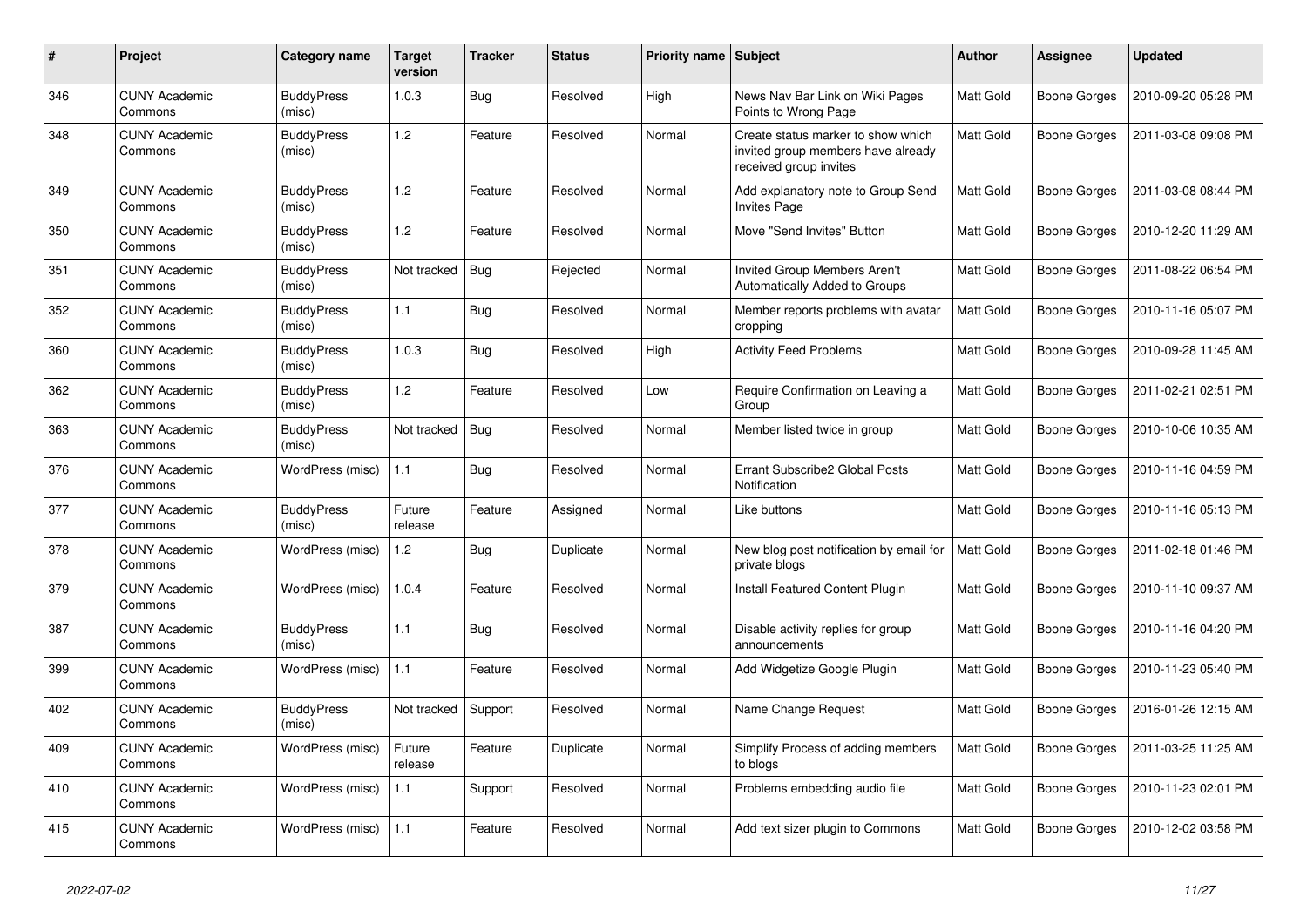| #   | Project                         | Category name               | <b>Target</b><br>version | <b>Tracker</b> | <b>Status</b> | Priority name Subject |                                                                   | Author           | <b>Assignee</b>     | <b>Updated</b>      |
|-----|---------------------------------|-----------------------------|--------------------------|----------------|---------------|-----------------------|-------------------------------------------------------------------|------------------|---------------------|---------------------|
| 420 | <b>CUNY Academic</b><br>Commons | WordPress (misc)            | 1.1                      | Feature        | Resolved      | Normal                | WP 3.0.2 Update                                                   | <b>Matt Gold</b> | Boone Gorges        | 2010-12-02 02:04 PM |
| 423 | <b>CUNY Academic</b><br>Commons | WordPress (misc)            | 1.1                      | Feature        | Resolved      | Normal                | Remove Unfiltered-MU from<br><b>Commons Plugins</b>               | Matt Gold        | Boone Gorges        | 2010-12-02 04:24 PM |
| 424 | <b>CUNY Academic</b><br>Commons | WordPress (misc)            | 1.1                      | Feature        | Resolved      | Normal                | Merge Newthemes branch with Master<br>branch on Git               | <b>Matt Gold</b> | Boone Gorges        | 2010-12-03 07:27 AM |
| 427 | <b>CUNY Academic</b><br>Commons | WordPress (misc)            | 1.2                      | Feature        | Resolved      | Normal                | Remove Ability to Post Status<br>Updates from Edit Profile Page   | Matt Gold        | Boone Gorges        | 2010-12-22 12:16 PM |
| 428 | <b>CUNY Academic</b><br>Commons | <b>BuddyPress</b><br>(misc) | 1.2                      | Feature        | Resolved      | Normal                | Consider adding Log Out button to BP<br>Admin Bar                 | <b>Matt Gold</b> | Boone Gorges        | 2010-12-22 12:12 PM |
| 435 | <b>CUNY Academic</b><br>Commons | <b>BuddyPress</b><br>(misc) | Future<br>release        | Feature        | Assigned      | Normal                | Include Avatar Images in Forum Post<br><b>Notification Emails</b> | Matt Gold        | Boone Gorges        | 2010-12-08 12:40 PM |
| 436 | <b>CUNY Academic</b><br>Commons | <b>BuddyPress</b><br>(misc) | 1.1.1                    | <b>Bug</b>     | Resolved      | Normal                | Who's Online Widget                                               | Matt Gold        | Boone Gorges        | 2010-12-07 08:14 AM |
| 444 | <b>CUNY Academic</b><br>Commons | WordPress (misc)            | 1.1.1                    | <b>Bug</b>     | Resolved      | High                  | Hero Slides Not Showing Up in Firefox                             | <b>Matt Gold</b> | Boone Gorges        | 2010-12-08 08:41 AM |
| 450 | <b>CUNY Academic</b><br>Commons | <b>BuddyPress</b><br>(misc) |                          | Bug            | Duplicate     | Normal                | Email Notifications Summary vs. Full<br>Posts                     | <b>Matt Gold</b> | Boone Gorges        | 2010-12-08 07:30 AM |
| 451 | <b>CUNY Academic</b><br>Commons | <b>BuddyPress</b><br>(misc) | Not tracked              | Bug            | Resolved      | High                  | Members Unable to Upload<br>Documents to Groups                   | Matt Gold        | <b>Boone Gorges</b> | 2010-12-09 12:32 PM |
| 452 | <b>CUNY Academic</b><br>Commons | WordPress (misc)            |                          | <b>Bug</b>     | Rejected      | Low                   | Errors on Plugin Activation                                       | Matt Gold        | Boone Gorges        | 2012-07-12 04:25 PM |
| 453 | <b>CUNY Academic</b><br>Commons | WordPress (misc)            | 1.1.4                    | <b>Bug</b>     | Rejected      | Normal                | Error with Sidebar Manager of "The<br><b>Station" WooTheme</b>    | <b>Matt Gold</b> | Boone Gorges        | 2010-12-18 04:51 PM |
| 455 | <b>CUNY Academic</b><br>Commons | WordPress (misc)            |                          | <b>Bug</b>     | Resolved      | High                  | Fix errors caused by More Privacy<br><b>Options Disabling</b>     | Matt Gold        | Boone Gorges        | 2010-12-08 10:47 PM |
| 456 | <b>CUNY Academic</b><br>Commons | <b>BuddyPress</b><br>(misc) | Not tracked              | Bug            | Resolved      | Normal                | <b>Check Sitewide Plugins</b>                                     | Matt Gold        | Boone Gorges        | 2010-12-21 12:31 PM |
| 457 | <b>CUNY Academic</b><br>Commons | <b>BuddyPress</b><br>(misc) | 1.1.2                    | <b>Bug</b>     | Resolved      | High                  | Unable to Upload Documents as<br>Forum Attachments                | <b>Matt Gold</b> | Boone Gorges        | 2010-12-10 06:56 PM |
| 458 | <b>CUNY Academic</b><br>Commons | <b>BuddyPress</b><br>(misc) | 1.1.3                    | <b>Bug</b>     | Resolved      | Normal                | Notifications Not Received for Own<br>Messages                    | <b>Matt Gold</b> | Boone Gorges        | 2010-12-13 08:28 PM |
| 466 | <b>CUNY Academic</b><br>Commons | <b>BuddyPress</b><br>(misc) | Not tracked              | Bug            | Rejected      | Normal                | Friendship Requests coming out of<br>nowhere                      | Matt Gold        | Boone Gorges        | 2011-08-22 06:52 PM |
| 467 | <b>CUNY Academic</b><br>Commons | <b>BuddyPress</b><br>(misc) | Not tracked              | <b>Bug</b>     | Resolved      | Low                   | CAC Blog no longer listed on<br>BP-Admin Bar "My Blogs" list      | Matt Gold        | <b>Boone Gorges</b> | 2010-12-21 12:38 PM |
| 469 | <b>CUNY Academic</b><br>Commons | WordPress (misc)            | Not tracked              | Bug            | Resolved      | High                  | Help with a blog using a deleted<br>theme                         | <b>Matt Gold</b> | <b>Boone Gorges</b> | 2010-12-13 05:09 PM |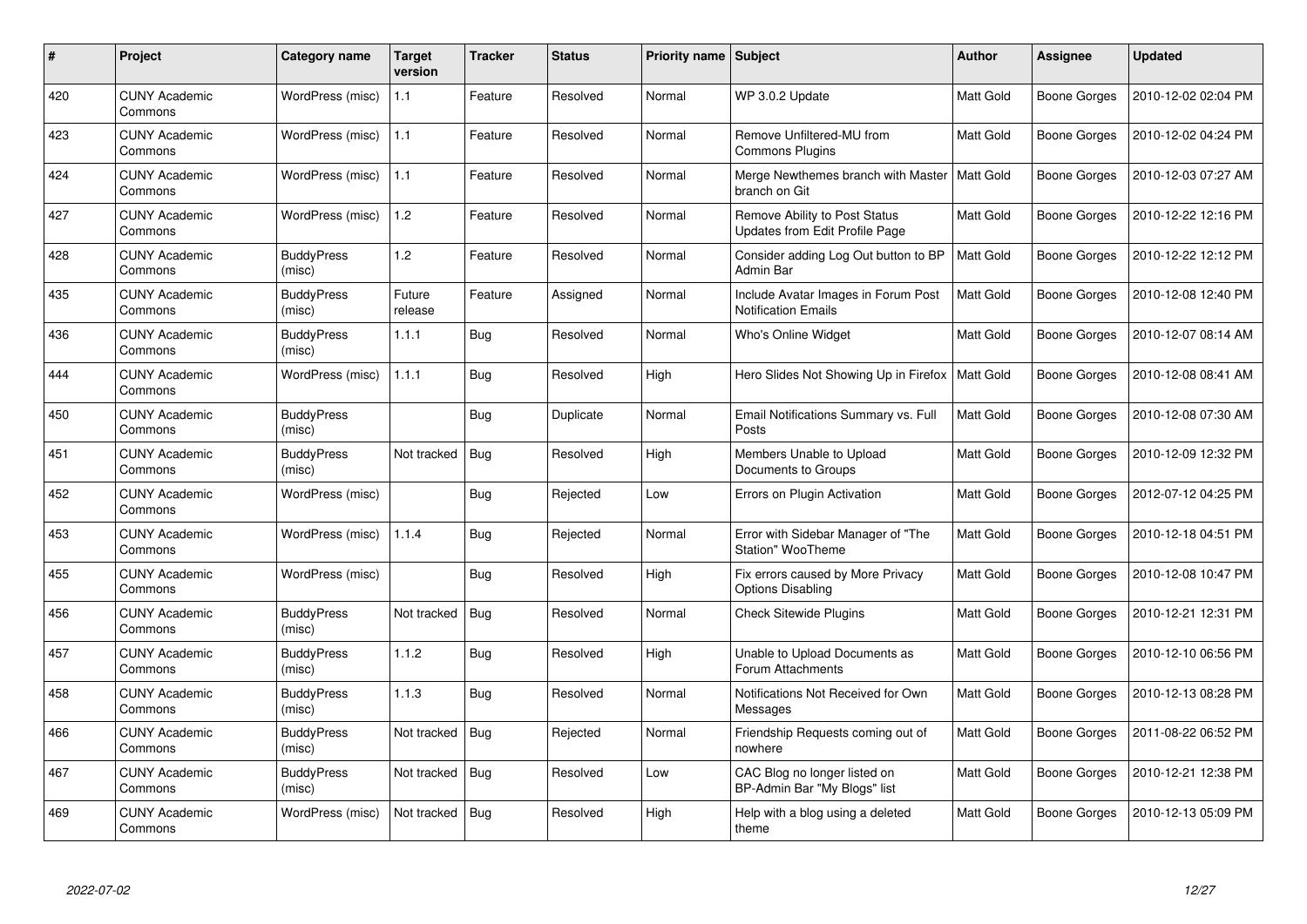| #   | Project                         | Category name               | <b>Target</b><br>version | Tracker    | <b>Status</b> | <b>Priority name   Subject</b> |                                                               | <b>Author</b>    | <b>Assignee</b>     | <b>Updated</b>      |
|-----|---------------------------------|-----------------------------|--------------------------|------------|---------------|--------------------------------|---------------------------------------------------------------|------------------|---------------------|---------------------|
| 470 | <b>CUNY Academic</b><br>Commons | WordPress (misc)            | 1.0.3                    | <b>Bug</b> | Duplicate     | Normal                         | Atahualpa Theme problems following<br>site upgrade            | <b>Matt Gold</b> | Boone Gorges        | 2010-12-13 10:59 AM |
| 472 | <b>CUNY Academic</b><br>Commons | WordPress (misc)            | Not tracked              | Bug        | Resolved      | Normal                         | Spelling Error in Email Notification                          | <b>Matt Gold</b> | Boone Gorges        | 2010-12-13 02:56 PM |
| 475 | <b>CUNY Academic</b><br>Commons | WordPress (misc)            | 1.1.4                    | Feature    | Rejected      | Normal                         | Move Critical Plugins to mu-plugins                           | <b>Matt Gold</b> | <b>Boone Gorges</b> | 2010-12-18 08:56 PM |
| 476 | <b>CUNY Academic</b><br>Commons | WordPress (misc)            | 1.1.3                    | <b>Bug</b> | Resolved      | High                           | Limited Email Domains List Empty<br>After Site Upgrade        | Matt Gold        | Boone Gorges        | 2010-12-13 07:02 PM |
| 482 | <b>CUNY Academic</b><br>Commons | WordPress (misc)            | 1.1.4                    | <b>Bug</b> | Resolved      | Normal                         | BP Admin Bar Display Error                                    | <b>Matt Gold</b> | <b>Boone Gorges</b> | 2010-12-16 08:45 AM |
| 486 | <b>CUNY Academic</b><br>Commons | <b>BuddyPress</b><br>(misc) | 1.1.4                    | Feature    | Resolved      | Normal                         | Add "Post Topic" to Group Forum<br>pages                      | Matt Gold        | Boone Gorges        | 2010-12-16 11:13 AM |
| 487 | <b>CUNY Academic</b><br>Commons | WordPress (misc)            | 1.3                      | <b>Bug</b> | Resolved      | Normal                         | Replace Backtype Connect with<br>something that works         | <b>Matt Gold</b> | Boone Gorges        | 2011-05-26 08:47 AM |
| 492 | <b>CUNY Academic</b><br>Commons | WordPress (misc)            | 1.2                      | Feature    | Resolved      | Normal                         | Upgrade CommentPress to latest<br>edition                     | Matt Gold        | Boone Gorges        | 2011-03-08 09:23 PM |
| 496 | <b>CUNY Academic</b><br>Commons | WordPress (misc)            | 1.1.5                    | Feature    | Resolved      | Normal                         | Add wp-resume Plugin to Site                                  | <b>Matt Gold</b> | Boone Gorges        | 2010-12-20 10:09 AM |
| 498 | <b>CUNY Academic</b><br>Commons | <b>BuddyPress</b><br>(misc) |                          | Feature    | Duplicate     | Normal                         | Create ability to respond to forum<br>posts by email          | Matt Gold        | Boone Gorges        | 2010-12-20 11:34 AM |
| 500 | <b>CUNY Academic</b><br>Commons | <b>BuddyPress</b><br>(misc) | Future<br>release        | Feature    | Assigned      | Normal                         | <b>Export Group Data</b>                                      | Matt Gold        | <b>Boone Gorges</b> | 2010-12-19 12:09 PM |
| 501 | <b>CUNY Academic</b><br>Commons | WordPress (misc)            | 1.2                      | Feature    | Resolved      | Normal                         | Install WP Site Template Plugin                               | <b>Matt Gold</b> | Boone Gorges        | 2011-03-16 03:31 PM |
| 503 | <b>CUNY Academic</b><br>Commons | WordPress (misc)            | 1.1.6                    | Bug        | Resolved      | Normal                         | <b>Explore and Possibly Remove</b><br><b>WP-Cron Reminder</b> | <b>Matt Gold</b> | Boone Gorges        | 2010-12-21 11:55 AM |
| 506 | <b>CUNY Academic</b><br>Commons | <b>BuddyPress</b><br>(misc) |                          | Feature    | Rejected      | Normal                         | Attachments for Group Announcement<br>Posts                   | Matt Gold        | Boone Gorges        | 2016-10-24 11:20 AM |
| 507 | <b>CUNY Academic</b><br>Commons | <b>BuddyPress</b><br>(misc) | 1.1.6                    | <b>Bug</b> | Resolved      | High                           | Invite Anyone Rejects CUNY Email<br>Addresses                 | Matt Gold        | Boone Gorges        | 2010-12-21 11:26 AM |
| 509 | <b>CUNY Academic</b><br>Commons | WordPress (misc)            | 1.1.7                    | <b>Bug</b> | Resolved      | Low                            | User reports problem with Google<br>Calendar widget           | <b>Matt Gold</b> | Boone Gorges        | 2011-01-04 06:17 PM |
| 510 | <b>CUNY Academic</b><br>Commons | <b>BuddyPress</b><br>(misc) | 1.2                      | Feature    | Resolved      | Normal                         | Change group slug placement on<br>group admin menu            | Matt Gold        | Boone Gorges        | 2011-02-21 04:51 PM |
| 513 | <b>CUNY Academic</b><br>Commons | WordPress (misc)            | 1.1.7                    | Feature    | Resolved      | Low                            | Plugin Request: Install meebo me                              | Matt Gold        | Boone Gorges        | 2011-01-04 05:56 PM |
| 527 | <b>CUNY Academic</b><br>Commons | <b>BuddyPress</b><br>(misc) | 1.1.7                    | <b>Bug</b> | Resolved      | Low                            | BP Admin Bar Doesn't Show up on<br>Cityscape Theme            | Matt Gold        | Boone Gorges        | 2011-01-04 03:39 PM |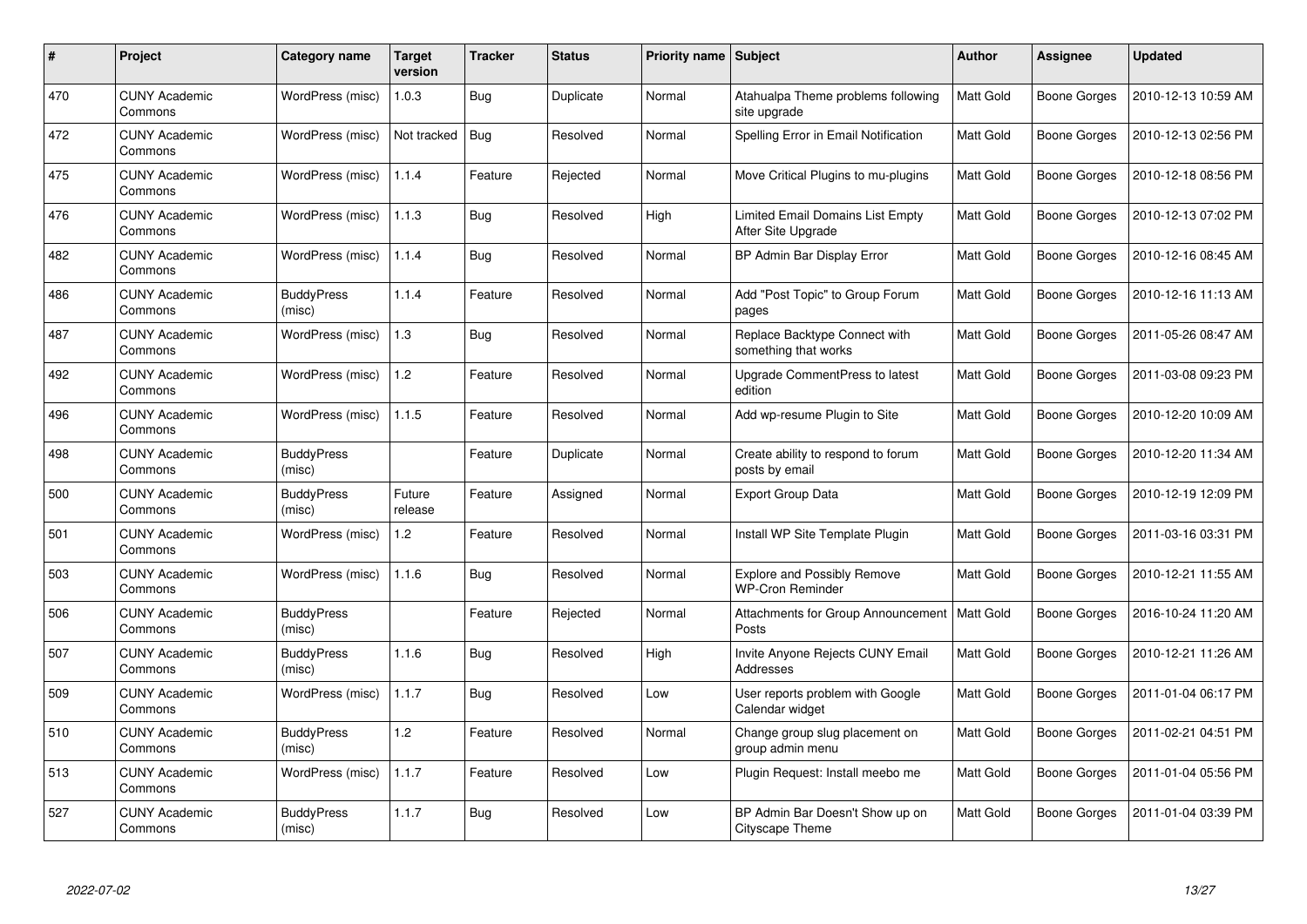| #   | Project                         | Category name               | <b>Target</b><br>version | <b>Tracker</b> | <b>Status</b> | Priority name   Subject |                                                                                          | <b>Author</b>    | <b>Assignee</b>     | <b>Updated</b>      |
|-----|---------------------------------|-----------------------------|--------------------------|----------------|---------------|-------------------------|------------------------------------------------------------------------------------------|------------------|---------------------|---------------------|
| 531 | <b>CUNY Academic</b><br>Commons | <b>BuddyPress</b><br>(misc) | 1.1.7                    | <b>Bug</b>     | Resolved      | Low                     | Member reports problems with avatar<br>cropping                                          | <b>Matt Gold</b> | Boone Gorges        | 2011-01-04 05:10 PM |
| 532 | <b>CUNY Academic</b><br>Commons | <b>BuddyPress</b><br>(misc) | 1.3                      | Feature        | Resolved      | Normal                  | Allow members to paste in a group of<br>email addresses when sending invites             | <b>Matt Gold</b> | Boone Gorges        | 2011-09-13 01:12 PM |
| 533 | <b>CUNY Academic</b><br>Commons | <b>BuddyPress</b><br>(misc) | 1.1.8                    | <b>Bug</b>     | Resolved      | Normal                  | Minor CSS issue on group page                                                            | Matt Gold        | Boone Gorges        | 2011-02-02 09:44 AM |
| 538 | <b>CUNY Academic</b><br>Commons | <b>BuddyPress</b><br>(misc) | 1.1.8                    | Bug            | Resolved      | Normal                  | News feed assigns incorrect trackback<br>origins                                         | <b>Matt Gold</b> | Boone Gorges        | 2011-02-02 11:22 AM |
| 539 | <b>CUNY Academic</b><br>Commons | <b>BuddyPress</b><br>(misc) | 1.2                      | Feature        | Rejected      | Normal                  | Allow document category names to be<br>edited                                            | <b>Matt Gold</b> | Boone Gorges        | 2011-01-24 12:52 PM |
| 540 | <b>CUNY Academic</b><br>Commons | <b>BuddyPress</b><br>(misc) | 1.1.8                    | <b>Bug</b>     | Resolved      | Normal                  | Long BP Group Doc Names Hide<br><b>Edit/Delete Options</b>                               | Matt Gold        | Boone Gorges        | 2011-02-02 10:58 AM |
| 546 | <b>CUNY Academic</b><br>Commons | <b>BuddyPress</b><br>(misc) | 1.1.8                    | <b>Bug</b>     | Resolved      | Normal                  | Add Group/Group Blog Author<br>Syncing on an Automated Basis to the<br>Group Blog Plugin | Matt Gold        | Boone Gorges        | 2011-02-03 08:44 AM |
| 553 | <b>CUNY Academic</b><br>Commons | WordPress (misc)            | 1.1.10                   | Bug            | Rejected      | Normal                  | <b>Wonky Hero Slide Overlays</b>                                                         | Matt Gold        | <b>Boone Gorges</b> | 2011-02-28 05:44 PM |
| 554 | <b>CUNY Academic</b><br>Commons | <b>BuddyPress</b><br>(misc) | Future<br>release        | Feature        | Assigned      | Normal                  | Add Trackback notifications to<br>site-wide activity feed                                | Matt Gold        | Boone Gorges        | 2015-11-09 06:19 PM |
| 557 | <b>CUNY Academic</b><br>Commons | <b>BuddyPress</b><br>(misc) | 1.3                      | Feature        | Rejected      | Normal                  | Denied Size and Extension Alerts on<br>Forum posts                                       | <b>Matt Gold</b> | Boone Gorges        | 2011-06-17 02:58 PM |
| 564 | <b>CUNY Academic</b><br>Commons | WordPress (misc)            | 1.1.10                   | Feature        | Rejected      | Normal                  | Email Subscription Plugin for<br><b>WordPress blogs</b>                                  | Matt Gold        | Boone Gorges        | 2011-02-18 12:04 AM |
| 568 | <b>CUNY Academic</b><br>Commons | <b>BuddyPress</b><br>(misc) | 1.1.10                   | <b>Bug</b>     | Resolved      | High                    | Member reports trouble uploading<br>documents to groups                                  | Matt Gold        | Boone Gorges        | 2011-02-10 02:33 PM |
| 574 | <b>CUNY Academic</b><br>Commons | <b>BuddyPress</b><br>(misc) | 1.1.10                   | <b>Bug</b>     | Resolved      | High                    | Members unable to read documents<br>posted to groups                                     | <b>Matt Gold</b> | Boone Gorges        | 2011-02-10 03:01 PM |
| 589 | <b>CUNY Academic</b><br>Commons | Group Forums                | 1.6                      | Feature        | Resolved      | Normal                  | Preview of Forum Posts                                                                   | Matt Gold        | Boone Gorges        | 2014-03-27 03:11 PM |
| 590 | <b>CUNY Academic</b><br>Commons | <b>BuddyPress</b><br>(misc) | Not tracked              | <b>Bug</b>     | Resolved      | Normal                  | Roadmap Discussion                                                                       | Matt Gold        | Boone Gorges        | 2011-08-22 06:51 PM |
| 593 | <b>CUNY Academic</b><br>Commons | WordPress (misc)            | Future<br>release        | Feature        | Duplicate     | Normal                  | Create intuitive interface for adding<br>site members to subdomain blogs                 | Matt Gold        | Boone Gorges        | 2011-11-21 07:55 AM |
| 595 | <b>CUNY Academic</b><br>Commons | Upgrades                    | 1.2                      | Feature        | Resolved      | Normal                  | Formalize Browser/OS Testing<br>procedures                                               | Matt Gold        | Boone Gorges        | 2011-04-20 06:40 PM |
| 599 | <b>CUNY Academic</b><br>Commons | <b>BuddyPress</b><br>(misc) | Future<br>release        | Feature        | Assigned      | Normal                  | Consider adding rating plugins for<br><b>BuddyPress/BBPress</b>                          | Matt Gold        | Boone Gorges        | 2011-08-22 06:50 PM |
| 605 | <b>CUNY Academic</b><br>Commons | <b>BuddyPress</b><br>(misc) | 1.1.10                   | <b>Bug</b>     | Rejected      | Normal                  | Member search on Group Invite Page<br>Not Working                                        | Matt Gold        | Boone Gorges        | 2011-02-24 11:41 PM |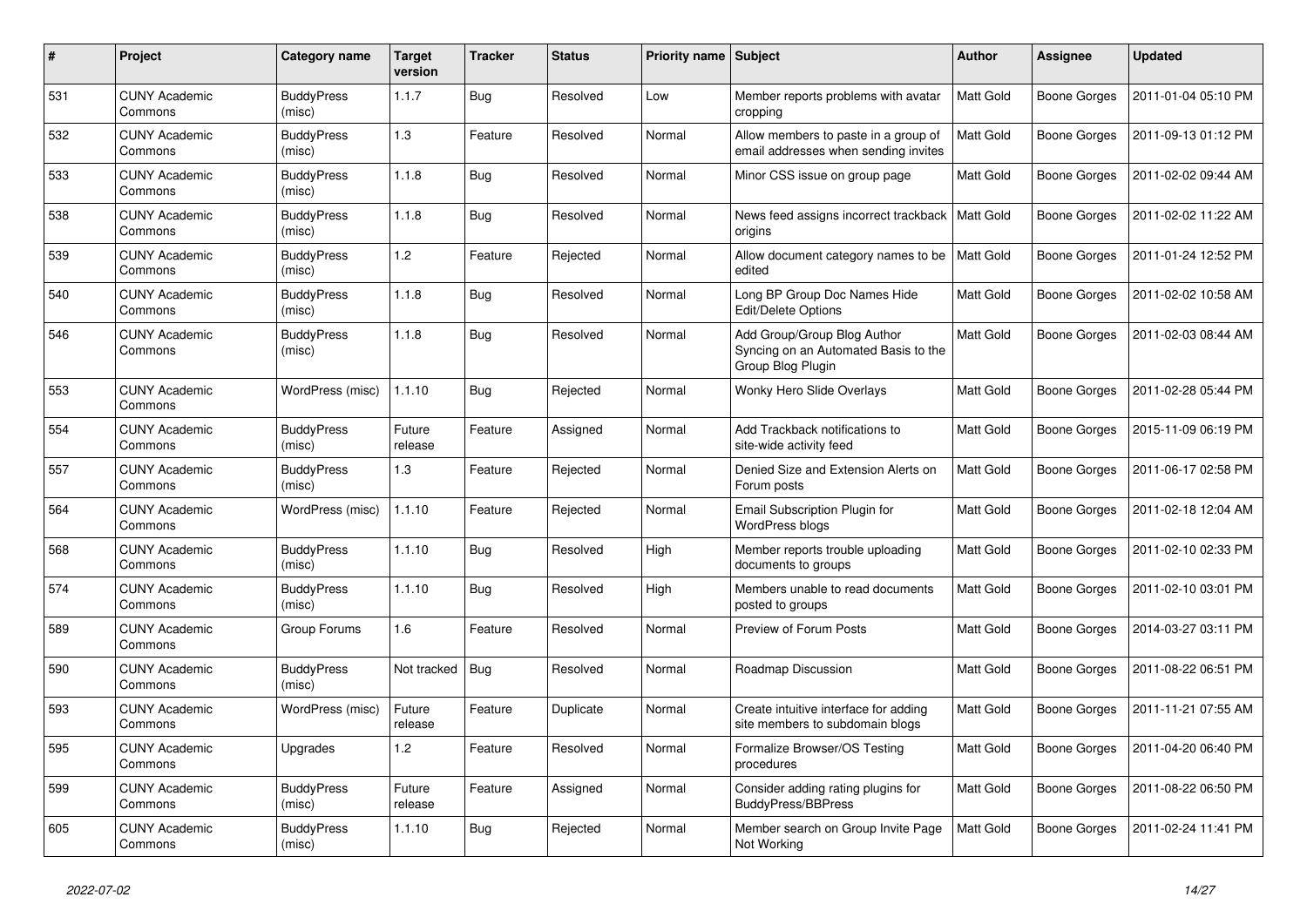| $\#$ | Project                         | Category name               | <b>Target</b><br>version | <b>Tracker</b> | <b>Status</b> | <b>Priority name</b> | Subject                                                                                               | <b>Author</b>    | Assignee            | <b>Updated</b>      |
|------|---------------------------------|-----------------------------|--------------------------|----------------|---------------|----------------------|-------------------------------------------------------------------------------------------------------|------------------|---------------------|---------------------|
| 606  | <b>CUNY Academic</b><br>Commons | <b>BuddyPress</b><br>(misc) | 1.1.10                   | <b>Bug</b>     | Rejected      | Low                  | Avatars don't show up in list of<br>members on group invite tool                                      | Matt Gold        | Boone Gorges        | 2011-02-24 11:47 PM |
| 612  | <b>CUNY Academic</b><br>Commons | <b>BuddyPress</b><br>(misc) | 1.1.10                   | <b>Bug</b>     | Resolved      | Normal               | Member reports trouble uploading<br>documents to groups                                               | Matt Gold        | Boone Gorges        | 2011-03-07 10:12 PM |
| 613  | <b>CUNY Academic</b><br>Commons | <b>BuddyPress</b><br>(misc) | 1.1.10                   | <b>Bug</b>     | Resolved      | Normal               | Member reports group blog / group<br>member syncing                                                   | Matt Gold        | <b>Boone Gorges</b> | 2011-03-03 09:26 AM |
| 614  | <b>CUNY Academic</b><br>Commons | <b>BuddyPress</b><br>(misc) | 1.1.10                   | <b>Bug</b>     | Rejected      | Low                  | Log out button on BP Admin bar<br>covers logo                                                         | Matt Gold        | Boone Gorges        | 2011-03-04 05:58 PM |
| 615  | <b>CUNY Academic</b><br>Commons | <b>BuddyPress</b><br>(misc) |                          | Feature        | Rejected      | Low                  | 'Enter" should trigger autocomplete<br>event                                                          | Matt Gold        | Boone Gorges        | 2016-10-24 11:49 AM |
| 623  | <b>CUNY Academic</b><br>Commons | <b>BuddyPress</b><br>(misc) | 1.2                      | Feature        | Resolved      | Normal               | <b>BuddyPress Docs: Move</b><br>Paste-from-Word Icon Into Top Row of<br>Tiny-MCE icons                | <b>Matt Gold</b> | Boone Gorges        | 2011-02-28 06:33 PM |
| 627  | <b>CUNY Academic</b><br>Commons | <b>BuddyPress</b><br>(misc) | 1.2                      | Feature        | Resolved      | Normal               | Add LaTeX support for BP Group<br>Forums                                                              | Matt Gold        | Boone Gorges        | 2011-05-09 05:21 PM |
| 628  | <b>CUNY Academic</b><br>Commons | Wiki                        | 1.2.1                    | <b>Bug</b>     | Resolved      | Normal               | LaTeX support for MediaWiki                                                                           | Matt Gold        | <b>Boone Gorges</b> | 2011-05-11 09:50 PM |
| 635  | <b>CUNY Academic</b><br>Commons | <b>BuddyPress</b><br>(misc) | Future<br>release        | Feature        | Assigned      | Normal               | Big Blue Button - Videoconferencing in<br>Groups and Blogs                                            | Matt Gold        | Boone Gorges        | 2011-03-14 03:24 PM |
| 638  | <b>CUNY Academic</b><br>Commons | <b>BuddyPress</b><br>(misc) | 1.1.11                   | <b>Bug</b>     | Resolved      | Normal               | Email Notifications Include Odd<br>Characters                                                         | Matt Gold        | Boone Gorges        | 2011-03-16 11:06 AM |
| 639  | <b>CUNY Academic</b><br>Commons | WordPress (misc)            | 1.1.11                   | Feature        | Resolved      | Low                  | Consider WP Comment Remix Plugin                                                                      | Matt Gold        | Boone Gorges        | 2011-03-17 05:43 PM |
| 643  | <b>CUNY Academic</b><br>Commons | <b>BuddyPress</b><br>(misc) | 1.3                      | Feature        | Resolved      | Normal               | Create Mechanism to Require People<br>to Fill Out New Identity Profile Field                          | Matt Gold        | Boone Gorges        | 2011-10-19 01:50 PM |
| 646  | <b>CUNY Academic</b><br>Commons | <b>BuddyPress</b><br>(misc) | 1.2                      | <b>Bug</b>     | Resolved      | Low                  | Change Error Message Non<br>Logged-In Users See When<br>Authorized Page is Requested<br>Without Login | Matt Gold        | Boone Gorges        | 2011-03-22 10:28 AM |
| 647  | <b>CUNY Academic</b><br>Commons | WordPress (misc)            | 1.2                      | Feature        | Resolved      | Normal               | <b>Add Antisnews Theme</b>                                                                            | Matt Gold        | Boone Gorges        | 2011-03-26 07:58 PM |
| 648  | <b>CUNY Academic</b><br>Commons | <b>BuddyPress</b><br>(misc) | 1.3                      | Feature        | Resolved      | Normal               | Create Print functionality for<br><b>BuddyPress Docs</b>                                              | Matt Gold        | Boone Gorges        | 2011-07-19 11:46 AM |
| 649  | <b>CUNY Academic</b><br>Commons | <b>BuddyPress</b><br>(misc) | 1.3                      | Feature        | Resolved      | Normal               | Create Copy All button for<br><b>BuddyPress Docs</b>                                                  | Matt Gold        | Boone Gorges        | 2011-09-13 11:59 AM |
| 651  | <b>CUNY Academic</b><br>Commons | <b>BuddyPress</b><br>(misc) | Not tracked              | Feature        | Resolved      | Normal               | Update Roadmap                                                                                        | Matt Gold        | Boone Gorges        | 2011-03-26 07:20 PM |
| 656  | <b>CUNY Academic</b><br>Commons | <b>BuddyPress</b><br>(misc) | 1.2                      | <b>Bug</b>     | Resolved      | Low                  | <b>Conflicting Email Subscription</b><br>Messages                                                     | Matt Gold        | Boone Gorges        | 2011-04-10 10:10 PM |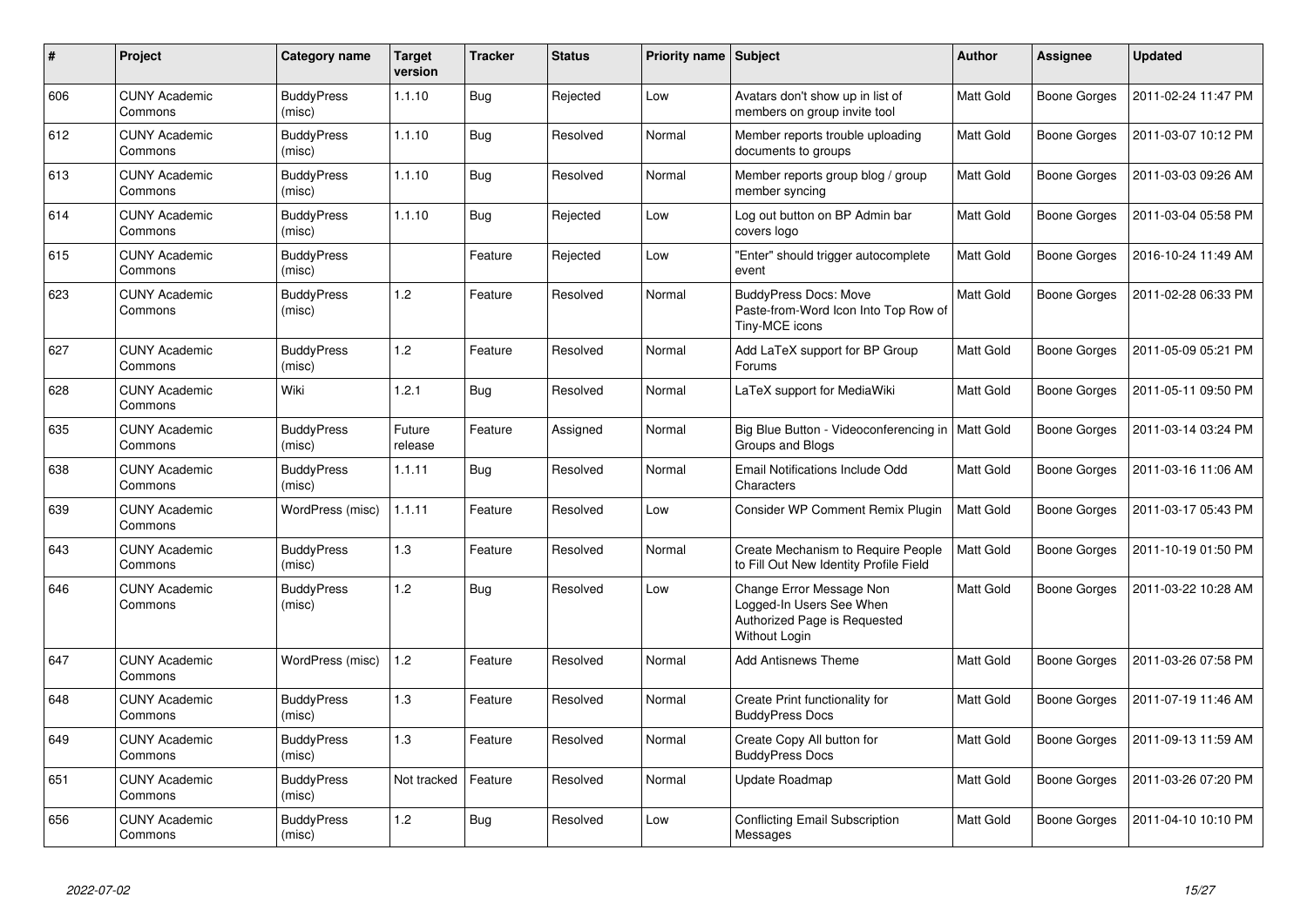| #   | Project                         | Category name               | Target<br>version | <b>Tracker</b> | <b>Status</b> | Priority name   Subject |                                                                                   | <b>Author</b> | <b>Assignee</b>     | <b>Updated</b>      |
|-----|---------------------------------|-----------------------------|-------------------|----------------|---------------|-------------------------|-----------------------------------------------------------------------------------|---------------|---------------------|---------------------|
| 657 | <b>CUNY Academic</b><br>Commons | WordPress (misc)            | 1.2.1             | Bug            | Resolved      | Normal                  | Problems with WordPress Wiki Plugin                                               | Matt Gold     | Boone Gorges        | 2011-05-11 11:29 AM |
| 658 | <b>CUNY Academic</b><br>Commons | WordPress<br>Plugins        | Future<br>release | Feature        | Assigned      | Normal                  | Rebulid Sitewide Tag Suggestion                                                   | Matt Gold     | Boone Gorges        | 2015-01-05 08:47 PM |
| 660 | <b>CUNY Academic</b><br>Commons | <b>BuddyPress</b><br>(misc) | 1.2               | <b>Bug</b>     | Resolved      | Low                     | HTML Markup appears in activity<br>comment                                        | Matt Gold     | Boone Gorges        | 2011-04-04 02:39 PM |
| 674 | <b>CUNY Academic</b><br>Commons | <b>BuddyPress</b><br>(misc) | Not tracked       | Bug            | Rejected      | Normal                  | <b>Errant Friend Request?</b>                                                     | Matt Gold     | Boone Gorges        | 2011-04-06 11:28 PM |
| 697 | <b>CUNY Academic</b><br>Commons | <b>BuddyPress</b><br>(misc) | 1.3               | Feature        | Resolved      | Normal                  | Member request: Indented text in<br>Forum Posts                                   | Matt Gold     | Boone Gorges        | 2011-09-13 03:29 PM |
| 704 | <b>CUNY Academic</b><br>Commons | WordPress (misc)            | 1.2.1             | Feature        | Resolved      | Normal                  | Plugin Request: Widget that displays<br>randomized images and captions            | Matt Gold     | Boone Gorges        | 2011-05-04 11:22 AM |
| 705 | <b>CUNY Academic</b><br>Commons | WordPress (misc)            | 1.2.1             | Feature        | Resolved      | Normal                  | A way to mass upload files?                                                       | Matt Gold     | Boone Gorges        | 2011-04-27 12:04 AM |
| 706 | <b>CUNY Academic</b><br>Commons | WordPress (misc)            | 1.2.1             | Feature        | Resolved      | Normal                  | Random Header Image                                                               | Matt Gold     | Boone Gorges        | 2011-05-04 01:26 PM |
| 707 | <b>CUNY Academic</b><br>Commons | WordPress (misc)            | 1.2.1             | Feature        | Resolved      | Normal                  | Simple Site Visit Counter Plugin for<br><b>Blogs</b>                              | Matt Gold     | <b>Boone Gorges</b> | 2011-05-04 11:13 AM |
| 708 | <b>CUNY Academic</b><br>Commons | WordPress (misc)            | Not tracked       | Support        | Rejected      | Normal                  | Question about Backup                                                             | Matt Gold     | Boone Gorges        | 2016-01-26 12:17 AM |
| 709 | <b>CUNY Academic</b><br>Commons | WordPress (misc)            | 1.2.1             | Feature        | Rejected      | Low                     | Add Inspiration Theme to Site                                                     | Matt Gold     | Boone Gorges        | 2011-04-28 08:15 PM |
| 710 | <b>CUNY Academic</b><br>Commons | WordPress (misc)            | 1.2.1             | <b>Bug</b>     | Resolved      | Normal                  | Flickr Photo Album Plugin Doesn't<br>Activate                                     | Matt Gold     | Boone Gorges        | 2011-05-08 04:56 PM |
| 711 | <b>CUNY Academic</b><br>Commons | WordPress (misc)            | 1.2.1             | Feature        | Resolved      | Normal                  | Add Twitter Blackbird Pie Plugin                                                  | Matt Gold     | Boone Gorges        | 2011-05-04 10:17 AM |
| 724 | <b>CUNY Academic</b><br>Commons | <b>BuddyPress</b><br>(misc) | 1.2.1             | Bug            | Rejected      | Normal                  | Word Limit on Email Notifications of<br>Forum Posts?                              | Matt Gold     | Boone Gorges        | 2011-05-11 12:04 PM |
| 731 | <b>CUNY Academic</b><br>Commons | <b>BuddyPress</b><br>(misc) | 1.2.1             | <b>Bug</b>     | Resolved      | Normal                  | Member reports a problem posting to<br>a private group                            | Matt Gold     | Boone Gorges        | 2011-05-03 07:10 PM |
| 735 | <b>CUNY Academic</b><br>Commons | <b>BuddyPress</b><br>(misc) | 1.2.5             | Feature        | Resolved      | Normal                  | BP Docs - Include Check-Box to Avoid<br><b>Email Notifications of Minor Edits</b> | Matt Gold     | Boone Gorges        | 2011-07-24 11:34 AM |
| 747 | <b>CUNY Academic</b><br>Commons | WordPress (misc)            | 1.2.3             | Feature        | Resolved      | Normal                  | Find rich-stats plugin for WordPress                                              | Matt Gold     | Boone Gorges        | 2011-06-02 09:19 AM |
| 761 | <b>CUNY Academic</b><br>Commons | WordPress (misc)            | 1.3               | <b>Bug</b>     | Resolved      | Normal                  | Implement "Send a Comment"<br>Function                                            | Matt Gold     | Boone Gorges        | 2011-06-02 04:51 PM |
| 763 | <b>CUNY Academic</b><br>Commons | <b>BuddyPress</b><br>(misc) | 1.2.3             | <b>Bug</b>     | Resolved      | Low                     | Resaving BP Docs Preferences on<br>Same Setting Produces Unclear Error<br>Message | Matt Gold     | Boone Gorges        | 2011-06-02 09:19 AM |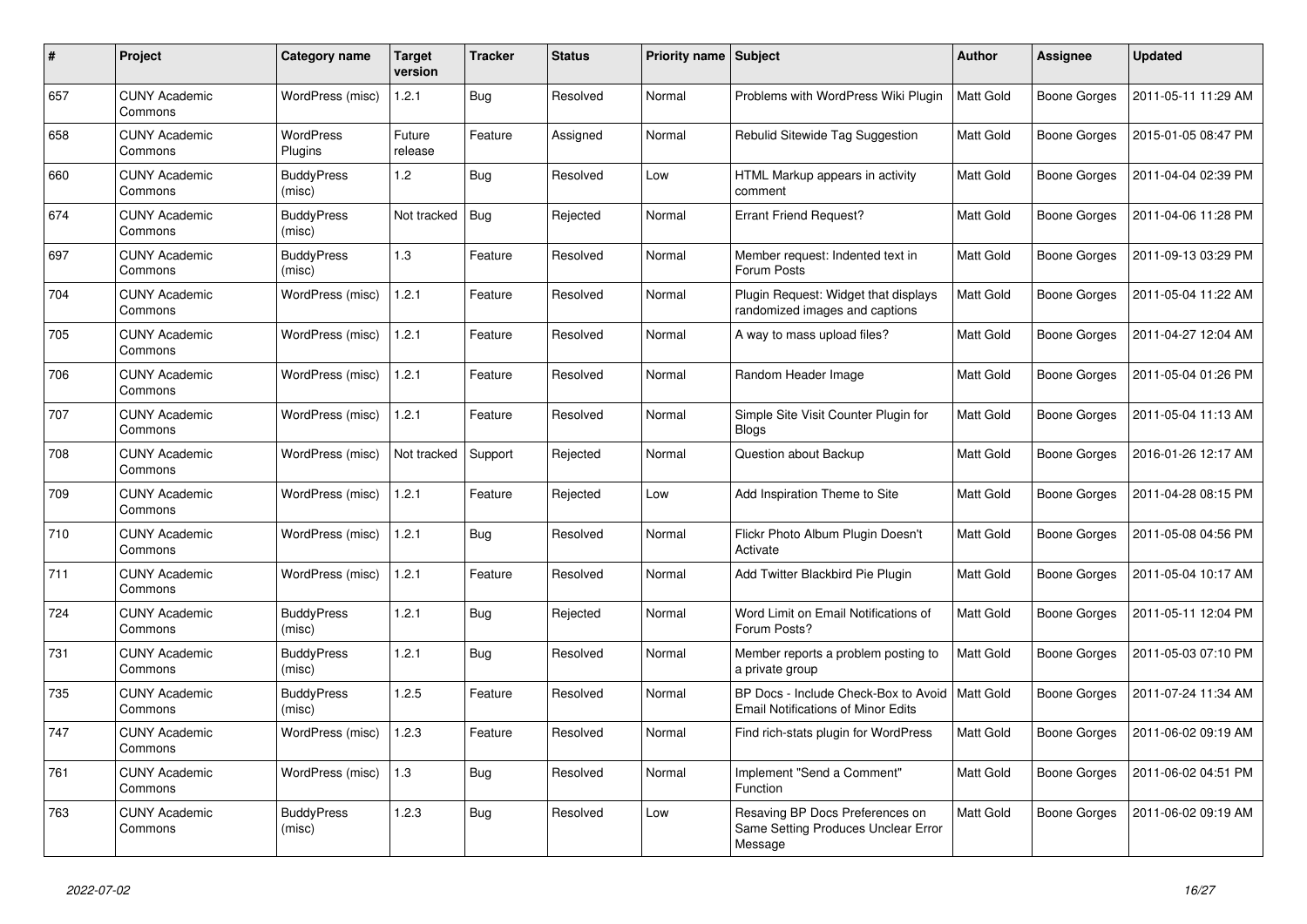| #   | Project                         | Category name               | Target<br>version | <b>Tracker</b> | <b>Status</b> | <b>Priority name   Subject</b> |                                                                         | <b>Author</b>    | <b>Assignee</b>     | <b>Updated</b>      |
|-----|---------------------------------|-----------------------------|-------------------|----------------|---------------|--------------------------------|-------------------------------------------------------------------------|------------------|---------------------|---------------------|
| 764 | <b>CUNY Academic</b><br>Commons | WordPress (misc)            | 1.3               | Feature        | Resolved      | Normal                         | Install "Email Users" Plugin                                            | <b>Matt Gold</b> | Boone Gorges        | 2011-09-13 11:35 AM |
| 765 | <b>CUNY Academic</b><br>Commons | WordPress<br>Plugins        |                   | Bug            | Rejected      | Low                            | Subscribe2 Weirdness                                                    | <b>Matt Gold</b> | Boone Gorges        | 2014-05-01 09:43 AM |
| 771 | <b>CUNY Academic</b><br>Commons | WordPress (misc)            | 1.3               | Feature        | Rejected      | Normal                         | Create Tool to Display Users in Order<br>of ID# in Dashboard            | <b>Matt Gold</b> | Boone Gorges        | 2011-05-24 08:57 AM |
| 773 | <b>CUNY Academic</b><br>Commons | WordPress (misc)            | 1.2.4.2           | Feature        | Resolved      | Low                            | Adjust Featured Content Widget<br>Default Images                        | Matt Gold        | Boone Gorges        | 2011-11-02 01:44 AM |
| 774 | <b>CUNY Academic</b><br>Commons | <b>BuddyPress</b><br>(misc) | 1.3               | Feature        | Resolved      | Normal                         | Consider Allowing Email to Be Sent<br><b>Between Unfriended Members</b> | Matt Gold        | <b>Boone Gorges</b> | 2011-06-16 04:06 PM |
| 775 | <b>CUNY Academic</b><br>Commons | WordPress (misc)            | 1.2.2             | <b>Bug</b>     | Rejected      | Normal                         | Hit Counter Plugin Problem                                              | Matt Gold        | Boone Gorges        | 2011-05-28 08:42 AM |
| 778 | <b>CUNY Academic</b><br>Commons | <b>BuddyPress</b><br>(misc) | 1.2.2             | <b>Bug</b>     | Resolved      | Normal                         | Private BP Docs Comment Notification<br>in RSS Feed                     | Matt Gold        | Boone Gorges        | 2011-06-02 09:29 AM |
| 782 | <b>CUNY Academic</b><br>Commons | <b>BuddyPress</b><br>(misc) | 1.2.3             | Feature        | Resolved      | Normal                         | Add Captcha Plugin                                                      | Matt Gold        | Boone Gorges        | 2011-06-06 10:37 AM |
| 783 | <b>CUNY Academic</b><br>Commons | <b>BuddyPress</b><br>(misc) | 1.2.4             | <b>Bug</b>     | Resolved      | Normal                         | <b>Broken Avatar Images</b>                                             | Matt Gold        | Boone Gorges        | 2011-06-06 02:49 PM |
| 786 | <b>CUNY Academic</b><br>Commons | WordPress (misc)            | 1.2.3             | <b>Bug</b>     | Resolved      | Normal                         | Hero Image Slider Overlay Display on<br>ΙE                              | <b>Matt Gold</b> | Boone Gorges        | 2011-06-06 09:51 AM |
| 789 | <b>CUNY Academic</b><br>Commons | WordPress (misc)            | 1.2.3             | <b>Bug</b>     | Resolved      | Normal                         | Remove Sitemeter from Footer                                            | Matt Gold        | Boone Gorges        | 2011-06-06 09:41 AM |
| 806 | <b>CUNY Academic</b><br>Commons | <b>BuddyPress</b><br>(misc) | 1.2.4             | <b>Bug</b>     | Resolved      | Normal                         | BP Docs Notification Throttling Issues                                  | Matt Gold        | Boone Gorges        | 2011-06-08 12:17 PM |
| 809 | <b>CUNY Academic</b><br>Commons | WordPress (misc)            | 1.2.4             | <b>Bug</b>     | Resolved      | Low                            | Extra padding on bottom of footer                                       | Matt Gold        | Boone Gorges        | 2011-07-12 03:23 PM |
| 810 | <b>CUNY Academic</b><br>Commons | <b>BuddyPress</b><br>(misc) | 1.2.4             | <b>Bug</b>     | Resolved      | Normal                         | Can't see all blogs in "My Blogs"                                       | Matt Gold        | Boone Gorges        | 2011-07-12 10:51 PM |
| 812 | <b>CUNY Academic</b><br>Commons | WordPress<br>Plugins        | Not tracked       | Feature        | Resolved      | Normal                         | Wiki Inc on the Main Commons blog                                       | Matt Gold        | Boone Gorges        | 2016-01-26 12:19 AM |
| 842 | <b>CUNY Academic</b><br>Commons | WordPress (misc)            | 1.2.4             | <b>Bug</b>     | Resolved      | Normal                         | Problems adding a user to a blog                                        | Matt Gold        | Boone Gorges        | 2011-07-08 01:34 PM |
| 905 | <b>CUNY Academic</b><br>Commons | <b>BuddyPress</b><br>(misc) | 1.2.4             | <b>Bug</b>     | Resolved      | Low                            | <b>BP Docs Authentication Issue</b>                                     | Matt Gold        | Boone Gorges        | 2011-07-12 01:39 PM |
| 906 | <b>CUNY Academic</b><br>Commons | <b>BuddyPress</b><br>(misc) | $1.3$             | Feature        | Resolved      | Low                            | Allow users to edit BP Doc comments                                     | Matt Gold        | Boone Gorges        | 2011-09-14 01:27 AM |
| 908 | <b>CUNY Academic</b><br>Commons | <b>BuddyPress</b><br>(misc) | 1.2.4             | <b>Bug</b>     | Resolved      | Normal                         | Free a BP Doc from Locked Status                                        | <b>Matt Gold</b> | Boone Gorges        | 2011-07-02 11:15 PM |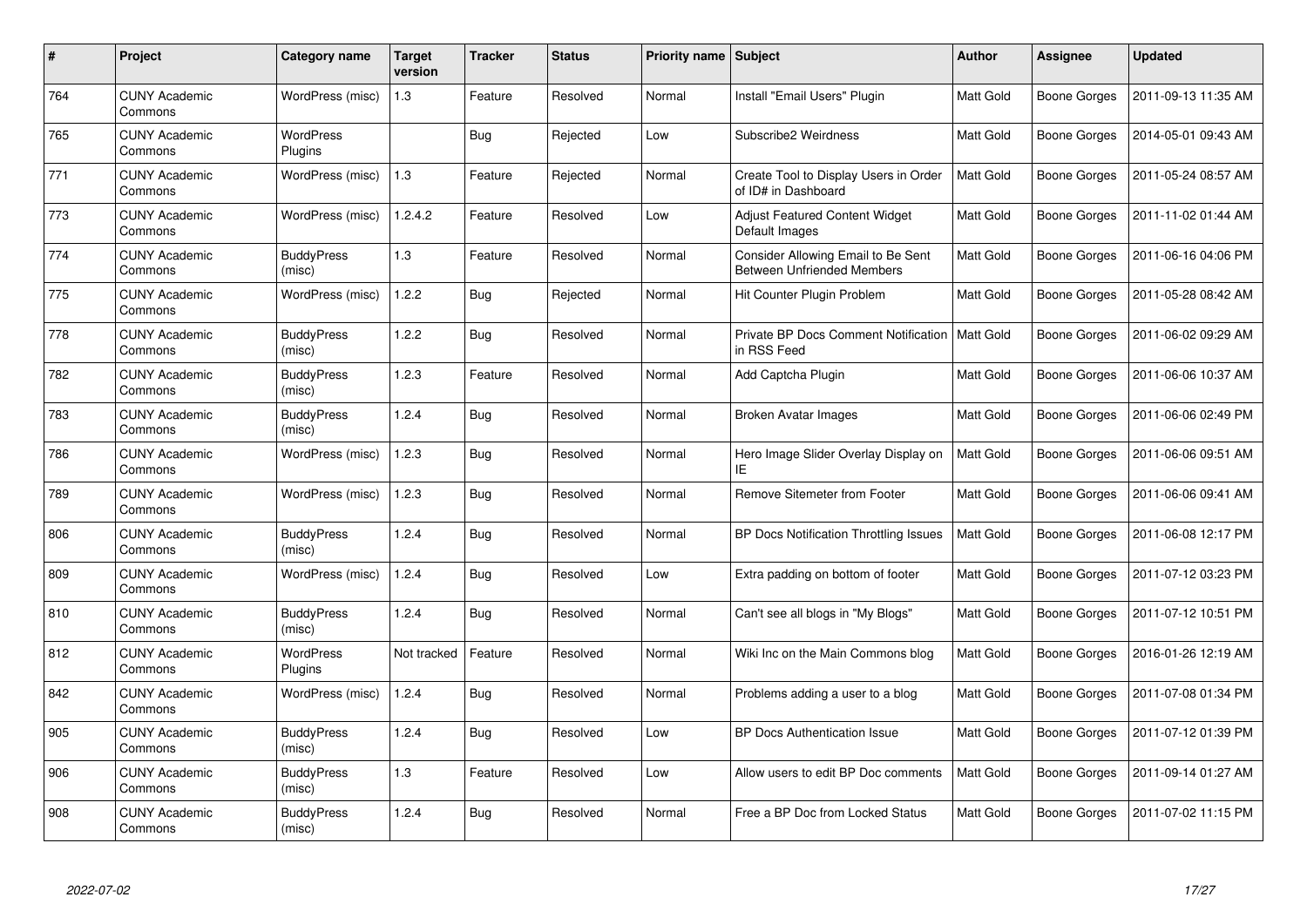| #    | Project                         | Category name                | Target<br>version | Tracker    | <b>Status</b> | <b>Priority name   Subject</b> |                                                                      | <b>Author</b>    | Assignee            | <b>Updated</b>      |
|------|---------------------------------|------------------------------|-------------------|------------|---------------|--------------------------------|----------------------------------------------------------------------|------------------|---------------------|---------------------|
| 909  | <b>CUNY Academic</b><br>Commons | <b>BuddyPress</b><br>(misc)  |                   | Feature    | Duplicate     | Normal                         | <b>Create Calendar Feature for Groups</b>                            | Matt Gold        | Boone Gorges        | 2012-07-16 12:38 PM |
| 929  | <b>CUNY Academic</b><br>Commons | <b>BuddyPress</b><br>(misc)  | Not tracked       | Support    | Resolved      | Normal                         | Request: Change Member ID                                            | <b>Matt Gold</b> | Boone Gorges        | 2011-07-08 02:25 PM |
| 950  | <b>CUNY Academic</b><br>Commons | <b>BuddyPress</b><br>(misc)  | 1.2.4             | <b>Bug</b> | Rejected      | Normal                         | Spam/Moderation Issue                                                | Matt Gold        | <b>Boone Gorges</b> | 2011-07-11 09:15 AM |
| 991  | <b>CUNY Academic</b><br>Commons | WordPress (misc)             | 1.2.5             | <b>Bug</b> | Resolved      | Normal                         | <b>Update FeedWordPress</b>                                          | Matt Gold        | Boone Gorges        | 2011-07-19 11:37 AM |
| 992  | <b>CUNY Academic</b><br>Commons | <b>BuddyPress</b><br>(misc)  | 1.2.5             | <b>Bug</b> | Resolved      | Normal                         | BP Docs comments show up on WP<br>Dashboard                          | Matt Gold        | Boone Gorges        | 2011-07-19 02:17 PM |
| 993  | <b>CUNY Academic</b><br>Commons | <b>BuddyPress</b><br>(misc)  | 1.2.5             | Bug        | Resolved      | Low                            | <b>BP Docs Notification Issue</b>                                    | Matt Gold        | Boone Gorges        | 2011-07-20 12:10 AM |
| 1067 | <b>CUNY Academic</b><br>Commons | WordPress (misc)             | 1.2.5             | <b>Bug</b> | Rejected      | Normal                         | <b>Install Disable Trackbacks</b>                                    | Matt Gold        | Boone Gorges        | 2011-07-22 12:05 AM |
| 1068 | <b>CUNY Academic</b><br>Commons | WordPress (misc)             | 1.2.5             | <b>Bug</b> | Rejected      | High                           | Notification of Update in a Private<br>Group Shows up in Public Feed | Matt Gold        | Boone Gorges        | 2011-07-21 11:27 PM |
| 1072 | <b>CUNY Academic</b><br>Commons | WordPress (misc)             | Not tracked       | Feature    | Rejected      | Normal                         | <b>New Plugins</b>                                                   | <b>Matt Gold</b> | Boone Gorges        | 2011-07-26 02:21 PM |
| 1073 | <b>CUNY Academic</b><br>Commons | WordPress (misc)             | 1.2.5             | Feature    | Resolved      | Normal                         | Add Google Plus One Plugin                                           | <b>Matt Gold</b> | Boone Gorges        | 2011-09-12 06:06 PM |
| 1074 | <b>CUNY Academic</b><br>Commons | WordPress (misc)             | 1.2.5             | Feature    | Resolved      | Normal                         | Add Facebook Page Photo Gallery<br>plugin                            | Matt Gold        | Boone Gorges        | 2011-09-12 06:11 PM |
| 1075 | <b>CUNY Academic</b><br>Commons | WordPress (misc)             | 1.2.5             | Feature    | Resolved      | Normal                         | Add Spam Free WordPress plugin                                       | Matt Gold        | Boone Gorges        | 2011-09-12 06:08 PM |
| 1093 | <b>CUNY Academic</b><br>Commons | WordPress (misc)             | 1.2.5             | Feature    | Resolved      | Normal                         | Add WP-SyntaxEvolved Plugin                                          | Matt Gold        | Boone Gorges        | 2011-09-12 06:13 PM |
| 1094 | <b>CUNY Academic</b><br>Commons | WordPress (misc)             | Not tracked       | Support    | Rejected      | Normal                         | Blog privacy question                                                | Matt Gold        | Boone Gorges        | 2011-08-04 12:01 PM |
| 1095 | <b>CUNY Academic</b><br>Commons | WordPress<br>Plugins         | Not tracked       | Feature    | Rejected      | Normal                         | Install ComicPress Theme and Plugin                                  | Matt Gold        | Boone Gorges        | 2016-01-26 12:19 AM |
| 1098 | <b>CUNY Academic</b><br>Commons | <b>Blogs</b><br>(BuddyPress) | 1.6               | Feature    | Resolved      | Low                            | Create way for people to search<br>through authors on blog listings  | <b>Matt Gold</b> | Boone Gorges        | 2014-03-31 07:01 PM |
| 1103 | <b>CUNY Academic</b><br>Commons | WordPress (misc)             | Not tracked       | Support    | Resolved      | Normal                         | Slideshare Embeds?                                                   | Matt Gold        | Boone Gorges        | 2016-01-26 12:21 AM |
| 1104 | <b>CUNY Academic</b><br>Commons | WordPress (misc)             | 1.2.4.2           | <b>Bug</b> | Resolved      | Normal                         | Remove WordPress Counter Plugin                                      | Matt Gold        | Boone Gorges        | 2011-10-31 11:00 AM |
| 1106 | <b>CUNY Academic</b><br>Commons | WordPress (misc)             | 1.3               | Feature    | Resolved      | Normal                         | <b>Extended Super Admins</b>                                         | Matt Gold        | Boone Gorges        | 2011-11-15 02:06 PM |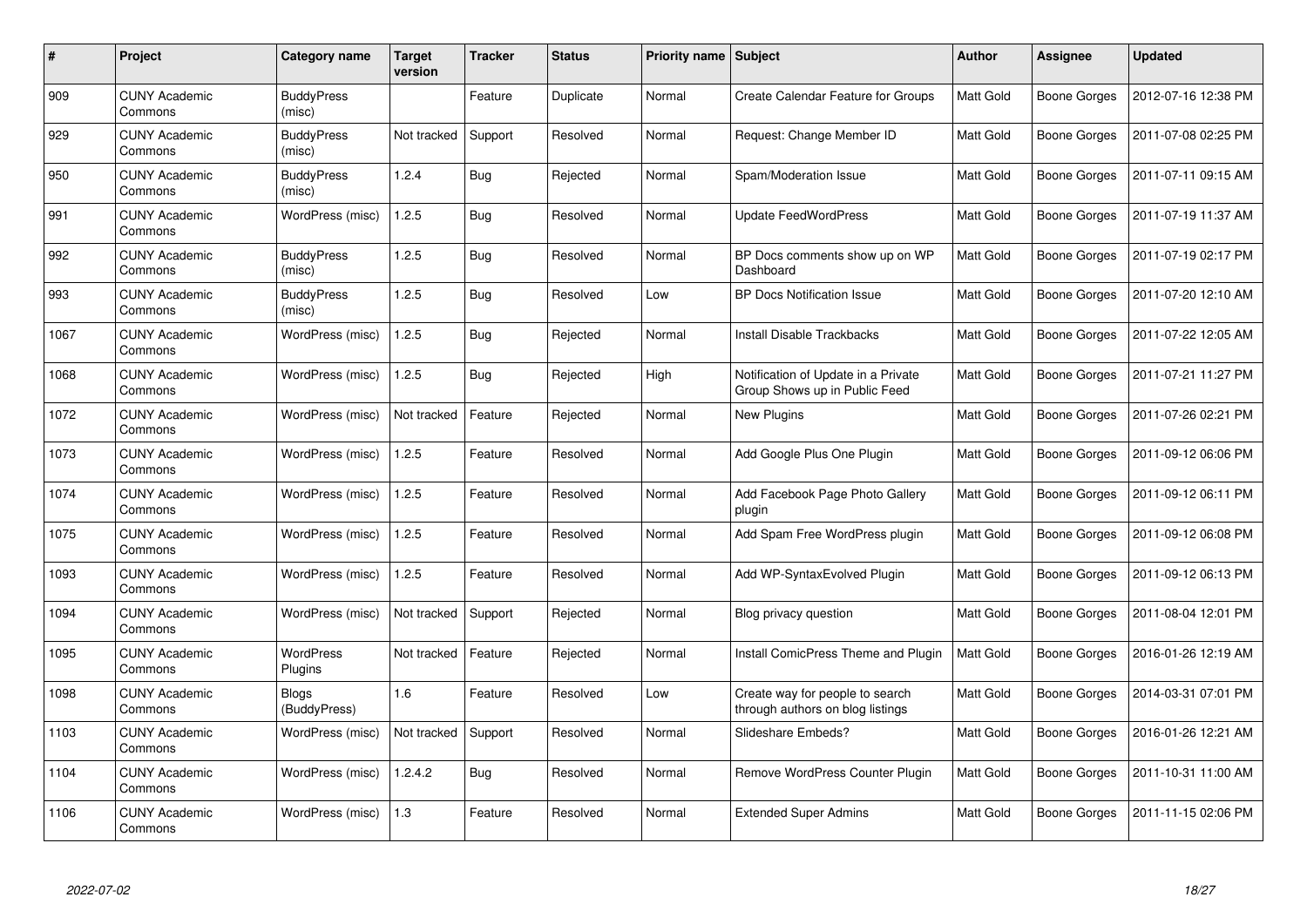| $\pmb{\#}$ | <b>Project</b>                  | Category name               | <b>Target</b><br>version | <b>Tracker</b> | <b>Status</b> | Priority name   Subject |                                                                                | <b>Author</b>    | <b>Assignee</b> | <b>Updated</b>      |
|------------|---------------------------------|-----------------------------|--------------------------|----------------|---------------|-------------------------|--------------------------------------------------------------------------------|------------------|-----------------|---------------------|
| 1117       | <b>CUNY Academic</b><br>Commons | <b>BuddyPress</b><br>(misc) | 1.2.5                    | <b>Bug</b>     | Resolved      | Normal                  | Character Display Error in Feed                                                | <b>Matt Gold</b> | Boone Gorges    | 2011-09-12 06:29 PM |
| 1127       | <b>CUNY Academic</b><br>Commons | <b>WordPress</b><br>Themes  | 1.6.4                    | <b>Bug</b>     | Resolved      | Normal                  | Update WooThemes                                                               | Matt Gold        | Boone Gorges    | 2014-05-21 11:04 PM |
| 1130       | <b>CUNY Academic</b><br>Commons | WordPress (misc)            | 1.2.5                    | Feature        | Resolved      | Normal                  | Add PressWork Theme                                                            | Matt Gold        | Boone Gorges    | 2011-11-14 08:11 PM |
| 1132       | <b>CUNY Academic</b><br>Commons | WordPress (misc)            | 1.3                      | Feature        | Rejected      | Normal                  | Consider adding a forum plugin for<br>blogs                                    | Matt Gold        | Boone Gorges    | 2011-11-17 10:51 PM |
| 1134       | <b>CUNY Academic</b><br>Commons | WordPress (misc)            | 1.3                      | Feature        | Resolved      | Normal                  | Build Flexibility for Image Choices into<br><b>Featured Content Widget</b>     | Matt Gold        | Boone Gorges    | 2011-11-30 02:27 AM |
| 1145       | <b>CUNY Academic</b><br>Commons | <b>BuddyPress</b><br>(misc) | 1.2.5                    | Bug            | Resolved      | Low                     | Alert Box on Group Join                                                        | Matt Gold        | Boone Gorges    | 2011-09-12 05:56 PM |
| 1149       | <b>CUNY Academic</b><br>Commons | Wiki                        | Not tracked              | Support        | Resolved      | Normal                  | Question about our MediaWiki setup                                             | <b>Matt Gold</b> | Boone Gorges    | 2011-09-01 09:21 AM |
| 1162       | <b>CUNY Academic</b><br>Commons | <b>BuddyPress</b><br>(misc) | 1.2.5                    | Feature        | Resolved      | Normal                  | Organization of "My Blogs" Dropdown<br>on Nav Bar                              | Matt Gold        | Boone Gorges    | 2011-09-14 01:24 AM |
| 1177       | <b>CUNY Academic</b><br>Commons | WordPress (misc)            | Not tracked              | Support        | Rejected      | Normal                  | Member claims that a previously<br>created account has disappeared             | Matt Gold        | Boone Gorges    | 2016-01-26 12:23 AM |
| 1178       | <b>CUNY Academic</b><br>Commons | WordPress (misc)            | 1.2.5                    | Feature        | Resolved      | Normal                  | Add "Chunk" Theme to the Commons                                               | <b>Matt Gold</b> | Boone Gorges    | 2011-11-14 08:25 PM |
| 1187       | <b>CUNY Academic</b><br>Commons | <b>BuddyPress Docs</b>      | Future<br>release        | Feature        | Rejected      | Normal                  | <b>Personal Docs</b>                                                           | Matt Gold        | Boone Gorges    | 2015-11-12 12:58 AM |
| 1188       | <b>CUNY Academic</b><br>Commons | WordPress (misc)            | 1.2.5                    | Feature        | Resolved      | Normal                  | Add Text Expander Plugin                                                       | Matt Gold        | Boone Gorges    | 2011-11-14 08:21 PM |
| 1191       | <b>CUNY Academic</b><br>Commons | <b>BuddyPress</b><br>(misc) |                          | Feature        | Rejected      | Normal                  | Integrate Zotero Libraries into<br>Individual and Group Profiles               | Matt Gold        | Boone Gorges    | 2015-11-09 05:46 PM |
| 1197       | <b>CUNY Academic</b><br>Commons |                             | 1.3.13                   | Feature        | Resolved      | Low                     | Remove Quotation Marks from Email<br>Notifications of Uploaded Files           | Matt Gold        | Boone Gorges    | 2012-04-16 03:11 PM |
| 1199       | <b>CUNY Academic</b><br>Commons | <b>BuddyPress</b><br>(misc) | 1.4                      | Feature        | Resolved      | Normal                  | Add Option for Open Text Field to BP<br>Profile Checkbox Fields                | <b>Matt Gold</b> | Boone Gorges    | 2012-08-01 05:23 PM |
| 1200       | <b>CUNY Academic</b><br>Commons | WordPress (misc)            | Not tracked              | Feature        | Rejected      | Normal                  | Create Changelog for the Commons                                               | Matt Gold        | Boone Gorges    | 2017-11-15 05:06 PM |
| 1220       | <b>CUNY Academic</b><br>Commons | <b>BuddyPress</b><br>(misc) |                          | Feature        | Duplicate     | Normal                  | Create native WordPress version of<br>UserVoice integrated into the<br>Commons | Matt Gold        | Boone Gorges    | 2012-08-15 01:15 PM |
| 1221       | <b>CUNY Academic</b><br>Commons | WordPress (misc)            | Not tracked              | <b>Bug</b>     | Resolved      | Normal                  | Update CAC Featured Content Plugin<br>on WP Repo                               | <b>Matt Gold</b> | Boone Gorges    | 2011-10-11 09:32 AM |
| 1228       | <b>CUNY Academic</b><br>Commons | Groups (misc)               |                          | Feature        | Rejected      | Normal                  | Listserv-Like Group Email<br>Announcements for Non-Members                     | Matt Gold        | Boone Gorges    | 2015-11-09 05:53 PM |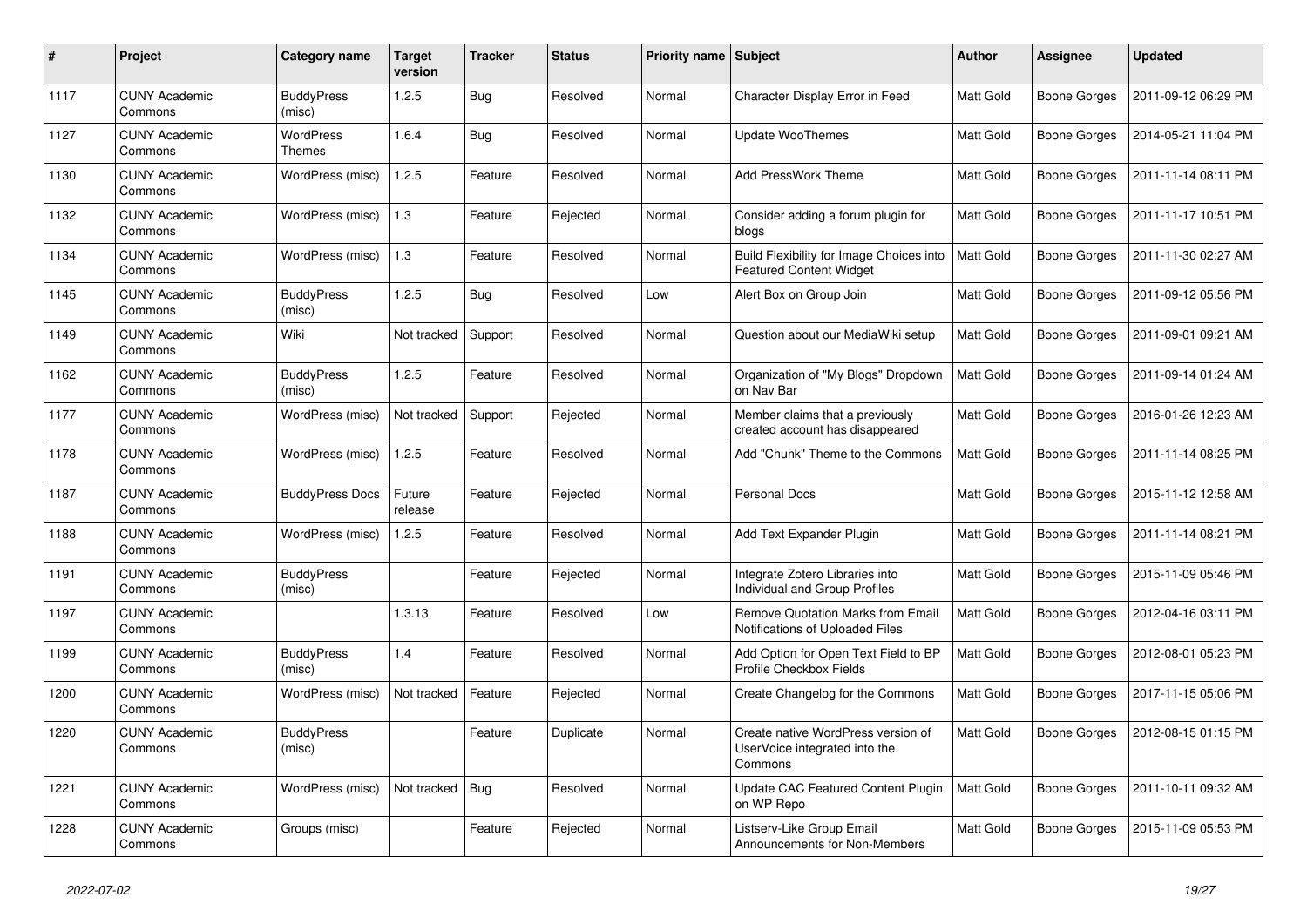| #    | Project                         | <b>Category name</b>        | <b>Target</b><br>version | <b>Tracker</b> | <b>Status</b> | <b>Priority name Subject</b> |                                                                                    | Author           | Assignee            | <b>Updated</b>      |
|------|---------------------------------|-----------------------------|--------------------------|----------------|---------------|------------------------------|------------------------------------------------------------------------------------|------------------|---------------------|---------------------|
| 1256 | <b>CUNY Academic</b><br>Commons | <b>BuddyPress</b><br>(misc) | 1.3                      | Feature        | Resolved      | Normal                       | Enable BP Docs by default on<br>Commons groups                                     | <b>Matt Gold</b> | Boone Gorges        | 2011-11-15 02:27 PM |
| 1258 | <b>CUNY Academic</b><br>Commons | WordPress (misc)            | Not tracked              | Feature        | Resolved      | Normal                       | Add links to CAC Social Media<br>Accounts in Footer                                | Matt Gold        | Boone Gorges        | 2011-11-16 12:28 PM |
| 1294 | <b>CUNY Academic</b><br>Commons | <b>BuddyPress</b><br>(misc) | Not tracked              | Bug            | Resolved      | Normal                       | Profile Field Search by College Not<br><b>Working Correctly</b>                    | Matt Gold        | Boone Gorges        | 2011-12-09 07:11 AM |
| 1321 | <b>CUNY Academic</b><br>Commons | <b>BuddyPress</b><br>(misc) | 1.2.5                    | <b>Bug</b>     | Duplicate     | Normal                       | BP Doc Comment Doesn't Show Up<br>on Doc (but does appear in group<br>stream)      | Matt Gold        | <b>Boone Gorges</b> | 2011-11-04 08:04 AM |
| 1324 | <b>CUNY Academic</b><br>Commons | WordPress (misc)            | 1.2.5                    | Feature        | Resolved      | Normal                       | Change link on main nav bar for<br>"Help"                                          | Matt Gold        | Boone Gorges        | 2011-11-04 12:08 PM |
| 1325 | <b>CUNY Academic</b><br>Commons | WordPress (misc)            | 1.2.5                    | Feature        | Resolved      | Normal                       | Remove hard-coded copyright notice<br>from WooThemes                               | Matt Gold        | <b>Boone Gorges</b> | 2011-11-15 08:49 AM |
| 1329 | <b>CUNY Academic</b><br>Commons | WordPress (misc)            | 1.3                      | Feature        | Resolved      | Normal                       | Create Plugin to Make it Easier to Add<br>Users to a Blog                          | Matt Gold        | Boone Gorges        | 2011-12-15 08:43 AM |
| 1344 | <b>CUNY Academic</b><br>Commons | <b>BuddyPress</b><br>(misc) | 1.3                      | <b>Bug</b>     | Resolved      | Normal                       | Activity Feed Items not Appearing in<br>Group                                      | Matt Gold        | <b>Boone Gorges</b> | 2011-11-14 11:26 AM |
| 1345 | <b>CUNY Academic</b><br>Commons | <b>BuddyPress</b><br>(misc) | 1.3                      | <b>Bug</b>     | Resolved      | Normal                       | <b>Consider Adding BuddyPress Group</b><br>for Community Admins and Mods<br>Plugin | <b>Matt Gold</b> | Boone Gorges        | 2011-11-28 03:17 PM |
| 1352 | <b>CUNY Academic</b><br>Commons | WordPress (misc)            | Not tracked              | $\vert$ Bug    | Resolved      | Normal                       | Members listed as Authors on Main<br><b>Blog</b>                                   | Matt Gold        | Boone Gorges        | 2011-11-16 09:15 AM |
| 1365 | <b>CUNY Academic</b><br>Commons | WordPress (misc)            | Not tracked              | Support        | Resolved      | Normal                       | Revisions Screen Options not<br>checkable by non-admins?                           | Matt Gold        | Boone Gorges        | 2011-11-21 09:12 AM |
| 1371 | <b>CUNY Academic</b><br>Commons | WordPress (misc)            | 1.2.6                    | Support        | Resolved      | Normal                       | Not allowed to create accounts for<br>Non-CUNY Members                             | Matt Gold        | Boone Gorges        | 2011-11-21 02:49 PM |
| 1380 | <b>CUNY Academic</b><br>Commons | WordPress (misc)            | 1.2.7                    | <b>Bug</b>     | Resolved      | Low                          | Page background color not set lon<br>login page                                    | <b>Matt Gold</b> | <b>Boone Gorges</b> | 2011-11-28 07:44 PM |
| 1394 | <b>CUNY Academic</b><br>Commons | <b>BuddyPress</b><br>(misc) | 1.3                      | Feature        | Rejected      | Normal                       | Update Filters to include new BP<br>Profile roles                                  | <b>Matt Gold</b> | Boone Gorges        | 2011-12-09 07:11 AM |
| 1400 | <b>CUNY Academic</b><br>Commons | <b>BuddyPress</b><br>(misc) | 1.2.7                    | <b>Bug</b>     | Resolved      | Normal                       | Firefox Login Caching Issue                                                        | Matt Gold        | Boone Gorges        | 2011-12-06 05:53 PM |
| 1411 | <b>CUNY Academic</b><br>Commons | <b>BuddyPress</b><br>(mısc) | 1.3.17                   | Feature        | Resolved      | Low                          | <b>Deleting Docs</b>                                                               | Matt Gold        | Boone Gorges        | 2012-07-02 12:43 PM |
| 1412 | <b>CUNY Academic</b><br>Commons | <b>BuddyPress</b><br>(misc) | 1.3                      | <b>Bug</b>     | Resolved      | Normal                       | Alter text on pop-up message about<br>role field                                   | Matt Gold        | Boone Gorges        | 2011-12-08 12:58 PM |
| 1418 | <b>CUNY Academic</b><br>Commons | Wiki                        | 1.3                      | <b>Bug</b>     | Resolved      | High                         | Don't see BP Admin Bar on cdev Wiki<br>page                                        | Matt Gold        | Boone Gorges        | 2011-12-09 08:58 AM |
| 1419 | <b>CUNY Academic</b><br>Commons | Wiki                        | 1.3                      | <b>Bug</b>     | Rejected      | Normal                       | Ajax autosuggest on wiki tags not<br>working                                       | Matt Gold        | Boone Gorges        | 2011-12-12 03:51 PM |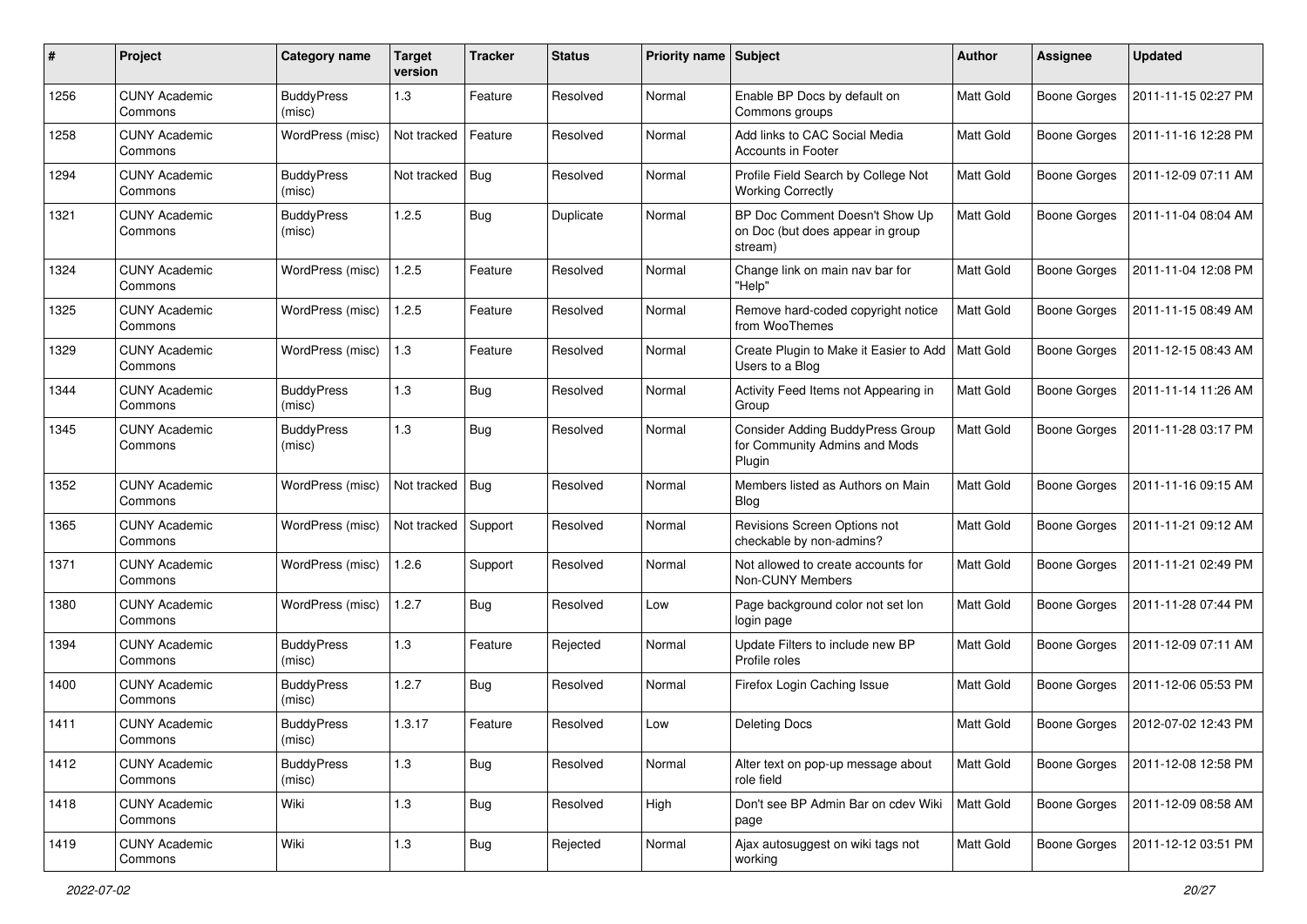| $\pmb{\#}$ | <b>Project</b>                  | Category name               | Target<br>version | <b>Tracker</b> | <b>Status</b> | <b>Priority name   Subject</b> |                                                                                    | <b>Author</b>    | <b>Assignee</b>     | <b>Updated</b>      |
|------------|---------------------------------|-----------------------------|-------------------|----------------|---------------|--------------------------------|------------------------------------------------------------------------------------|------------------|---------------------|---------------------|
| 1437       | <b>CUNY Academic</b><br>Commons | WordPress (misc)            | 1.3               | Feature        | Resolved      | Normal                         | Add FD Footnotes Plugin                                                            | <b>Matt Gold</b> | <b>Boone Gorges</b> | 2011-12-14 01:00 PM |
| 1438       | <b>CUNY Academic</b><br>Commons | WordPress (misc)            | 1.3.1             | Feature        | Resolved      | Normal                         | Add WP-Print Plugin                                                                | <b>Matt Gold</b> | Boone Gorges        | 2011-12-15 02:49 PM |
| 1439       | <b>CUNY Academic</b><br>Commons | WordPress (misc)            | 1.3.1             | Feature        | Resolved      | Normal                         | Add WP Hide Post Plugin                                                            | Matt Gold        | Boone Gorges        | 2011-12-15 02:50 PM |
| 1440       | <b>CUNY Academic</b><br>Commons | WordPress (misc)            | 1.3.1             | Feature        | Resolved      | Normal                         | Add Custom Sidebar Plugin                                                          | <b>Matt Gold</b> | Boone Gorges        | 2011-12-15 02:46 PM |
| 1441       | <b>CUNY Academic</b><br>Commons | <b>BuddyPress</b><br>(misc) | Not tracked       | Support        | Rejected      | Normal                         | Hiding BP Admin bar on a subdomain<br>blog                                         | <b>Matt Gold</b> | Boone Gorges        | 2011-12-14 04:01 PM |
| 1451       | <b>CUNY Academic</b><br>Commons | <b>BuddyPress</b><br>(misc) | 1.3.1             | Bug            | Resolved      | Normal                         | Social Media Profile Icons Not<br>Showing Up Automatically?                        | Matt Gold        | Boone Gorges        | 2011-12-15 07:06 PM |
| 1455       | <b>CUNY Academic</b><br>Commons | <b>BuddyPress</b><br>(misc) | 1.3.1             | <b>Bug</b>     | Resolved      | Normal                         | Errant error message on Groups page                                                | <b>Matt Gold</b> | Boone Gorges        | 2011-12-16 02:05 PM |
| 1459       | <b>CUNY Academic</b><br>Commons | WordPress (misc)            | 1.3.1             | Feature        | Resolved      | Normal                         | Create "no image" option for featured<br>blog posts on featured homepage<br>widget | Matt Gold        | Boone Gorges        | 2011-12-19 11:25 AM |
| 1462       | <b>CUNY Academic</b><br>Commons | WordPress (misc)            | 1.3.13            | Support        | Resolved      | Normal                         | Allowing registration by cuny.tv<br>domains                                        | Matt Gold        | Boone Gorges        | 2012-05-02 12:16 PM |
| 1464       | <b>CUNY Academic</b><br>Commons | Upgrades                    | 1.3.1             | <b>Bug</b>     | Rejected      | Normal                         | UserVoice Account linked to wrong<br>account                                       | Matt Gold        | <b>Boone Gorges</b> | 2011-12-19 09:40 AM |
| 1467       | <b>CUNY Academic</b><br>Commons | Upgrades                    |                   | Bug            | Rejected      | Normal                         | Have UserVoice Show "Report a Bug"<br>on pop-up                                    | <b>Matt Gold</b> | Boone Gorges        | 2012-08-01 03:37 PM |
| 1472       | <b>CUNY Academic</b><br>Commons | WordPress (misc)            | 1.3.2             | Feature        | Resolved      | Normal                         | Update/Activate Akismet with newly<br>purchased cuny-wide key                      | Matt Gold        | Boone Gorges        | 2012-01-14 08:59 AM |
| 1477       | <b>CUNY Academic</b><br>Commons | WordPress (misc)            | 1.3.3             | Feature        | Resolved      | Normal                         | Expand recent blog post listing on<br>homepage                                     | Matt Gold        | <b>Boone Gorges</b> | 2012-01-10 06:09 PM |
| 1481       | <b>CUNY Academic</b><br>Commons | WordPress (misc)            | Future<br>release | <b>Bug</b>     | Resolved      | Low                            | Seeing nocache in URL after logging<br>in                                          | Matt Gold        | Boone Gorges        | 2012-07-16 12:58 PM |
| 1482       | <b>CUNY Academic</b><br>Commons | WordPress (misc)            | 1.3.3             | <b>Bug</b>     | Resolved      | Normal                         | News page twitter feed error                                                       | Matt Gold        | Boone Gorges        | 2012-01-10 06:53 PM |
| 1483       | <b>CUNY Academic</b><br>Commons | WordPress (misc)            | 1.3.3             | <b>Bug</b>     | Resolved      | Normal                         | News page not showing posts from<br>News blog                                      | Matt Gold        | Boone Gorges        | 2012-01-10 06:55 PM |
| 1487       | <b>CUNY Academic</b><br>Commons | <b>BuddyPress</b><br>(misc) | 1.3.3             | Feature        | Resolved      | Normal                         | Bug when using Featured Widget to<br>display a page                                | Matt Gold        | Boone Gorges        | 2012-01-10 10:05 PM |
| 1488       | <b>CUNY Academic</b><br>Commons | <b>BuddyPress</b><br>(misc) | 1.3.3             | <b>Bug</b>     | Resolved      | Normal                         | Unable to edit forum post                                                          | Matt Gold        | Boone Gorges        | 2012-01-10 07:20 PM |
| 1495       | <b>CUNY Academic</b><br>Commons | <b>BuddyPress</b><br>(misc) | 1.3.3             | <b>Bug</b>     | Rejected      | Low                            | Newest Member Filter on homepage<br>not working                                    | <b>Matt Gold</b> | Boone Gorges        | 2011-12-22 11:29 AM |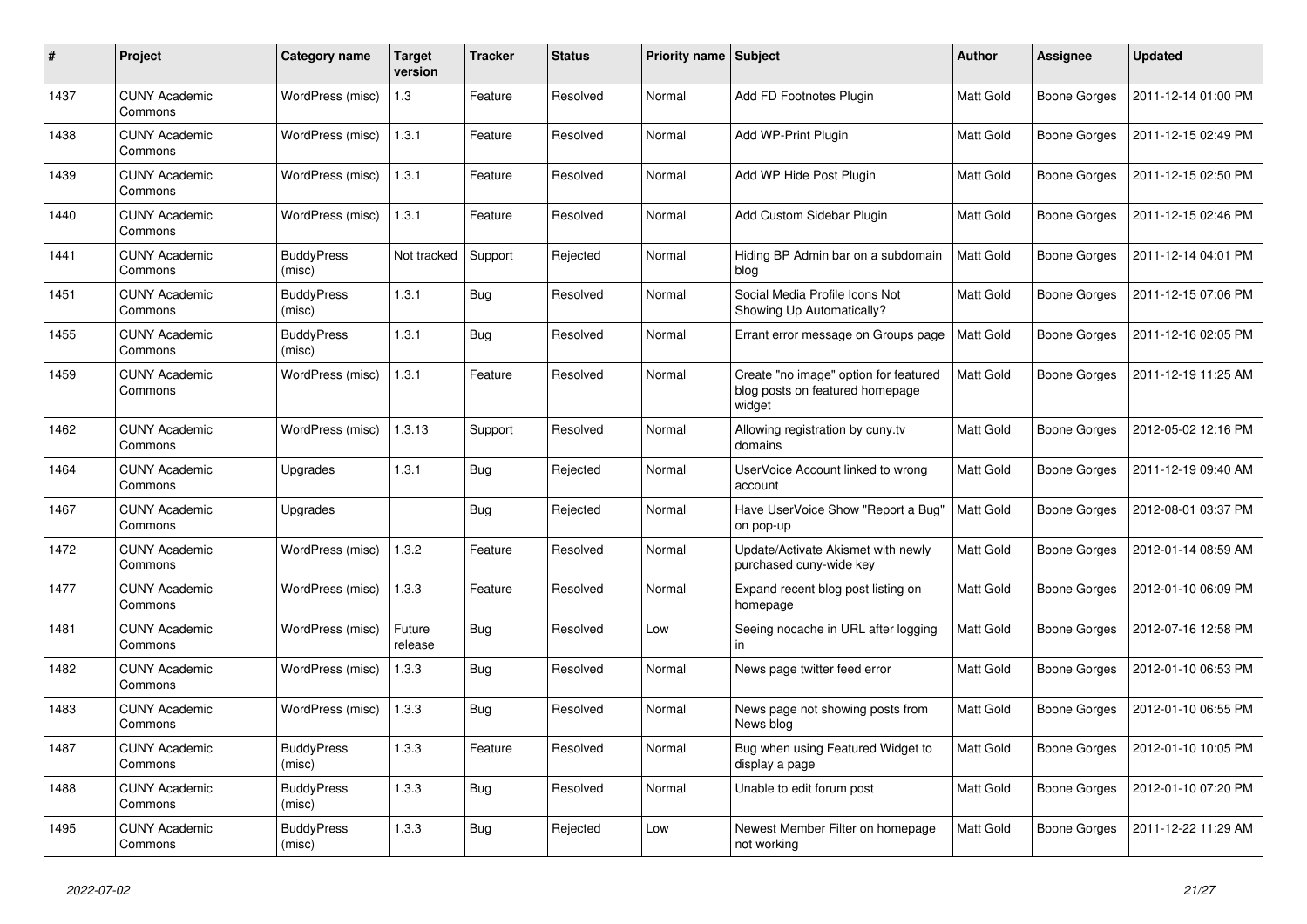| $\pmb{\#}$ | Project                         | Category name               | Target<br>version | Tracker    | <b>Status</b> | <b>Priority name Subject</b> |                                                                  | Author           | <b>Assignee</b>     | <b>Updated</b>      |
|------------|---------------------------------|-----------------------------|-------------------|------------|---------------|------------------------------|------------------------------------------------------------------|------------------|---------------------|---------------------|
| 1498       | <b>CUNY Academic</b><br>Commons | <b>BuddyPress</b><br>(misc) | 1.3.3             | <b>Bug</b> | Resolved      | Normal                       | Non-Logged in User Redirect Feature<br>not working               | Matt Gold        | Boone Gorges        | 2012-01-11 04:57 PM |
| 1501       | <b>CUNY Academic</b><br>Commons | WordPress (misc)            | Not tracked       | Support    | Resolved      | Normal                       | Help MALS Journal set up a domain<br>alias                       | <b>Matt Gold</b> | Boone Gorges        | 2012-01-05 01:18 PM |
| 1503       | <b>CUNY Academic</b><br>Commons | <b>BuddyPress</b><br>(misc) | 1.3.3             | <b>Bug</b> | Resolved      | Normal                       | File list not showing file descriptions                          | Matt Gold        | Boone Gorges        | 2012-01-10 07:28 PM |
| 1504       | <b>CUNY Academic</b><br>Commons | <b>BuddyPress</b><br>(misc) | 1.4               | Feature    | Resolved      | Normal                       | Allow members to choose multiple<br>colleges on Profile pages    | Matt Gold        | Boone Gorges        | 2012-08-01 03:34 PM |
| 1505       | <b>CUNY Academic</b><br>Commons | <b>BuddyPress</b><br>(misc) | 1.4               | Feature    | Duplicate     | Normal                       | Allow members to clear past status<br>updates                    | Matt Gold        | Boone Gorges        | 2012-04-06 04:42 PM |
| 1507       | <b>CUNY Academic</b><br>Commons | <b>BuddyPress</b><br>(misc) | 1.3.3             | Feature    | Resolved      | Normal                       | Add Custom Sidebar Plugin                                        | <b>Matt Gold</b> | Boone Gorges        | 2012-01-10 07:30 PM |
| 1531       | <b>CUNY Academic</b><br>Commons | WordPress (misc)            | 1.3.4             | <b>Bug</b> | Resolved      | Urgent                       | Commons Only Viewable to Logged-In   Matt Gold<br><b>Viewers</b> |                  | Boone Gorges        | 2012-01-12 12:50 AM |
| 1541       | <b>CUNY Academic</b><br>Commons | WordPress (misc)            | 1.3.4             | Feature    | Resolved      | Normal                       | Add UserVoice embed code                                         | Matt Gold        | Boone Gorges        | 2012-01-13 10:17 AM |
| 1542       | <b>CUNY Academic</b><br>Commons | <b>BuddyPress Docs</b>      | 1.6               | <b>Bug</b> | Resolved      | Normal                       | Group Docs Locked                                                | <b>Matt Gold</b> | Boone Gorges        | 2014-03-21 03:38 PM |
| 1543       | <b>CUNY Academic</b><br>Commons | Toolbar                     |                   | <b>Bug</b> | Rejected      | Normal                       | Spacing on "My Groups" Dropdown                                  | Matt Gold        | Boone Gorges        | 2014-05-01 03:28 PM |
| 1545       | <b>CUNY Academic</b><br>Commons | <b>BuddyPress</b><br>(misc) | 1.3.5             | <b>Bug</b> | Resolved      | Normal                       | Problem with BP Doc Comment Edit<br>Icon in Forums               | <b>Matt Gold</b> | <b>Boone Gorges</b> | 2012-01-16 06:14 PM |
| 1546       | <b>CUNY Academic</b><br>Commons | <b>BuddyPress</b><br>(misc) | 1.3.5             | <b>Bug</b> | Resolved      | Low                          | Unable to view comparative document<br>history in BP Docs        | Matt Gold        | Boone Gorges        | 2012-01-17 06:13 PM |
| 1547       | <b>CUNY Academic</b><br>Commons | WordPress (misc)            | 1.3.5             | <b>Bug</b> | Resolved      | High                         | Spam Registrations                                               | Matt Gold        | Boone Gorges        | 2012-01-16 08:23 PM |
| 1549       | <b>CUNY Academic</b><br>Commons | WordPress (misc)            | 1.3.5             | <b>Bug</b> | Resolved      | Normal                       | Add SOPA Protest Plugin                                          | Matt Gold        | Boone Gorges        | 2012-01-17 06:19 PM |
| 1550       | <b>CUNY Academic</b><br>Commons | WordPress (misc)            | 1.3.5.1           | Feature    | Resolved      | Normal                       | Please add Simplicity Theme to<br>Commons                        | Matt Gold        | Boone Gorges        | 2012-01-18 09:58 AM |
| 1551       | <b>CUNY Academic</b><br>Commons | WordPress (misc)            | 1.3.5             | <b>Bug</b> | Resolved      | Normal                       | Create Front-Page SOPA Protest<br>page                           | Matt Gold        | Boone Gorges        | 2012-01-17 09:32 PM |
| 1554       | <b>CUNY Academic</b><br>Commons | WordPress (misc)            | 1.3.6             | Bug        | Resolved      | Normal                       | User reports infinite redirect issue on<br>blog                  | <b>Matt Gold</b> | Boone Gorges        | 2012-01-19 07:58 AM |
| 1555       | <b>CUNY Academic</b><br>Commons | <b>BuddyPress</b><br>(misc) | 1.3.6             | <b>Bug</b> | Resolved      | Low                          | Sticky forum post shows up twice in<br>post listings             | Matt Gold        | Boone Gorges        | 2012-02-08 06:44 PM |
| 1556       | <b>CUNY Academic</b><br>Commons | <b>BuddyPress</b><br>(misc) | 1.3.6             | Feature    | Rejected      | Normal                       | New option for College profile field                             | Matt Gold        | Boone Gorges        | 2012-01-19 08:12 AM |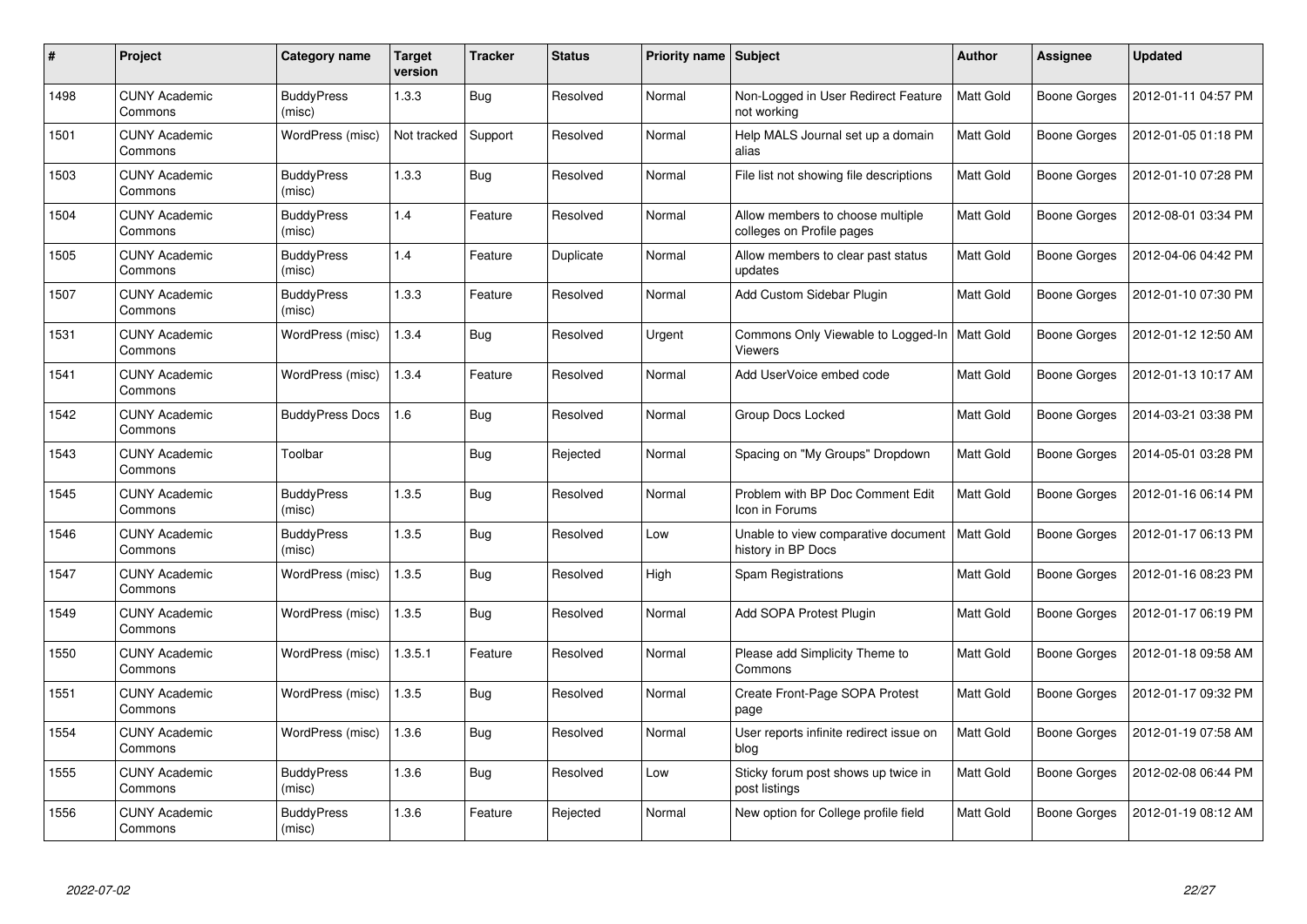| #    | Project                         | Category name               | Target<br>version | Tracker    | <b>Status</b> | <b>Priority name   Subject</b> |                                                                   | <b>Author</b>    | Assignee     | <b>Updated</b>      |
|------|---------------------------------|-----------------------------|-------------------|------------|---------------|--------------------------------|-------------------------------------------------------------------|------------------|--------------|---------------------|
| 1557 | <b>CUNY Academic</b><br>Commons | WordPress (misc)            | 1.4               | Feature    | Resolved      | Normal                         | Confirmation Message on Adding New<br>Users to Blog               | <b>Matt Gold</b> | Boone Gorges | 2012-05-31 01:53 AM |
| 1558 | <b>CUNY Academic</b><br>Commons | <b>BuddyPress</b><br>(misc) | 1.3.6             | Bug        | Resolved      | Normal                         | Login Issues                                                      | <b>Matt Gold</b> | Boone Gorges | 2012-02-08 06:40 PM |
| 1560 | <b>CUNY Academic</b><br>Commons | <b>BuddyPress</b><br>(misc) | 1.3.12            | Outreach   | Resolved      | Normal                         | Add social media icons/info to About<br>page and Contact Us page  | <b>Matt Gold</b> | Boone Gorges | 2012-04-12 09:07 AM |
| 1561 | <b>CUNY Academic</b><br>Commons | WordPress (misc)            | 1.3.12            | Outreach   | Resolved      | Normal                         | Add Social Media Icons back to top of<br>side column of News page | Matt Gold        | Boone Gorges | 2012-04-12 04:39 PM |
| 1562 | <b>CUNY Academic</b><br>Commons | <b>WordPress</b><br>Plugins | Future<br>release | Feature    | Assigned      | Low                            | Play with NYT Collaborative Authoring<br>Tool                     | <b>Matt Gold</b> | Boone Gorges | 2015-01-05 08:47 PM |
| 1571 | <b>CUNY Academic</b><br>Commons | <b>BuddyPress</b><br>(misc) | 1.3.6             | Bug        | Resolved      | Low                            | Non-CUNY Sign-Up Code Pages<br>Published                          | Matt Gold        | Boone Gorges | 2012-02-08 04:46 PM |
| 1613 | <b>CUNY Academic</b><br>Commons | WordPress (misc)            | Not tracked       | Feature    | Resolved      | Normal                         | JITP cuny.is shortlink                                            | Matt Gold        | Boone Gorges | 2012-02-22 10:02 PM |
| 1614 | <b>CUNY Academic</b><br>Commons | <b>BuddyPress</b><br>(misc) | 1.3.11            | <b>Bug</b> | Resolved      | Normal                         | Non-CUNY Sign-Up Code Disappears<br><b>After Creation</b>         | Matt Gold        | Boone Gorges | 2012-04-05 01:50 AM |
| 1615 | <b>CUNY Academic</b><br>Commons | <b>BuddyPress</b><br>(misc) |                   | Feature    | Duplicate     | Low                            | Forum search                                                      | <b>Matt Gold</b> | Boone Gorges | 2012-02-04 10:22 AM |
| 1616 | <b>CUNY Academic</b><br>Commons | <b>BuddyPress</b><br>(misc) | 1.3.7             | Bug        | Resolved      | Low                            | BP Docs timeout issue                                             | <b>Matt Gold</b> | Boone Gorges | 2012-02-21 03:23 PM |
| 1623 | <b>CUNY Academic</b><br>Commons | WordPress (misc)            | 1.4               | Feature    | Resolved      | Low                            | Install Anthologize                                               | Matt Gold        | Boone Gorges | 2012-08-01 03:25 PM |
| 1624 | <b>CUNY Academic</b><br>Commons | <b>BuddyPress</b><br>(misc) | Future<br>release | Feature    | Rejected      | Low                            | Group's announcements disappear<br>when group privacy changed     | Matt Gold        | Boone Gorges | 2012-02-29 09:31 AM |
| 1637 | <b>CUNY Academic</b><br>Commons | WordPress (misc)            | 1.3.7.1           | Feature    | Resolved      | Urgent                         | Add Clean Child Theme for ARC<br>Project                          | Matt Gold        | Boone Gorges | 2012-02-21 06:13 PM |
| 1638 | <b>CUNY Academic</b><br>Commons | WordPress (misc)            | 1.3.7             | Feature    | Rejected      | Urgent                         | Make Clean Child Theme Available<br>only to ARC blog              | <b>Matt Gold</b> | Boone Gorges | 2012-02-21 02:39 PM |
| 1639 | <b>CUNY Academic</b><br>Commons | WordPress (misc)            | 1.3.7             | Feature    | Resolved      | Urgent                         | Add WP-Cumulus Plugin                                             | Matt Gold        | Boone Gorges | 2012-02-21 02:32 PM |
| 1640 | <b>CUNY Academic</b><br>Commons | WordPress (misc)            | 1.3.7             | Feature    | Resolved      | Urgent                         | Add Jetpack plugin                                                | Matt Gold        | Boone Gorges | 2012-02-21 02:30 PM |
| 1641 | <b>CUNY Academic</b><br>Commons | WordPress (misc)            | 1.3.7             | Feature    | Resolved      | Urgent                         | Create shortcode to embed fora.tv<br>videos                       | Matt Gold        | Boone Gorges | 2012-02-21 05:22 PM |
| 1646 | <b>CUNY Academic</b><br>Commons | WordPress (misc)            | Not tracked       | Support    | Rejected      | Immediate                      | Add ARC Plugins/Themes ASAP                                       | Matt Gold        | Boone Gorges | 2012-02-21 02:19 PM |
| 1658 | <b>CUNY Academic</b><br>Commons | WordPress (misc)            |                   | <b>Bug</b> | Rejected      | Normal                         | Zeteo Journal Redirect Error                                      | Matt Gold        | Boone Gorges | 2014-05-01 03:38 PM |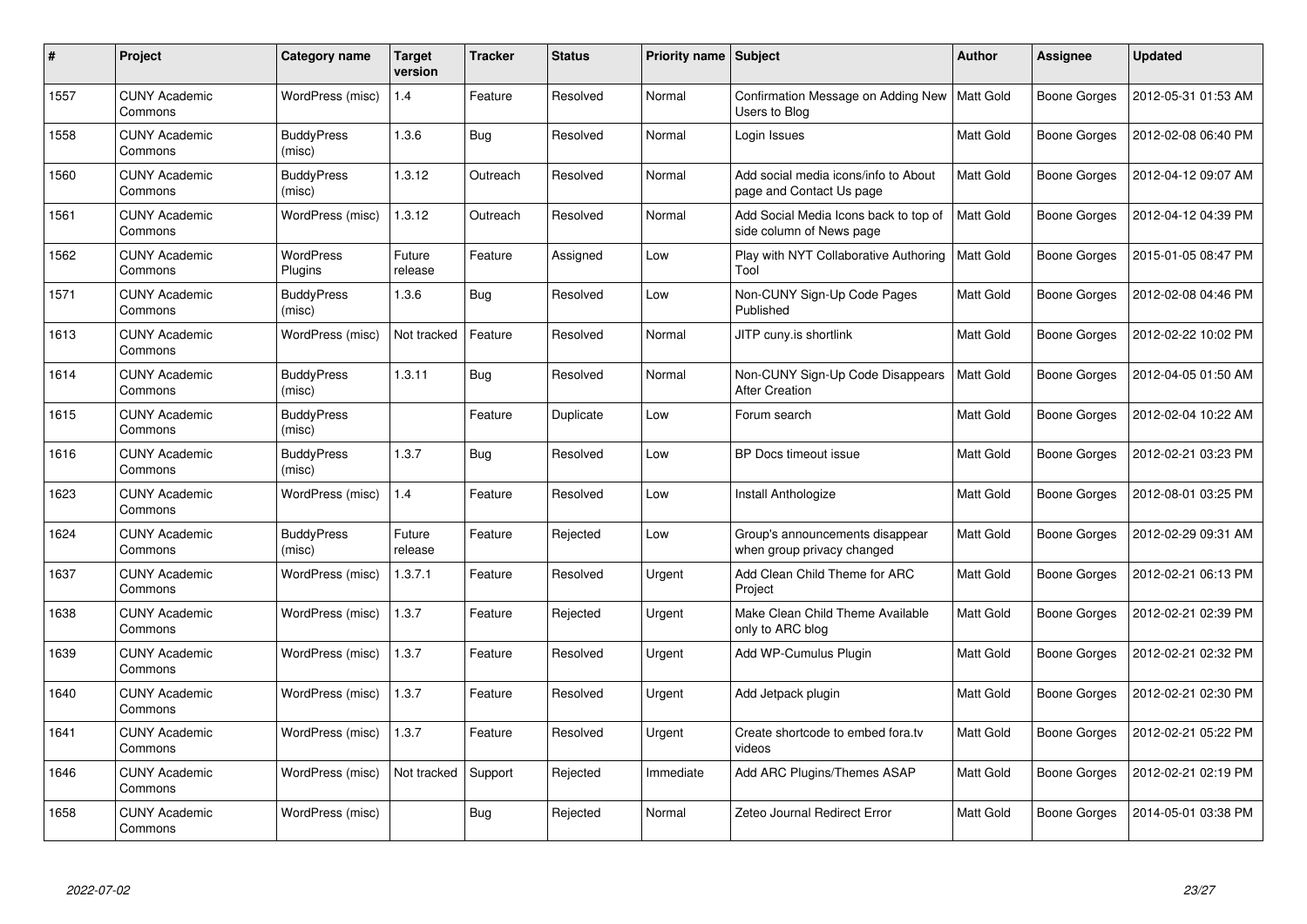| #    | Project                         | Category name               | Target<br>version | Tracker    | <b>Status</b> | <b>Priority name   Subject</b> |                                                        | <b>Author</b>    | <b>Assignee</b> | <b>Updated</b>      |
|------|---------------------------------|-----------------------------|-------------------|------------|---------------|--------------------------------|--------------------------------------------------------|------------------|-----------------|---------------------|
| 1672 | <b>CUNY Academic</b><br>Commons | <b>BuddyPress</b><br>(misc) | 1.3.11            | <b>Bug</b> | Resolved      | Normal                         | Activity replies in groups                             | Matt Gold        | Boone Gorges    | 2012-04-04 09:37 AM |
| 1742 | <b>CUNY Academic</b><br>Commons | WordPress (misc)            | Not tracked       | Support    | Resolved      | Normal                         | Create zip file of PDFs from JITP<br>directory         | <b>Matt Gold</b> | Boone Gorges    | 2012-03-16 10:53 AM |
| 1754 | <b>CUNY Academic</b><br>Commons | WordPress (misc)            | 1.3.10            | <b>Bug</b> | Resolved      | High                           | Members receiving dev site comment<br>spam             | <b>Matt Gold</b> | Boone Gorges    | 2012-03-20 01:05 PM |
| 1784 | <b>CUNY Academic</b><br>Commons | <b>BuddyPress</b><br>(misc) | 1.3.11            | <b>Bug</b> | Resolved      | Normal                         | Date/Content Problems on Forum<br>digest emails        | Matt Gold        | Boone Gorges    | 2012-04-03 08:28 PM |
| 1794 | <b>CUNY Academic</b><br>Commons | <b>BuddyPress</b><br>(misc) | 1.3.10            | <b>Bug</b> | Resolved      | Normal                         | Remove "Notice anything new"<br>notification           | Matt Gold        | Boone Gorges    | 2012-03-29 09:45 PM |
| 1802 | <b>CUNY Academic</b><br>Commons | WordPress (misc)            | 1.3.11            | <b>Bug</b> | Resolved      | Low                            | Incorrect Page Title on Blogs Page                     | Matt Gold        | Boone Gorges    | 2012-04-03 08:28 PM |
| 1808 | <b>CUNY Academic</b><br>Commons | WordPress (misc)            | 1.3.11            | Bug        | Resolved      | Normal                         | New title page titles                                  | <b>Matt Gold</b> | Boone Gorges    | 2012-04-04 08:39 AM |
| 1809 | <b>CUNY Academic</b><br>Commons | WordPress (misc)            | 1.3.11            | Feature    | Resolved      | Normal                         | Add CataBlog Plugin                                    | Matt Gold        | Boone Gorges    | 2012-04-04 10:03 AM |
| 1812 | <b>CUNY Academic</b><br>Commons | WordPress (misc)            | 1.3.11            | Feature    | Resolved      | Normal                         | Please remove Catablog plugin                          | Matt Gold        | Boone Gorges    | 2012-04-05 07:36 PM |
| 1818 | <b>CUNY Academic</b><br>Commons | WordPress (misc)            | 1.3.12            | Feature    | Resolved      | High                           | Add news announcement scroll plugin                    | <b>Matt Gold</b> | Boone Gorges    | 2012-04-09 03:15 PM |
| 1835 | <b>CUNY Academic</b><br>Commons | WordPress (misc)            | Not tracked       | Support    | Rejected      | Normal                         | Domain mapping request                                 | <b>Matt Gold</b> | Boone Gorges    | 2012-04-16 01:15 PM |
| 1841 | <b>CUNY Academic</b><br>Commons | WordPress (misc)            | Not tracked       | Support    | Resolved      | Normal                         | Can't find network admin menu                          | Matt Gold        | Boone Gorges    | 2012-04-19 10:30 PM |
| 1859 | <b>CUNY Academic</b><br>Commons | <b>BuddyPress</b><br>(misc) | 1.3.13            | <b>Bug</b> | Resolved      | Low                            | Orthographical error on page in the<br>sign-up process | Matt Gold        | Boone Gorges    | 2012-05-02 11:43 AM |
| 1863 | <b>CUNY Academic</b><br>Commons | WordPress (misc)            | 1.3.13            | Feature    | Resolved      | Normal                         | Add WP Publication Repository plugin                   | Matt Gold        | Boone Gorges    | 2012-05-10 01:57 AM |
| 1872 | <b>CUNY Academic</b><br>Commons | WordPress (misc)            | 1.3.13            | Bug        | Resolved      | Normal                         | Update Woo Framework                                   | Matt Gold        | Boone Gorges    | 2012-05-22 11:36 AM |
| 1881 | <b>CUNY Academic</b><br>Commons | <b>BuddyPress</b><br>(misc) | 1.3.13            | <b>Bug</b> | Resolved      | Low                            | Double forum notification received                     | <b>Matt Gold</b> | Boone Gorges    | 2012-05-22 02:51 PM |
| 1885 | <b>CUNY Academic</b><br>Commons | WordPress (misc)            | 1.3.13            | <b>Bug</b> | Resolved      | Normal                         | TinyMCE button error                                   | Matt Gold        | Boone Gorges    | 2012-05-17 11:15 AM |
| 1886 | <b>CUNY Academic</b><br>Commons | WordPress (misc)            | 1.3.13            | <b>Bug</b> | Rejected      | Low                            | Test reliability of firestats plugin                   | Matt Gold        | Boone Gorges    | 2012-05-09 09:37 PM |
| 1889 | CUNY Academic<br>Commons        | WordPress (misc)            | 1.3.13            | Feature    | Resolved      | Normal                         | Add jQuery Lightbox plugin                             | <b>Matt Gold</b> | Boone Gorges    | 2012-05-17 11:11 AM |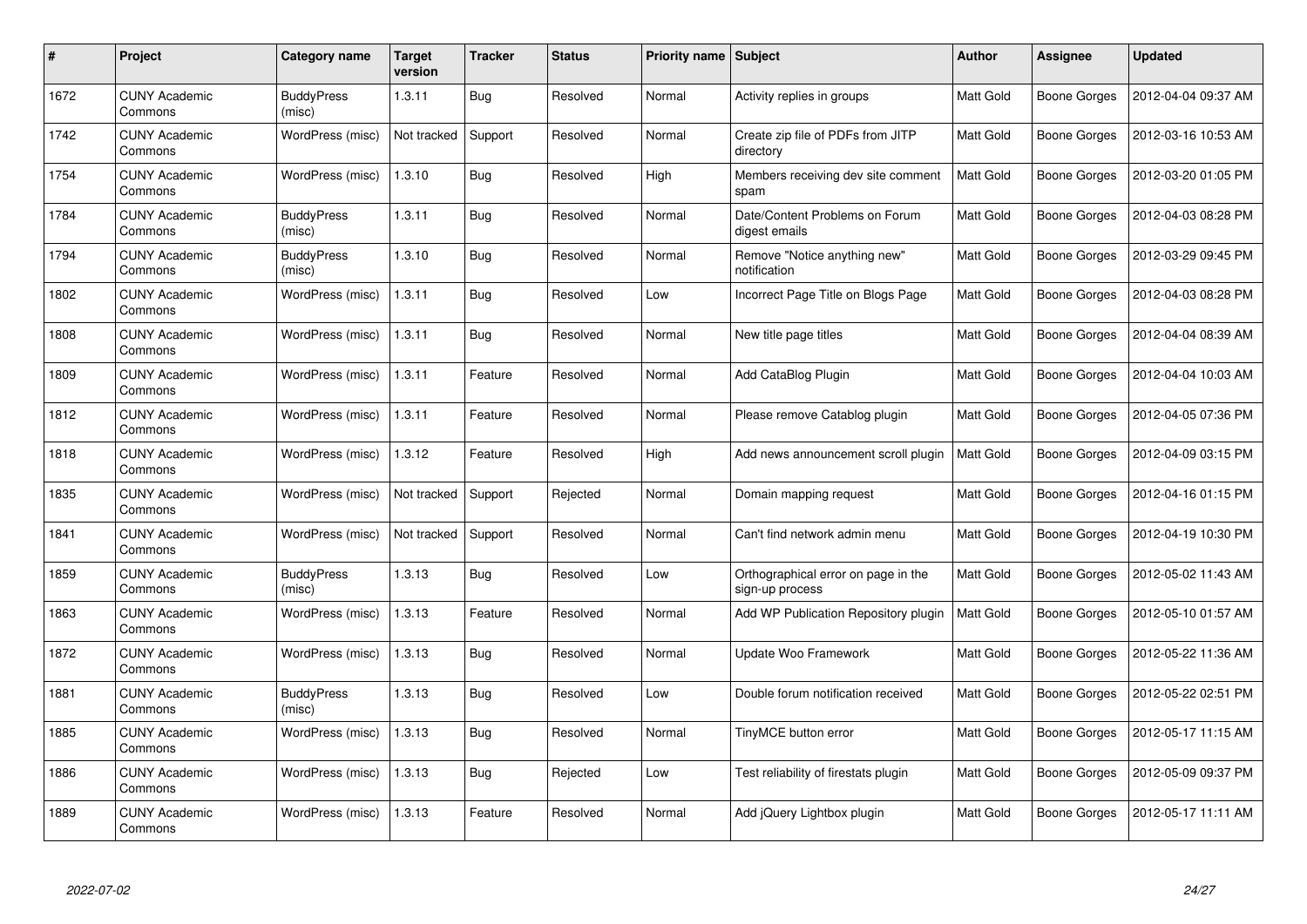| #    | Project                         | Category name               | <b>Target</b><br>version | Tracker    | <b>Status</b> | <b>Priority name   Subject</b> |                                                                     | <b>Author</b>    | Assignee            | <b>Updated</b>      |
|------|---------------------------------|-----------------------------|--------------------------|------------|---------------|--------------------------------|---------------------------------------------------------------------|------------------|---------------------|---------------------|
| 1891 | <b>CUNY Academic</b><br>Commons | WordPress (misc)            | Not tracked              | Support    | Resolved      | Normal                         | Question about PDF file names                                       | <b>Matt Gold</b> | Boone Gorges        | 2012-05-15 12:26 PM |
| 1902 | <b>CUNY Academic</b><br>Commons | WordPress (misc)            | Not tracked              | <b>Bug</b> | Resolved      | Normal                         | CF access to home page slide<br>creation                            | <b>Matt Gold</b> | Boone Gorges        | 2012-05-22 09:04 AM |
| 1911 | <b>CUNY Academic</b><br>Commons | WordPress (misc)            | 1.3.13                   | Feature    | Resolved      | Normal                         | Install The The Tabs and Accordions<br>Plugin                       | <b>Matt Gold</b> | <b>Boone Gorges</b> | 2012-05-23 04:13 PM |
| 1912 | <b>CUNY Academic</b><br>Commons | WordPress (misc)            | 1.3.13                   | <b>Bug</b> | Resolved      | Normal                         | Install the VéritéCo Timeline Plugin                                | Matt Gold        | Boone Gorges        | 2012-05-23 04:13 PM |
| 1916 | <b>CUNY Academic</b><br>Commons | WordPress (misc)            | 1.3.14                   | Bug        | Resolved      | High                           | Images Breaking on Help Blog and<br><b>Ground Control</b>           | <b>Matt Gold</b> | <b>Boone Gorges</b> | 2012-05-26 07:54 PM |
| 1922 | <b>CUNY Academic</b><br>Commons | WordPress (misc)            | Not tracked              | Support    | Resolved      | Normal                         | Archiving files from a WP blog                                      | Matt Gold        | Boone Gorges        | 2012-06-12 11:33 AM |
| 1930 | <b>CUNY Academic</b><br>Commons | WordPress (misc)            | 1.3.14                   | Feature    | Resolved      | Normal                         | <b>Install CollabPress</b>                                          | Matt Gold        | Boone Gorges        | 2012-06-12 08:44 AM |
| 1931 | <b>CUNY Academic</b><br>Commons | WordPress (misc)            | Not tracked              | <b>Bug</b> | Rejected      | Normal                         | Deleted Blog visible to admin, but not<br>to standard users         | Matt Gold        | Boone Gorges        | 2012-06-12 09:14 AM |
| 1933 | <b>CUNY Academic</b><br>Commons | WordPress (misc)            | 1.3.14                   | Feature    | Resolved      | Normal                         | Add WP-Markdown Plugin                                              | <b>Matt Gold</b> | <b>Boone Gorges</b> | 2012-06-12 08:56 AM |
| 1934 | <b>CUNY Academic</b><br>Commons | WordPress (misc)            | 1.3.14                   | Feature    | Resolved      | Normal                         | Add Q and A Plugin                                                  | Matt Gold        | Boone Gorges        | 2012-06-12 09:12 AM |
| 1939 | <b>CUNY Academic</b><br>Commons | WordPress (misc)            | Not tracked              | Feature    | Resolved      | Low                            | Give Community Facilitators Access to<br>Image Credits Page         | <b>Matt Gold</b> | <b>Boone Gorges</b> | 2012-11-01 11:33 PM |
| 1951 | <b>CUNY Academic</b><br>Commons | WordPress (misc)            | Not tracked              | <b>Bug</b> | Resolved      | Normal                         | Check RSS feed of GCDI site                                         | Matt Gold        | Boone Gorges        | 2012-07-19 10:00 PM |
| 1953 | <b>CUNY Academic</b><br>Commons | <b>BuddyPress</b><br>(misc) | 1.3.15                   | <b>Bug</b> | Resolved      | Normal                         | Email forum notification formatting<br>issue                        | Matt Gold        | Boone Gorges        | 2012-06-21 03:32 PM |
| 1979 | <b>CUNY Academic</b><br>Commons | <b>BuddyPress</b><br>(misc) | 1.4                      | <b>Bug</b> | Rejected      | Normal                         | Received two notifications of an<br>activity update                 | Matt Gold        | Boone Gorges        | 2012-07-12 10:43 AM |
| 1981 | <b>CUNY Academic</b><br>Commons | WordPress (misc)            |                          | Feature    | Rejected      | Normal                         | Create a WordPress-based alternative<br>to UserVoice                | Matt Gold        | Boone Gorges        | 2015-11-09 02:50 PM |
| 1990 | <b>CUNY Academic</b><br>Commons | <b>BuddyPress</b><br>(misc) | 1.3.17                   | <b>Bug</b> | Resolved      | Low                            | In Forum post list, member avatar<br>partially obscures member name | <b>Matt Gold</b> | <b>Boone Gorges</b> | 2012-07-29 08:42 PM |
| 1995 | <b>CUNY Academic</b><br>Commons | WordPress (misc)            | 1.3.17                   | <b>Bug</b> | Rejected      | High                           | Featured Content Box Only Rendering<br>on Login                     | <b>Matt Gold</b> | Boone Gorges        | 2012-07-15 10:21 AM |
| 1997 | <b>CUNY Academic</b><br>Commons | <b>BuddyPress</b><br>(misc) | 1.4.6                    | <b>Bug</b> | Resolved      | Normal                         | Forum post notification didn't indicate<br>image attachments        | Matt Gold        | Boone Gorges        | 2012-09-23 05:03 PM |
| 1999 | <b>CUNY Academic</b><br>Commons | WordPress (misc)            | 1.4                      | Feature    | Resolved      | Normal                         | <b>Update Registration Page</b>                                     | Matt Gold        | Boone Gorges        | 2012-08-01 08:11 AM |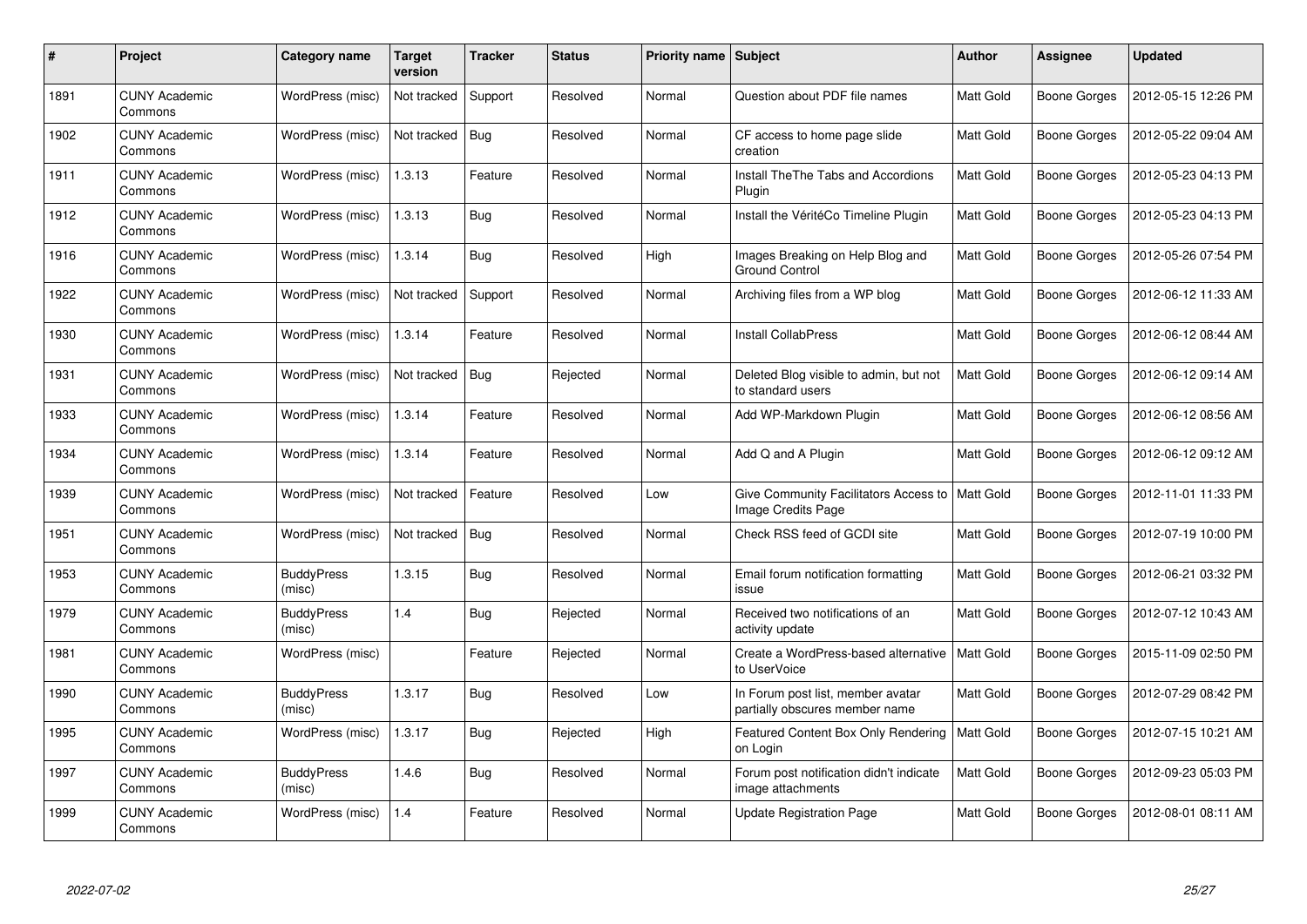| #    | Project                         | Category name               | <b>Target</b><br>version | <b>Tracker</b> | <b>Status</b> | Priority name Subject |                                                                                     | Author           | <b>Assignee</b>     | <b>Updated</b>      |
|------|---------------------------------|-----------------------------|--------------------------|----------------|---------------|-----------------------|-------------------------------------------------------------------------------------|------------------|---------------------|---------------------|
| 2007 | <b>CUNY Academic</b><br>Commons | WordPress (misc)            | 1.3.17                   | Feature        | Resolved      | Normal                | Add Events Manager Plugin                                                           | Matt Gold        | <b>Boone Gorges</b> | 2012-07-30 09:19 AM |
| 2013 | <b>CUNY Academic</b><br>Commons | Public Portfolio            | Future<br>release        | Feature        | Assigned      | Low                   | Have Profile Privacy Options show up<br>only for filled-in fields                   | Matt Gold        | Boone Gorges        | 2015-11-09 06:09 PM |
| 2015 | <b>CUNY Academic</b><br>Commons | WordPress (misc)            | 1.4                      | Feature        | Resolved      | Low                   | <b>Add Minimatica Theme</b>                                                         | Matt Gold        | Boone Gorges        | 2012-08-06 01:33 PM |
| 2018 | <b>CUNY Academic</b><br>Commons | WordPress (misc)            | 1.4                      | <b>Bug</b>     | Resolved      | High                  | WP Nav Bar Overflow                                                                 | <b>Matt Gold</b> | <b>Boone Gorges</b> | 2012-08-06 12:58 PM |
| 2019 | <b>CUNY Academic</b><br>Commons | WordPress (misc)            | 1.4                      | <b>Bug</b>     | Resolved      | High                  | Unable to Add New User to Blog                                                      | <b>Matt Gold</b> | Boone Gorges        | 2012-08-08 04:21 PM |
| 2033 | <b>CUNY Academic</b><br>Commons | <b>BuddyPress</b><br>(misc) |                          | Feature        | Rejected      | Normal                | Allow status update to be deleted<br>directly from profile page                     | Matt Gold        | Boone Gorges        | 2012-08-10 04:51 PM |
| 2040 | <b>CUNY Academic</b><br>Commons | <b>BuddyPress</b><br>(misc) | 1.4.2                    | <b>Bug</b>     | Resolved      | Normal                | RBE on BP Docs Edits?                                                               | Matt Gold        | Boone Gorges        | 2012-08-14 08:13 AM |
| 2041 | <b>CUNY Academic</b><br>Commons | <b>BuddyPress</b><br>(misc) | 1.4.2                    | Bug            | Resolved      | Low                   | Vertical Alignment on BP Doc "delete"<br>hoverlink                                  | <b>Matt Gold</b> | <b>Boone Gorges</b> | 2012-08-13 10:54 PM |
| 2043 | <b>CUNY Academic</b><br>Commons | WordPress (misc)            | 1.4.2                    | <b>Bug</b>     | Rejected      | Low                   | Site Title Character Limit?                                                         | Matt Gold        | Boone Gorges        | 2012-08-13 01:02 PM |
| 2045 | <b>CUNY Academic</b><br>Commons | <b>BuddyPress</b><br>(misc) |                          | <b>Bug</b>     | Duplicate     | Normal                | Double Post/RBE Notification                                                        | Matt Gold        | Boone Gorges        | 2012-08-15 08:53 AM |
| 2052 | <b>CUNY Academic</b><br>Commons | <b>BuddyPress</b><br>(misc) |                          | <b>Bug</b>     | Rejected      | Normal                | RBE Not Enabled?                                                                    | Matt Gold        | Boone Gorges        | 2012-08-18 09:16 PM |
| 2053 | <b>CUNY Academic</b><br>Commons | <b>BuddyPress</b><br>(misc) | 1.4.6                    | Feature        | Resolved      | Normal                | RBE on BP Docs                                                                      | <b>Matt Gold</b> | Boone Gorges        | 2012-10-01 04:14 PM |
| 2055 | <b>CUNY Academic</b><br>Commons | WordPress (misc)            | 1.4.3                    | <b>Bug</b>     | Resolved      | High                  | Non-CUNY Sign-Ups not enabled                                                       | Matt Gold        | Boone Gorges        | 2012-08-23 12:51 PM |
| 2057 | <b>CUNY Academic</b><br>Commons | <b>BuddyPress</b><br>(misc) | 1.4.3                    | <b>Bug</b>     | Resolved      | Normal                | Newest/Active/Popular Filters Not<br>working on Homepage List of Groups,<br>Members | <b>Matt Gold</b> | Boone Gorges        | 2012-08-23 03:18 PM |
| 2058 | <b>CUNY Academic</b><br>Commons | WordPress (misc)            | 1.4.6                    | <b>Bug</b>     | Rejected      | Normal                | Page shift on clicking Log in box                                                   | <b>Matt Gold</b> | Boone Gorges        | 2012-08-20 05:53 PM |
| 2059 | <b>CUNY Academic</b><br>Commons | Domain Mapping              | 1.9.6                    | <b>Bug</b>     | Resolved      | Low                   | Domain Mapping Issue                                                                | <b>Matt Gold</b> | <b>Boone Gorges</b> | 2016-01-25 11:54 PM |
| 2066 | <b>CUNY Academic</b><br>Commons | <b>BuddyPress</b><br>(misc) | $1.5\,$                  | Feature        | Resolved      | Low                   | Public Blog Posts Associated with<br>Private Groups showing up in Sitewide<br>feed  | Matt Gold        | <b>Boone Gorges</b> | 2013-08-09 08:24 PM |
| 2068 | <b>CUNY Academic</b><br>Commons | WordPress (misc)            | Not tracked Support      |                | Resolved      | Urgent                | User Blog Not Accessible                                                            | Matt Gold        | <b>Boone Gorges</b> | 2012-08-28 07:35 PM |
| 2084 | <b>CUNY Academic</b><br>Commons | WordPress (misc)            | Not tracked Support      |                | Rejected      | Normal                | User reports redirect error                                                         | Matt Gold        | <b>Boone Gorges</b> | 2016-01-26 12:27 AM |